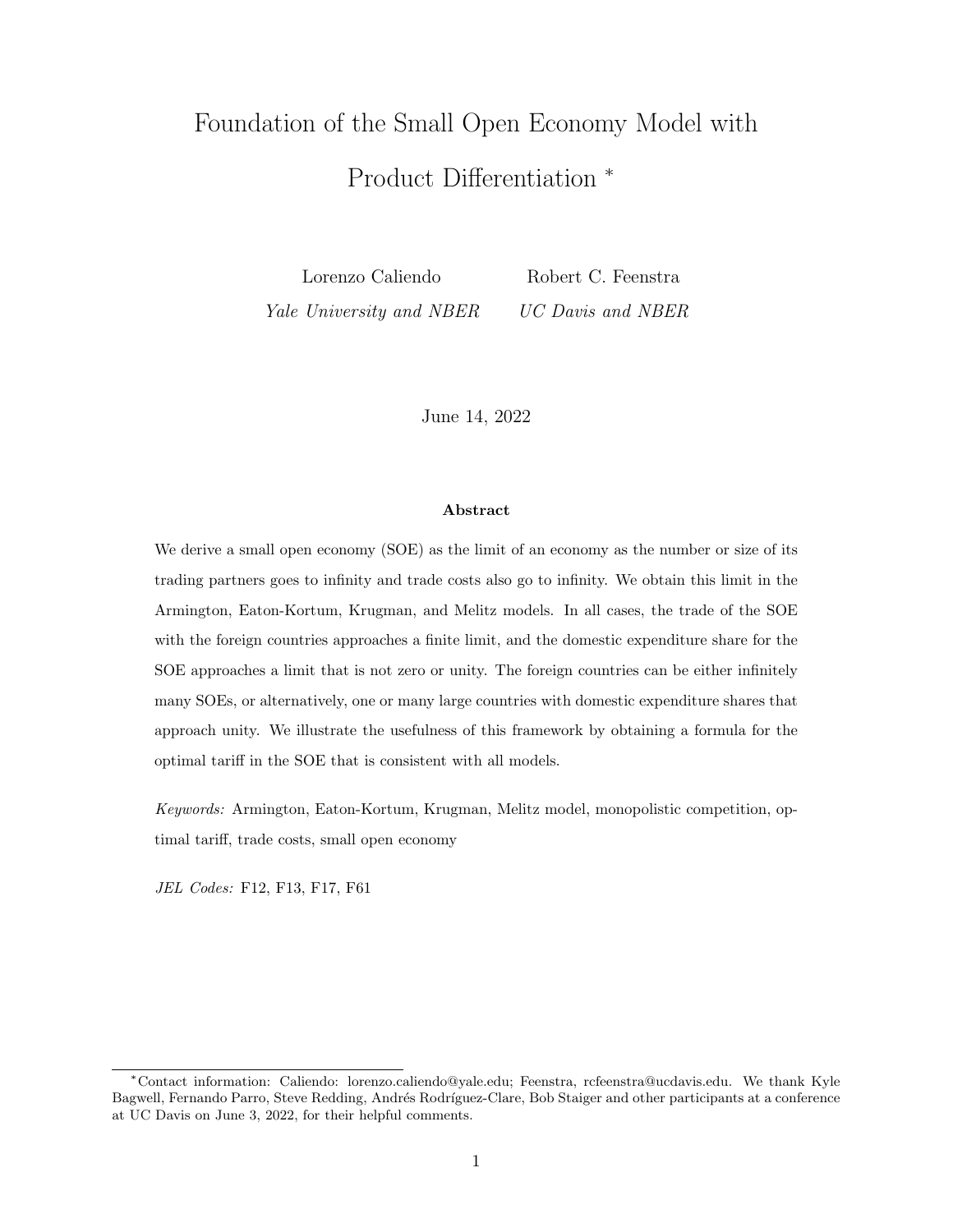# <span id="page-1-1"></span>1 Introduction

Models with product differentiation hold strong promise for the analysis of trade policy. We include in this framework the simplest model of product differentiation due to Armington (1969); the Ricardian model with stochastic technology due to Eaton and Kortum (2002); the monopolistic competition model with homogeneous firms due to Krugman (1979, 1980); and with heterogeneous firms due to Melitz (2003), while using a Pareto distribution as in Chaney (2008). Arkolakis, Costinot and Rodríguez-Clare (2012) established the similarity of these models for the analysis of the gains from trade, and here we show their similarity – and differences – for the analysis of tariffs in a small open economy (SOE).

Demidova and Rodríguez-Clare (2009, 2013) were the first to explore a SOE in the context of the Melitz model. In this setting, the large foreign country has a demand curve for each home export variety of the form  $B^*p^{-\eta}$ , where  $\eta > 1$  is the elasticity of demand for an export variety with the price p. The export demand curve is fixed by the location parameter  $B^* > 0$  but has a negative slope. As stressed by Demidova and Rodríguez-Clare  $(2013)$ , the wage in the SOE is endogenous through trade balance, and since the wage influences the export price, then a tariff applied by the small country has a "terms of trade" impact. Demidova and Rodríguez-Clare (2009) explore trade policy in this setting. They derive a new formula for the optimal tariff that corrects for both the domestic monopoly distortion and the externality present because changes in the home wage impacts import variety (through trade balance). Their formula modifies that from Gros (1987) obtained with homogeneous firms under monopolistic competition. Felbermayr, Jung, and Larch  $(2013)$ , in turn, extend that formula of Demidova and Rodríguez-Clare  $(2009)$  to a large economy, and Costinot, Rodríguez-Clare and Werning (2020) extend the analysis further to allow for nonuniform tariffs (depending on the productivity of firms) and in many other directions. In addition to other theoretical contributions, there is a large quantitative literature that analyzes the impact of tariff reductions in actual economies.<sup>[1](#page-1-0)</sup>

<span id="page-1-0"></span><sup>&</sup>lt;sup>1</sup>Balistreri, Hillberry and Rutherford (2011) and Costinot and Rodríguez-Clare (2014) examined uniform reductions or increases in tariffs across products and countries in a quantitative Melitz-Chaney model with multiple sectors. They find greater welfare gains from tariff cuts in the presence of input-output (IO) linkages. Caliendo and Parro (2015) used a quantitative Eaton-Kortum model with IO linkages to analyze the NAFTA tariff cuts. Spearot (2016) examined Uruguay Round tariff cuts over 1994-2000 in a quantitative Melitz-Ottaviano (2008) model, but in the absence of any IO structure. Caliendo, Feenstra, Romalis and Taylor (2015, 2020) use a multisector quantitative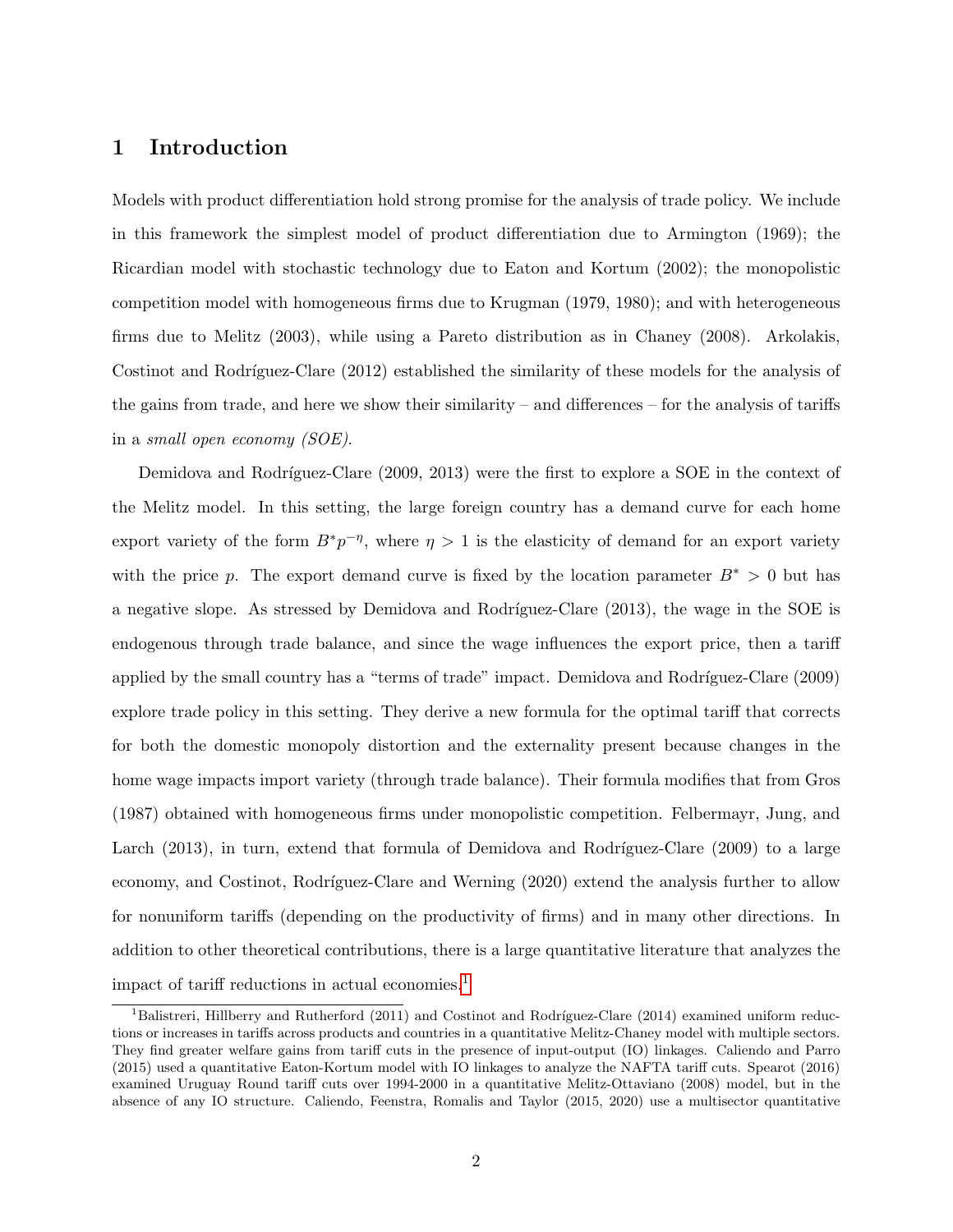We believe that the small country analysis of Demidova and Rodríguez-Clare (2009, 2013) is very important as a simplifying device, but that it is lacking in its theoretical foundation. In particular, if the foreign country grows large enough then it appears that the country 1 expenditure share on domestically-produced varieties, or  $\lambda_{11}$  in the usual notation, should approach zero in the limit, as we demonstrate in section 2.1. We refer to this outcome as a "truly small" economy.[2](#page-2-0) Demidova and Rodríguez-Clare (2009, 2013) do not impose this share as zero in their analysis of a SOE, however, but treat it as an endogenous variable that responds to tariffs. Likewise, in quantitative models of a SOE, such as Caliendo, Feenstra, Romalis and Taylor (2021), the model is calibrated to the observed domestic expenditure shares that are never zero.

Our main theoretical result in this paper is to establish conditions under which a SOE has a limiting value of the home expenditure share that is neither zero nor unity. We obtain this solution by allowing the number or size of its trading partners to approach infinity while trade costs also approach infinity. These trade costs can represent the distance between countries or any other factors that lead to trade costs of the iceberg type (i.e. we do not include tariffs within the trade costs that approach infinity). The trade of the SOE with the foreign countries approaches a finite limit, with export demand per variety of  $B^*p^{-\eta}$ , where the *effective* export price p is the ratio of the c.i.f. export price to the trade costs.[3](#page-2-1) The foreign countries can be either infinitely many SOEs, or alternatively, one or many large countries with domestic expenditure shares that approach unity. In sections 2 and 4 we establish these results for the Armington model and the Krugman model, respectively, where we show that  $\eta = \sigma$  reflects the elasticity of substitution. In section 3 we consider the Eaton-Kortum model where  $\eta$  reflects the Fréchet parameter, and in section 5 we examine the Melitz model assuming that exporter fixed costs use labor in the source country, in which case  $\eta = \frac{\theta \sigma}{\sigma - 1} > \sigma$  where  $\theta > \sigma - 1$  is the Pareto parameter.

model with IO linkages to analyze both Uruguay Round tariff cuts over 1990-2010 and optimal tariffs, and they found some negative optimal tariffs. Lashkaripour and Lugovskyy (2020) theoretically analyze optimal first-best tariffs with multiple sectors and input-output linkages, and second-best tariffs in the absence of input-output linkages. Recently, Balistreri and Tarr (2022) analyze a quantitative model with input-output linkages under the Armington, Krugman and Melitz market structures, for both global tariff cuts and optimal tariffs, which they find are low under monopolistic competition. Models with product differentiation have also been used to analyze quantitative models of tariff negotiations and wars, as in Ossa (2014), Bagwell, Staiger and Yurukoglu (2021) and Lashkaripour (2021).

<span id="page-2-1"></span><span id="page-2-0"></span><sup>2</sup>We thank Elhanan Helpman for this phrase.

<sup>&</sup>lt;sup>3</sup>As we shall show, the effective export price still includes a component of iceberg costs denoted by  $\tau_0$ , so those iceberg costs can be incorporated into the SOE model.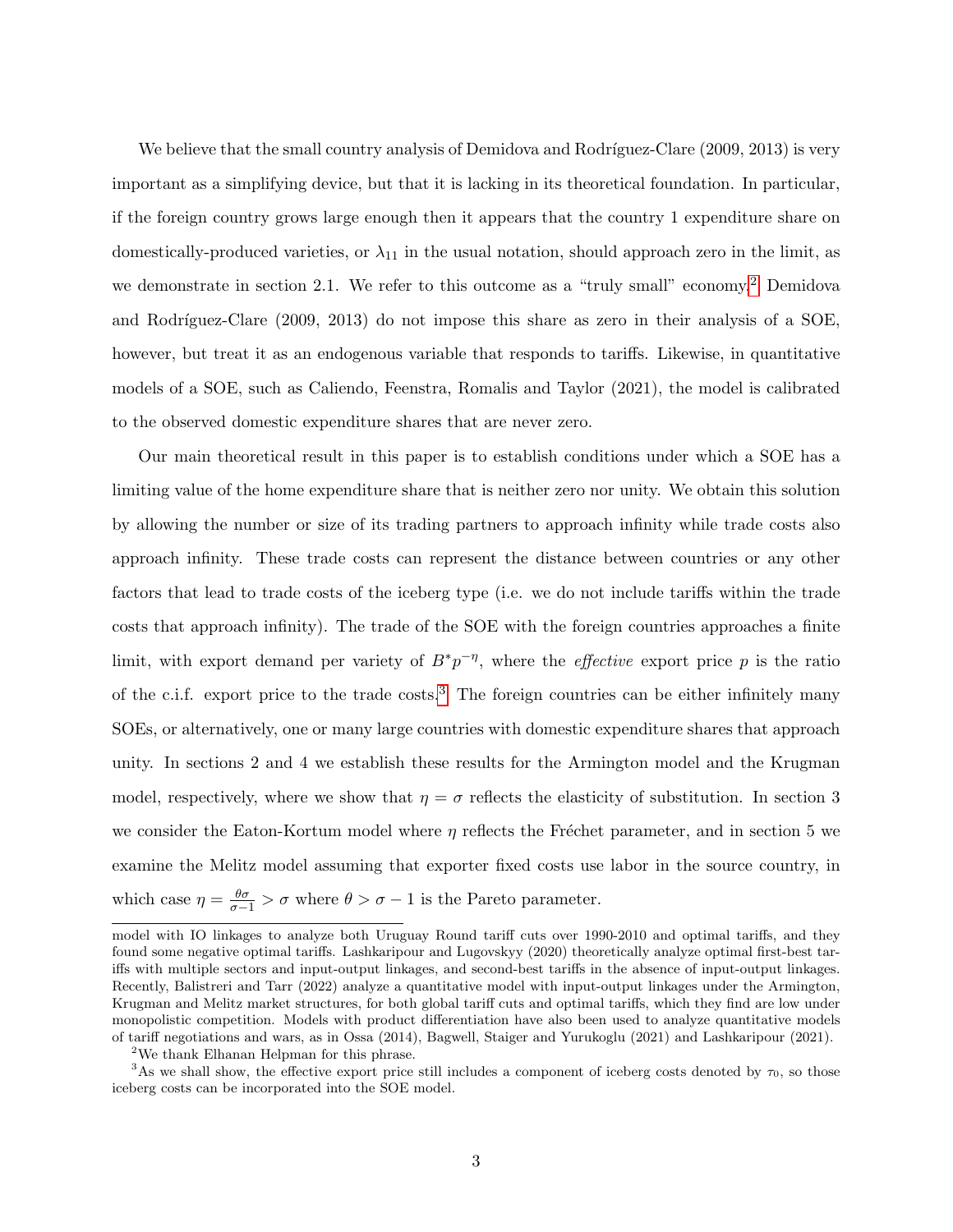As an application of our results, in section 6, we consider the optimal tariff for a SOE. When export demand takes the form  $B^*p^{-\eta}$  then we establish that the optimal *ad valorem* tariff is  $\frac{1}{\eta-1} > 0$ . So in the Armington model, we therefore obtain a positive optimal tariff purely due to the downward slope of the export demand curve, leading to a "terms of trade" effect, and without any monopoly distortion. In the monopolistic competition model with homogeneous firms we have  $\eta = \sigma$ , so the optimal *ad valorem* tariff for the SOE is  $\frac{1}{\sigma-1} > 0$ , which is the result found by Gros (1987). But for the monopolistic competition model with heterogeneous firms, when the fixed costs of exporting is paid using domestic labor, then we find that  $\eta = \frac{\theta \sigma}{\sigma - 1}$ . So in this case we find that the optimal *ad valorem* tariff for a SOE is  $\frac{1}{\eta-1} = \frac{\rho}{\theta-1}$  $\frac{\rho}{\theta-\rho}$  with  $\rho \equiv \frac{\sigma-1}{\sigma}$  $\frac{-1}{\sigma}$ , which is the formula found by Demidova and Rodríguez-Clare  $(2009).<sup>4</sup>$  $(2009).<sup>4</sup>$  $(2009).<sup>4</sup>$  These results integrate the SOE optimal tariff formulas found in the literature. Further conclusions are discussed in section 7.

# 2 Armington Model

We suppose that there are N countries, and in each country  $i$  the representative consumer has a CES utility function defined over consumption  $q_{ji}$  of the variety purchased from each country  $j = 1, ..., N$ :

$$
U_i = \left[\sum_{j=1}^{N} q_{ji}^{(\sigma-1)/\sigma}\right]^{\sigma/(\sigma-1)}, \quad \sigma > 1.
$$
 (1)

Each country has a labor endowment of  $L_i$  and labor productivity of  $\varphi_i$ , so their "effective" labor endowments are  $\varphi_i L_i$ . The wage in each country is  $w_i$  and the cost of producing each unity is  $w_i/\varphi_i$ . With one plus the *ad valorem* tariff denoted by  $t_{ji}$  and iceberg costs of  $\tau_{ji} \geq 1$ , then the price of the variety sold from country  $j$  to  $i$  is

<span id="page-3-1"></span>
$$
p_{ji} = \tau_{ji} t_{ji} \left(\frac{w_j}{\varphi_j}\right). \tag{2}
$$

Denote total income in country i by  $I_i = w_i L_i + T_i$ , where  $T_i$  is tariff revenue. Then using the CES utility function, we can solve for the share of expenditure in country  $i$  on the country  $j$ 

<span id="page-3-0"></span><sup>&</sup>lt;sup>4</sup>As we shall discuss, if we assumed instead that export fixed costs use labor of the destination country, then  $\eta = \theta + 1$  and the optimal *ad valorem* tariff is  $\frac{1}{\theta}$ . A similar result holds for the Eaton-Kortum model, as shown by Caliendo and Parro (2022), where  $\theta$  reflects the Fréchet parameter; see note [17.](#page-34-0)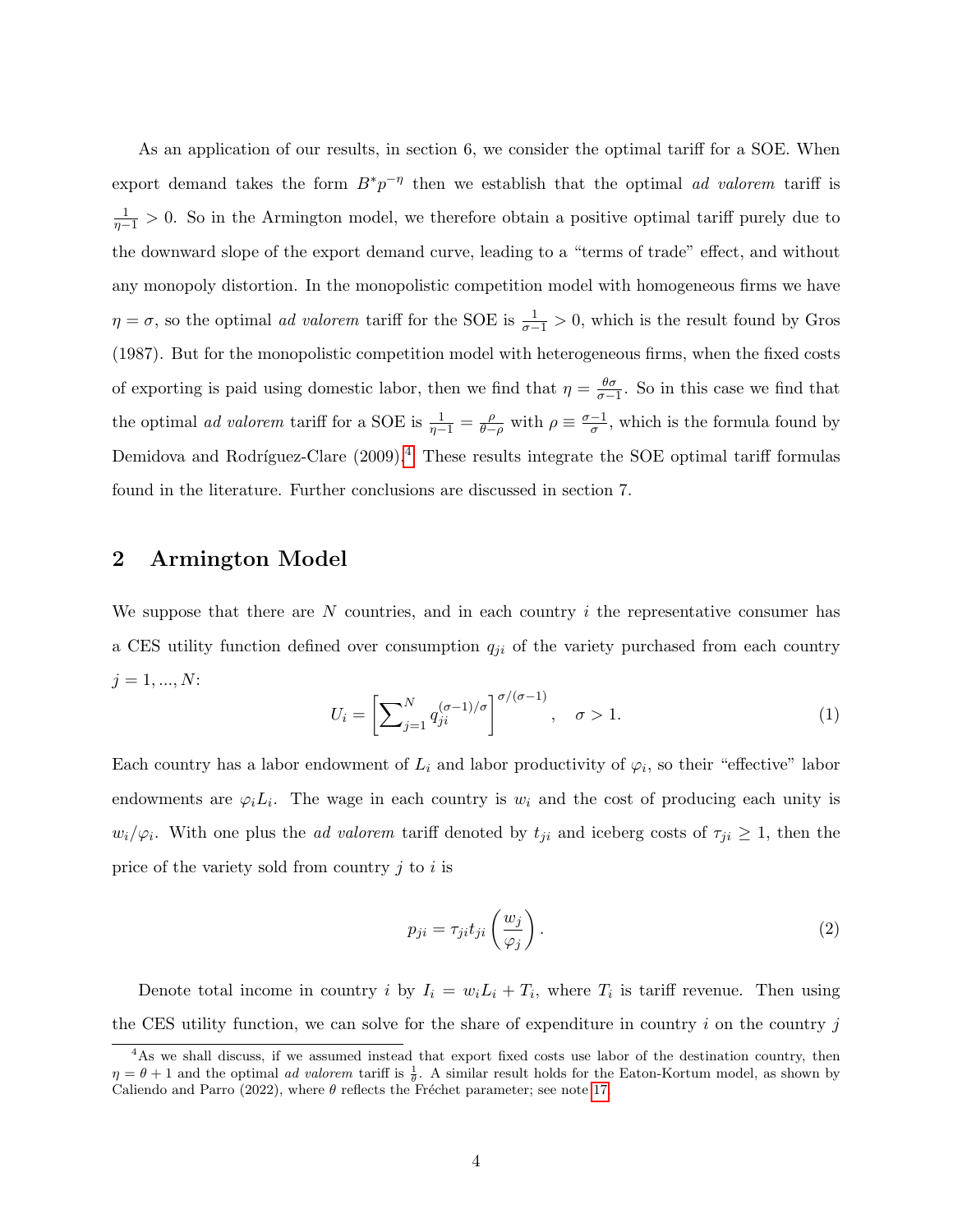variety, which is given by

<span id="page-4-0"></span>
$$
\lambda_{ji} = \frac{\tau_{ji} t_{ji} w_j q_{ji}}{I_i \varphi_j} = \left(\frac{p_{ji}}{P_i}\right)^{1-\sigma},\tag{3}
$$

where

$$
P_i = \left[\sum_{j=1}^{N} p_{ji}^{(1-\sigma)}\right]^{1/(1-\sigma)}.
$$
\n(4)

#### <span id="page-4-2"></span>2.1 One Large and One "Truly Small" Economy

Suppose that  $N = 2$ , and for the moment ignore tariffs. We allow country 2 to grow without bound by letting  $\varphi_2 \to +\infty$ . We can normalize  $w_1 \equiv 1$  and also choose  $\varphi_1 = 1$  for simplicity, but then we need to solve for  $w_2$  from trade balance, which is

$$
(1 - \lambda_{11}) L_1 = \lambda_{12} w_2 L_2.
$$

Using [\(3\)](#page-4-0), trade balance is

$$
\left\{1 - \frac{1}{\left[1 + \left(\frac{\tau_{21}w_2}{\varphi_2}\right)^{(1-\sigma)}\right]}\right\} L_1 = \left\{\frac{\tau_{12}^{(1-\sigma)}}{\left[\tau_{12}^{(1-\sigma)} + \left(\frac{w_2}{\varphi_2}\right)^{(1-\sigma)}\right]}\right\} w_2 L_2.
$$

If  $w_2$  remains bounded above as  $\varphi_2 \to +\infty$ , then it is readily seen that the left side of this expression approaches  $L_1$  but the right side approaches zero, which is a contradiction. So it must be that  $w_2 \to +\infty$ . On the other hand, if  $w_2/\varphi_2$  remains bounded away from zero as  $\varphi_2 \to +\infty$ , then the left side approaches a finite value (zero if  $w_2/\varphi_2 \to +\infty$ ) but the right side approaches  $+\infty$  (because  $w_2 \to +\infty$ ), which is another contradiction. We conclude that as  $\varphi_2 \to +\infty$ , then  $w_2 \to +\infty$  but at a slower rate than  $\varphi_2$ , so that  $w_2/\varphi_2 \to 0$ . It follows immediately that  $\lambda_{11} = \left[1 + (\tau_{21}w_2/\varphi_2)^{(1-\sigma)}\right]^{-1} \to 0$ , which is what we call a "truly small" economy.<sup>[5](#page-4-1)</sup> This result can be avoided by letting trade costs approach infinity, as we discuss next for various Armington (denoted by A) cases.

<span id="page-4-1"></span><sup>&</sup>lt;sup>5</sup>We have also found that  $\lambda_{11} \rightarrow 0$  as  $L_2 \rightarrow +\infty$  while holding foreign productivity  $\varphi_2$  fixed.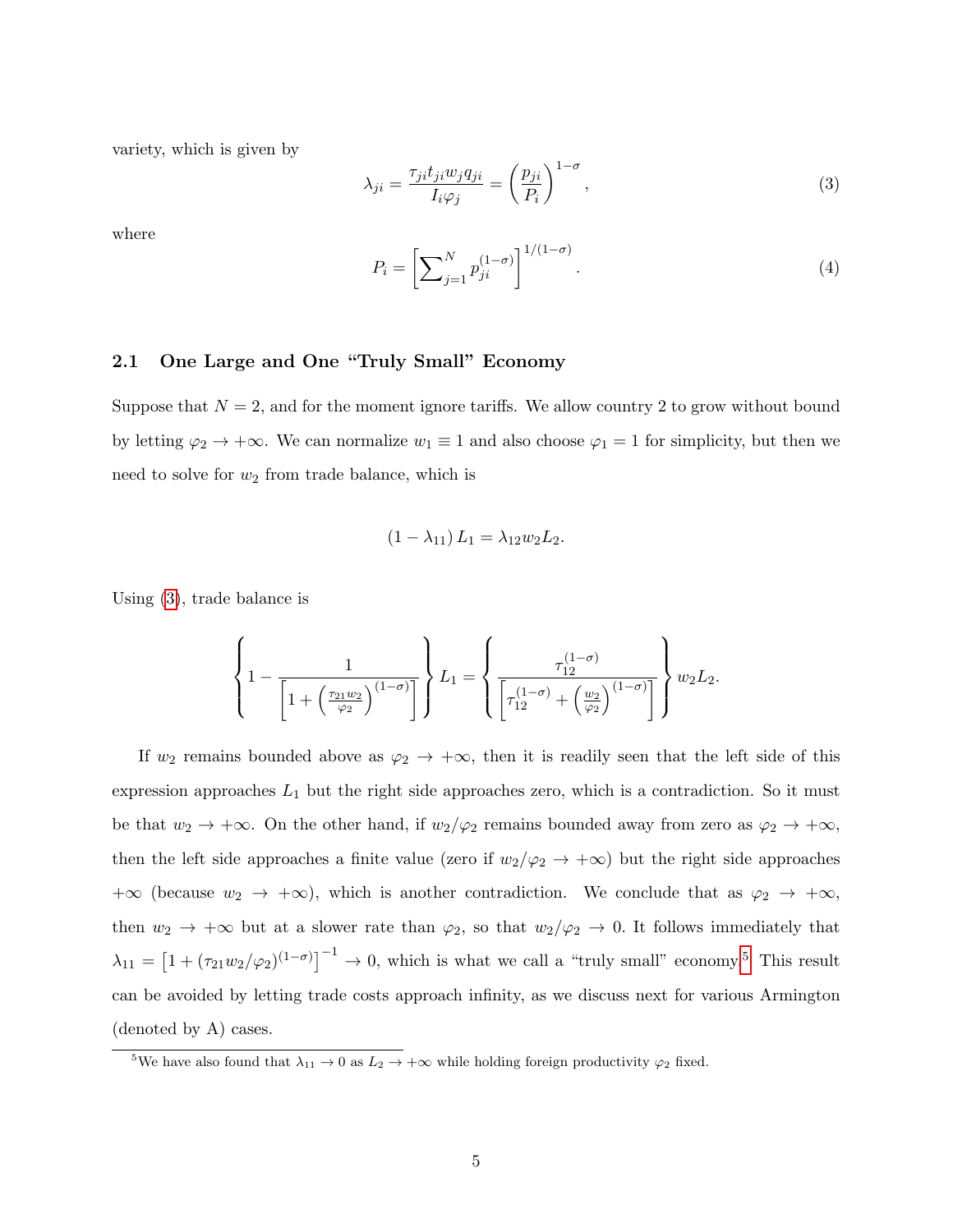### <span id="page-5-3"></span>2.2 CASE A1: N Small and Distant Economies

We now model the iceberg costs of trade as

<span id="page-5-2"></span>
$$
\tau_{ji} \equiv \tau_0 \,\tau \text{ for } \tau_0, \tau \ge 1 \text{ and } j \ne i,
$$
\n
$$
(5)
$$

with  $\tau_{ii} = 1$ . We will let  $\tau \to +\infty$ , which we can think of as growing distance between countries, as measured by geography or any other differences such as language or culture. For convenience in this section we set  $\varphi_i = 1$  for all countries. Country 1 has a labor endowment of  $L_1$  and the wage  $w_1$ . The labor endowment of the other countries is  $L_j = L_F$ , and by symmetry, the wage in the other countries will be identical and is denoted by  $w_j = w_F$  for  $j = 2, ..., N$ . We can choose  $w_F$ as the numeraire and hold it fixed (though we do not insist that  $w_F \equiv 1$ ). We suppose that only county 1 imposes a tariff of  $t_{j1} = t_1$  for  $j \neq 1$ , with  $t_{ji} = 1$  otherwise.

To provide a first illustration of how a SOE can be obtained, we suppose that the number of foreign countries  $j = 2, ..., N$  is growing with  $\tau$  according to

<span id="page-5-0"></span>
$$
N - 1 = \tau^{\beta}, \quad \beta > 0. \tag{6}
$$

In the limit, the price index in country 1 is then given by

$$
\lim_{\tau \to +\infty} P_1 = \lim_{\tau \to +\infty} \left[ w_1^{(1-\sigma)} + \sum_{j=2}^N (\tau_0 \tau t_1 w_F)^{(1-\sigma)} \right]^{1/(1-\sigma)}
$$
\n
$$
= \lim_{\tau \to +\infty} \left[ w_1^{(1-\sigma)} + (N-1) (\tau_0 \tau t_1 w_F)^{(1-\sigma)} \right]^{1/(1-\sigma)}
$$
\n
$$
= \lim_{\tau \to +\infty} \left[ w_1^{(1-\sigma)} + \tau^{\beta + (1-\sigma)} (\tau_0 t_1 w_F)^{(1-\sigma)} \right]^{1/(1-\sigma)}.
$$

<span id="page-5-1"></span>It is immediate that this price index is finite if:  $\beta = (\sigma - 1)$ . (7)

After imposing this condition, we obtain the domestic price index

$$
\lim_{\tau \to +\infty} P_1 = \left[ w_1^{(1-\sigma)} + (\tau_0 t_1 w_F)^{(1-\sigma)} \right]^{1/(1-\sigma)}.
$$

Notice that this domestic price index looks like that for country 1 facing a single foreign country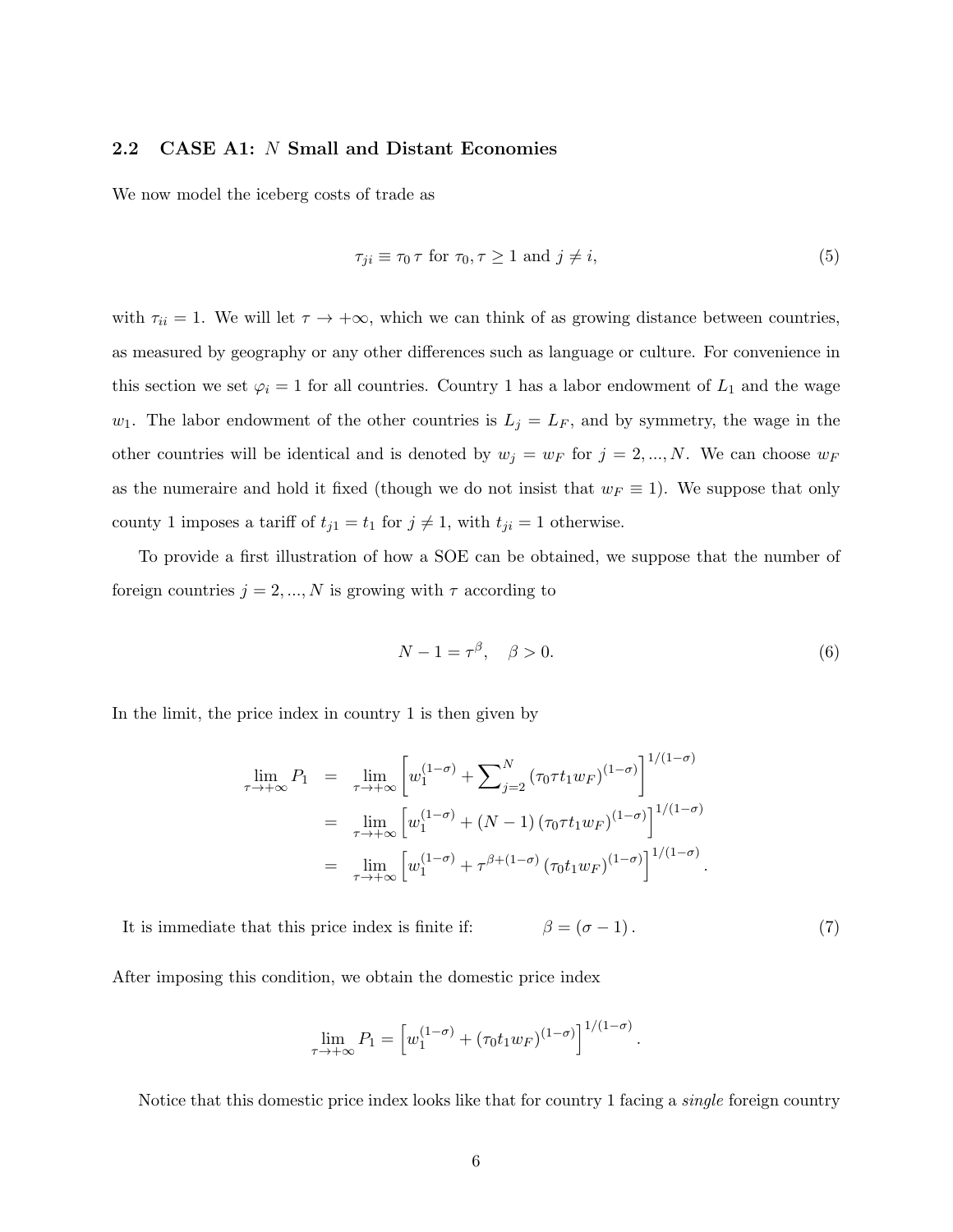with the home tariff  $t_1$  and variable trade costs  $\tau_0$ , so that the *effective* foreign price net of the tariff is  $\tau_0 w_F$ . Then the country 1 expenditure share on the domestic variety is given by

<span id="page-6-0"></span>
$$
\lambda_{11} = \frac{w_1^{(1-\sigma)}}{w_1^{(1-\sigma)} + (\tau_0 t_1 w_F)^{(1-\sigma)}}.
$$
\n(8)

Thus, in this simple example we have shown how country 1 can face an infinite number of trading partners but still maintain a strictly positive domestic share. This is our first requirement for a country that is "small" but not "truly small".

A second requirement for a SOE is that the location parameter of its export demand is fixed. That condition is satisfied in our example because the limit of the foreign price index is independent of the home wage  $w_1$ . For any foreign country F, its price index is:

$$
\lim_{\tau \to +\infty} P_F = \lim_{\tau \to +\infty} \left[ (\tau_0 \tau w_1)^{(1-\sigma)} + (N-2) (\tau_0 \tau w_F)^{(1-\sigma)} + w_F^{(1-\sigma)} \right]^{1/(1-\sigma)}
$$
  
\n
$$
= \left[ 0 + \lim_{\tau \to +\infty} \frac{(N-2)}{(N-1)} \tau^{\beta + (1-\sigma)} (\tau_0 w_F)^{(1-\sigma)} + w_F^{(1-\sigma)} \right]^{1/(1-\sigma)} \text{ using (6)},
$$
  
\n
$$
= \tau_0 w_F \left[ 1 + \tau_0^{(\sigma-1)} \right]^{1/(1-\sigma)}, \text{ using (7)}.
$$

To see how this fixes the location parameter of the foreign export demand curve, use [\(6\)](#page-5-0) and [\(7\)](#page-5-1) and the above to take the limiting value of home exports:

$$
\lim_{\tau \to +\infty} (N-1) w_F L_F \left(\frac{\tau_0 \tau w_1}{P_F}\right)^{1-\sigma} = \frac{w_F L_F}{1+\tau_0^{(\sigma-1)}} \left(\frac{\tau_0 w_1}{\tau_0 w_F}\right)^{1-\sigma}.
$$

We have already noted that  $\tau_0 w_F$  is the effective foreign price for exports, and likewise,  $\tau_0 w_1$  is the effective country 1 price for exports. It follows that the limiting value for the quantity of home exports is obtained by dividing the above by  $\tau_0w_1$ , obtaining

<span id="page-6-1"></span>
$$
\frac{w_F L_F}{\left[1 + \tau_0^{(\sigma - 1)}\right]} \frac{(\tau_0 w_1)^{-\sigma}}{(\tau_0 w_F)^{1 - \sigma}} = B^* \left(\tau_0 w_1\right)^{-\sigma} \quad \text{with} \quad B^* \equiv \frac{L_F}{\left[\tau_0^{(1 - \sigma)} + 1\right] w_F^{-\sigma}}. \tag{9}
$$

Thus, we have established the limiting value of export demand facing country 1, and since  $B^*$  is independent of the home wage, then country  $1$  is an SOE. Actually, all  $N$  countries in this example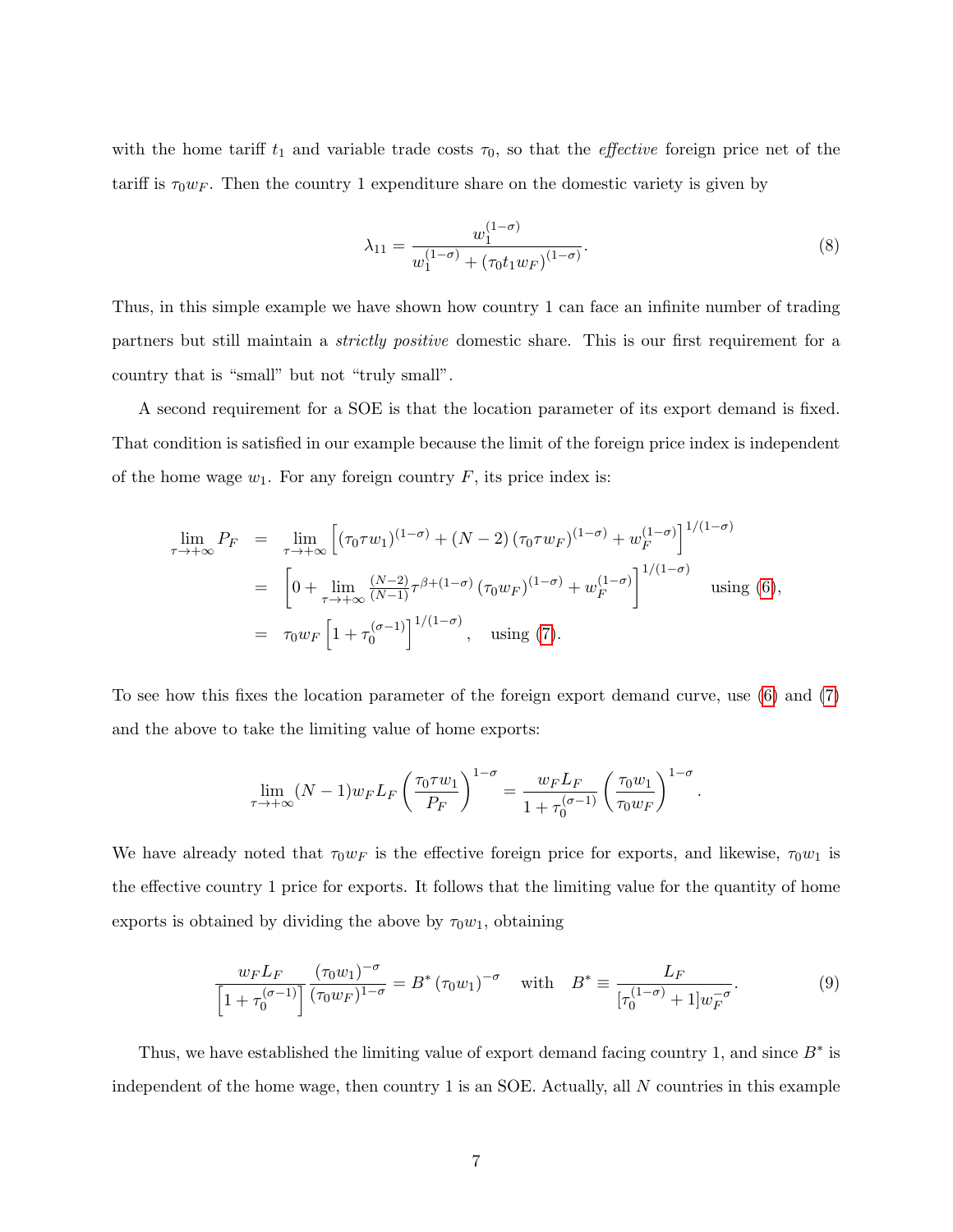are SOEs, with each foreign country having a domestic expenditure share that is strictly positive can differ from [\(8\)](#page-6-0) because they purchase from themselves at the price determined by their own wage and they do not impose any tariffs.<sup>[6](#page-7-0)</sup> Export demand for country 1 in  $(9)$  compares with the SOE export demand of  $B^*(\tau_0w_1)^{-\eta}$  as stated in section [1.](#page-1-1) It follows that for the Armington model, the export elasticity is  $\eta = \sigma$ .

#### 2.3 Infinite Trade Costs: A Taxonomy of Cases

We continue with the specification of trade costs in [\(5\)](#page-5-2), and with assuming that only country 1 imposes a tariff. For simplicity we continue to set  $\varphi_1 = 1$ , but we now allow the foreign countries  $j = 2, ..., N$  to have the identical labor productivities of  $\varphi_F$ . We generalize our illustrative example and allow both the number and size of foreign countries to grow with  $\tau$  according to:

<span id="page-7-1"></span>
$$
N = 1 + \tau^{\beta}, \quad \beta \ge 0,\tag{10}
$$

$$
\varphi_j \equiv \varphi_F = \tau^\gamma \quad \gamma \ge 0 \text{ and } j = 2, ..., N,
$$
\n(11)

$$
L_j \equiv L_F = L_{F0} \tau^{\delta} \quad \delta \ge 0 \text{ and } j = 2, ..., N. \tag{12}
$$

If we choose  $\beta = 0$  then there are only two countries,  $N = 2$ . If we also choose  $\gamma = \delta = 0$  then it is easily shown that with allowing trade costs to approaching infinity leads to autarky in both countries, so that  $\lambda_{11} \rightarrow 1$ . We want to avoid that limiting value for the domestic share just as much as avoiding  $\lambda_{11} \to 0$ , so at least one of the parameters  $\beta, \gamma, \delta$  must be strictly positive. We will show that having any one of these parameters positive and equal to a certain value will ensure that  $\lim_{\tau\to+\infty}\lambda_{11}\in(0,1)$ , and more generally, a linear combination of them must equal a certain value (related to  $\sigma$ ).

The share of country 1 expenditure on the domestic product is

<span id="page-7-2"></span>
$$
\lambda_{11} = \frac{w_1^{(1-\sigma)}}{\left[w_1^{(1-\sigma)} + (N-1)\left(\tau_0 \tau t_1 \frac{w_F}{\varphi_F}\right)^{(1-\sigma)}\right]} = \frac{1}{1 + \tau^{\beta - (1-\gamma)(\sigma-1)}\left(\frac{\tau_0 t_1 w_F}{w_1}\right)^{(1-\sigma)}},\tag{13}
$$

<span id="page-7-0"></span><sup>&</sup>lt;sup>6</sup> Specifically, the domestic expenditure share in each foreign country j equals  $w_j^{(1-\sigma)}/[w_j^{(1-\sigma)} + (\tau_0 w_F)^{(1-\sigma)}]$ , where  $w_j$  is their own wage and  $w_F$  is wage in the other  $N-2$  foreign countries. Export demand facing each foreign country is identical to that shown in [\(9\)](#page-6-1), but using their own wage  $w_i$  rather than  $w_1$ .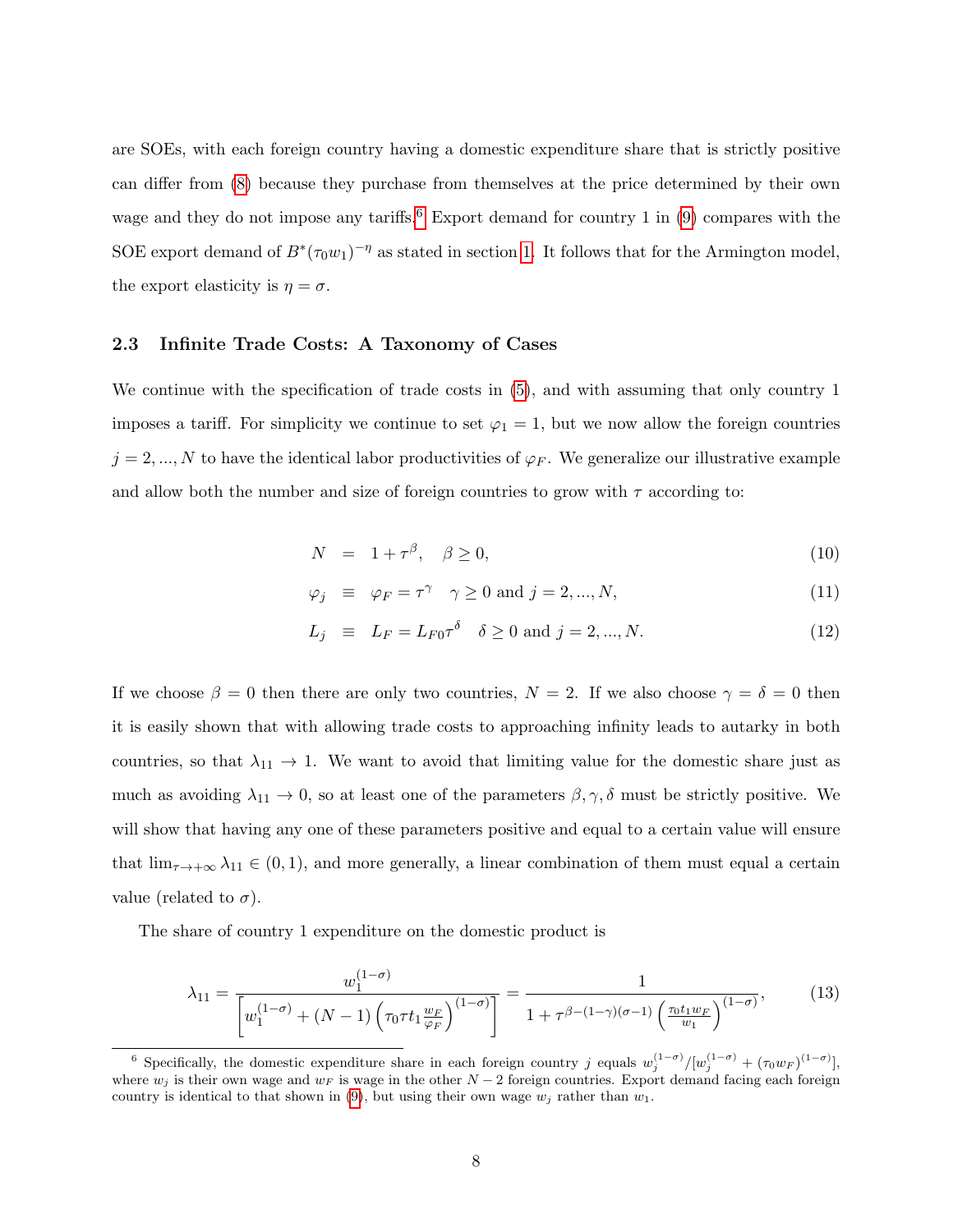where in the second equality we have made use of [\(10\)](#page-7-1) and [\(11\)](#page-7-1). In order to have  $\lim_{\tau\to+\infty}\lambda_{11}\in$  $(0, 1)$  we therefore require

<span id="page-8-0"></span>
$$
k \equiv \lim_{\tau \to +\infty} \tau^{\beta - (1-\gamma)(\sigma - 1)} w_F^{(1-\sigma)} \in (0, +\infty), \tag{14}
$$

where this notation indicates that the limiting value of the expression must be strictly greater than zero and finite.

Equation [\(14\)](#page-8-0) is the first limit that we will use to solve for the parameters  $\beta, \gamma, \delta$  consistent with a SOE in country 1. We consider only economic environments in which  $\lim_{\tau \to +\infty} w_F > 0$ , though we allow the foreign wage to approach infinity (as we have seen in section [2.1\)](#page-4-2). It follows from [\(14\)](#page-8-0) that we must have  $\beta \ge (1 - \gamma)(\sigma - 1)$ . If  $\beta = (1 - \gamma)(\sigma - 1)$  then we see immediately from [\(14\)](#page-8-0) that  $w_F = k^{\frac{1}{(1-\sigma)}}$ , which suggests that specifying a value for k is equivalent to choosing the foreign wage as numeraire. More generally, as  $\beta > (1 - \gamma)(\sigma - 1)$  then we find from [\(14\)](#page-8-0) that  $w_F \to +\infty$ , but along a path that still depends on k. So we will argue below that specifying k is like choosing a numeraire.

The implication of [\(14\)](#page-8-0) for the foreign wage in various cases can be summarized in the following taxonomy:

| Parameters                                       | Foreign wage          |                                                                                                                                                                                                                                                                                                                                                                                                                                                                                                                                                                                                                          |
|--------------------------------------------------|-----------------------|--------------------------------------------------------------------------------------------------------------------------------------------------------------------------------------------------------------------------------------------------------------------------------------------------------------------------------------------------------------------------------------------------------------------------------------------------------------------------------------------------------------------------------------------------------------------------------------------------------------------------|
| $\lim_{\tau \to +\infty} \lambda_{11} \in (0,1)$ | $\Longleftrightarrow$ | $\left\{\n \begin{array}{ll}\n \text{Case A1:} & \beta = (\sigma - 1), \gamma = \delta = 0 & w_F = k^{\frac{1}{(1-\sigma)}} \\ \text{Case A2:} & \beta = 0, \gamma = 1, \delta > 0 & w_F = k^{\frac{1}{(1-\sigma)}} \\ \text{Case A3:} & \beta = 0, \gamma > 1, \delta \ge 0 & w_F \to \tau^{(\gamma-1)} k^{\frac{1}{(1-\sigma)}} \\ \text{Case A4:} & \beta = (1 - \gamma)(\sigma - 1) > 0, \gamma > 0 & w_F = k^{\frac{1}{(1-\sigma)}} \\ \text{Case A5:} & \beta > (1 - \gamma)(\sigma - 1) > 0, \gamma > 0 & w_F \to \tau^{\frac{\beta}{(\sigma-1)} + (\gamma-1)} k^{\frac{1}{(1-\sigma)}}\n \end{array}\n \right\}$ |

Case A1 corresponds to our example of section [2.2](#page-5-3) where we assumed  $\gamma = \delta = 0$ , and we found that  $\beta = (\sigma - 1) > 0$  is needed to keep the domestic price index finite and the domestic expenditure share strictly positive. Cases A2 and A3 have  $\beta = 0$  and so there are only two countries,  $N = 2$ . In that case, it is immediate from [\(14\)](#page-8-0) that  $w_F$  remains finite if and only if  $\gamma = 1$ , in Case A2.<sup>[7](#page-8-1)</sup>

<span id="page-8-1"></span><sup>&</sup>lt;sup>7</sup>We will show in section [2.4](#page-12-0) that  $\delta > 0$  is required in Case A2, so we add that condition into the taxonomy.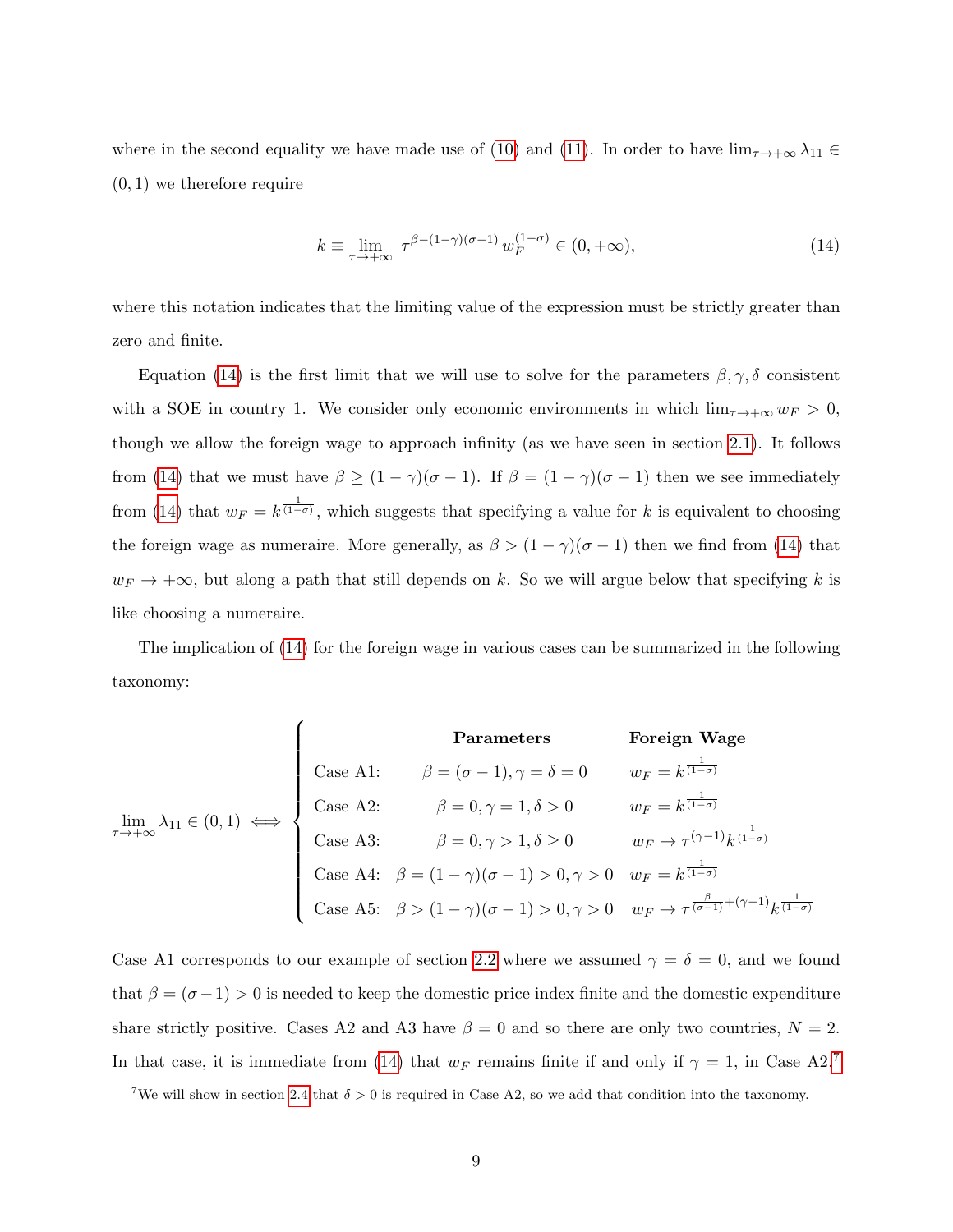Otherwise, if  $\gamma > 1$  then [\(14\)](#page-8-0) implies that  $w_F$  approaches infinity at the rate shown in Case A3. In Cases A4 and A5 we return to the case where  $\beta > 0$  so there are many countries,  $N \to +\infty$  from [\(10\)](#page-7-1), but now we allow for  $\gamma, \delta > 0$  so that foreign countries grow in their number and size. Then w<sub>F</sub> remains finite if and only if  $\beta = (1 - \gamma)(\sigma - 1) > 0$ , while for  $\beta > (1 - \gamma)(\sigma - 1) > 0$  then the foreign wage approaches infinity as  $\tau \to +\infty$ .<sup>[8](#page-9-0)</sup>

We stress three points. First, requiring  $k \in (0,1)$ , which is equivalent to  $\lim_{\tau \to +\infty} \lambda_{11} \in (0,1)$ , imposes restrictions on the parameters of our model: we have begun to identify these restrictions in the various cases outlined in the taxonomy and we add further restrictions throughout this section. Given that  $k$  is non-zero and finite, however, then specifying its exact value is like choosing a numeraire in the model. We have already seen this result from the taxonomy in the case where the foreign wage remains finite, so  $w_F = k^{\frac{1}{(1-\sigma)}}$  and choosing a value for  $w_F$  or k is equivalent. More generally, even if  $w_F$  approaches infinity then notice that by using [\(14\)](#page-8-0), the limiting domestic share in [\(13\)](#page-7-2) can be expressed as

<span id="page-9-2"></span>
$$
\lim_{\tau \to +\infty} \lambda_{11} = \frac{w_1^{(1-\sigma)}}{\left[w_1^{(1-\sigma)} + k\left(\tau_0 t_1\right)^{(1-\sigma)}\right]}.
$$
\n(15)

It is apparent that this limiting value for the share is homogeneous of degree zero in the variables  $\left(w_1^{(1-\sigma)}\right)$  $\binom{(1-\sigma)}{1}, k$ , and this property will hold in all other equilibrium expressions, such as trade balance. So in this sense, even when  $w_2 \to +\infty$ , we are free to specify k as the numeraire and then  $w_1^{(1-\sigma)}$ 1 will adjust in proportion to it.

Second, while the foreign wages shown in the above taxonomy are needed to obtain a limiting value for  $\lambda_{11} \in (0,1)$ , we have not yet proved that the *equilibrium* value of the foreign wage is finite (in Cases A2 and A4) or infinite (in Cases A3 and A5). To determine the foreign wage, we use trade balance. Tariff revenue in country 1 is  $T_1$  and income is  $I_1 = w_1 L_1 + T_1$ . Imports valued at their price inclusive of trade costs and tariffs are  $(1 - \lambda_{11})I_1$ , so that imports net of tariffs are  $(1 - \lambda_{11})I_1/t_1$  and tariff revenue is  $T_1 = (t_1 - 1)(1 - \lambda_{11})I_1/t_1$ . It follows that income is

<span id="page-9-1"></span>
$$
I_1 = \frac{t_1 w_1 L_1}{1 + (t_1 - 1) \lambda_{11}}.
$$
\n(16)

<span id="page-9-0"></span><sup>&</sup>lt;sup>8</sup> We add  $\gamma > 0$  as a condition in Case A4 to distinguish it from Case A1. In addition, we shall argue in section [2.5](#page-13-0) that  $\gamma > 0$  is also needed in Case A5 in order for that case to not be empty.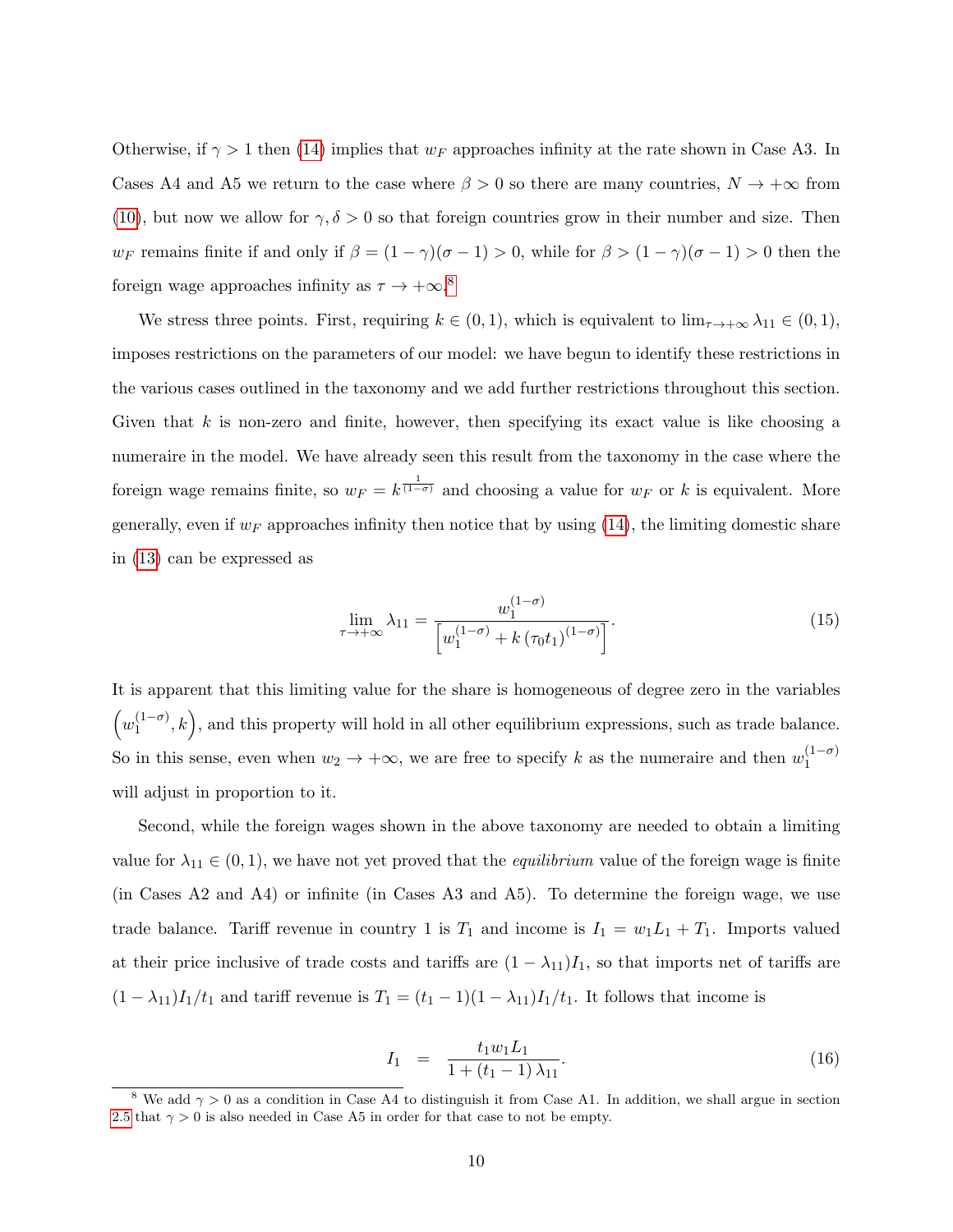We must divide  $(1 - \lambda_{11})$  by  $t_1$  to obtain the duty-free import share, and then multiplying by income in [\(16\)](#page-9-1), trade balance is

$$
(1 - \lambda_{11}) \frac{w_1 L_1}{1 + (t_1 - 1) \lambda_{11}} = (N - 1)\lambda_{F1} w_F L_F,
$$

where  $\lambda_{F1}$  is the expenditure share from each of the  $(N-1)$  foreign countries on country 1 imports. This share is readily obtained from [\(2\)](#page-3-1) and [\(3\)](#page-4-0), so that trade balance is

<span id="page-10-0"></span>
$$
(1 - \lambda_{11}) \frac{w_1 L_1}{1 + (t_1 - 1) \lambda_{11}} = B(\tau_0 w_1)^{(1 - \sigma)}, \quad \text{with} \tag{17}
$$

<span id="page-10-2"></span>
$$
B = \frac{(N-1)\,\tau^{(1-\sigma)}w_F L_F}{(w_1\tau_0\tau)^{(1-\sigma)} + (N-2)\left(\tau_0\tau\frac{w_F}{\varphi_F}\right)^{(1-\sigma)} + \left(\frac{w_F}{\varphi_F}\right)^{(1-\sigma)}}.\tag{18}
$$

Notice that on the right of [\(17\)](#page-10-0) we have demand for the country 1 variety, with the location parameter B and the downward slope generated by  $(\tau_0 w_1)^{(1-\sigma)}$ . Even though the trade costs and the price of a good exported from country 1 approach infinity, we absorb  $\tau$  within the location parameter and we treat the *effective export price* as  $\tau_0w_1$ . The SOE requires a fixed location parameter for its export demand curve. So dividing the numerator and denominator of B by  $\tau^{(1-\sigma)}$ and using  $(10)$ – $(11)$  and k from  $(14)$ , we require that

<span id="page-10-1"></span>
$$
B^* \equiv \lim_{\tau \to +\infty} B = \lim_{\tau \to +\infty} \left\{ \frac{(N-1) w_F L_F}{(w_1 \tau_0)^{(1-\sigma)} + \frac{(N-2)}{(N-1)} k \left(\frac{\tau}{\tau_0}\right)^{(\sigma-1)} + k \tau^{2(\sigma-1)-\beta}} \right\} \in (0, +\infty), \tag{19}
$$

and we also require that this limiting value is independent of the home wage  $w_1$ , so that the first term in the denominator must vanish. This expression gives us a second limit that must be satisfied to obtain a fixed location parameter for export demand. We need to prove that this limit is positive, finite, and independent of  $w_1$  by constraining the parameters  $\beta, \gamma, \delta \geq 0$ .

Third, instead of using the trade balance condition at home, as in [\(17\)](#page-10-0), we could have taken the limiting value of the trade balance condition(s) abroad. We have already argued that we can use the foreign wage as the numeraire, either because it is finite or  $-$  even if it is infinite  $-$  by choosing the parameter  $k$ . In either case, it is immediate from how the tariff enters the *effective import price*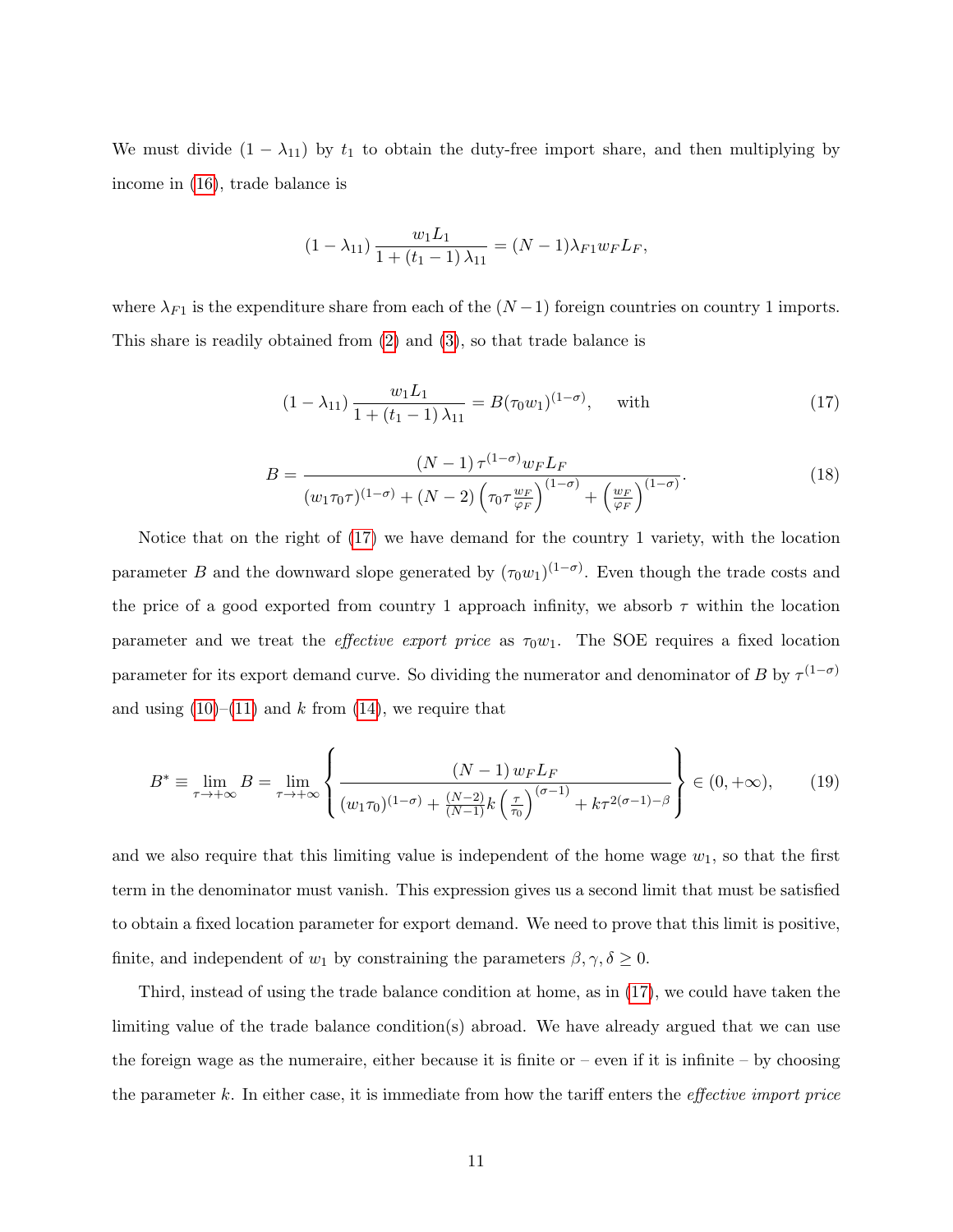$\tau_0t_1$  in [\(15\)](#page-9-2) that there is *full pass-through* of the tariff to import price, much as we would expect in a conventional small-country model with a zero optimal tariff. Nevertheless, we will argue that the optimal tariff for the SOE model with product differentiation is positive. That outcome occurs because even with full pass-through of the tariff, the wage in the SOE will increase due to the tariff, which raises the effective export price along the export demand curve on the right of [\(17\)](#page-10-0).[9](#page-11-0) This terms of trade gain does not depend on whether we examine the trade balance condition at home or abroad (and by Walras' Law, imposing this condition at home ensures that it also holds in the symmetric foreign countries).

We generalize the discussion of this section – so that it applies beyond the Armington model – with the following definition:

<span id="page-11-3"></span>Definition 1. The small open economy (SOE) model with product differentiation has a trade balance condition given by

<span id="page-11-1"></span>
$$
(1 - \lambda_{11}) \frac{w_1 L_1}{1 + (t_1 - 1) \lambda_{11}} = (M_1^e)^{1 - \alpha} B^* \tau_0^{1 - \varepsilon} w_1^{1 - \eta}, \quad \varepsilon, \eta > 1,
$$
\n
$$
(20)
$$

where  $M_1^e$  denotes the mass of entering firms/varieties in country 1, and the location parameter  $B^*$ is independent of the country 1 variables but depends on initial foreign labor  $L_{F0}$ . The domestic expenditure share is

<span id="page-11-2"></span>
$$
\lambda_{11} = \frac{L_1^{1-\alpha} w_1^{1-\eta}}{\left(L_1^{1-\alpha} w_1^{1-\eta} + L_{F0}^{1-\alpha} \tau_0^{1-\varepsilon} t_1^{1-\eta} k\right)},\tag{21}
$$

where  $k = w_F^{1-\eta}$  $E_F^{1-\eta}$  if foreign wages are finite, and if they are infinite then k can be still chosen as a numeraire. The parameter  $\alpha = 1$  in the Armington and Eaton-Kortum models, and  $\alpha = 0$  in the standard monopolistic competition (Krugman or Melitz) model.

We have already found that  $\varepsilon = \eta = \sigma$  in the Armington model, though more generally we allow  $\varepsilon$  and  $\eta$  to differ. We introduced the export demand curve  $B^*p^{-\eta}$  in section [1,](#page-1-1) and in [\(20\)](#page-11-1) the elasticity  $\eta$  applies to an increase in the home wage while in [\(21\)](#page-11-2) it applies to increases in the home

<span id="page-11-0"></span> $9^9$ To use the apt phrase of Bartelme, Costinot, Donaldson and Rodríguez-Clare (2019), a small country is "an economy that is large enough to affect the price of its own good relative to goods from other countries, but too small to affect relative prices in the rest of the world".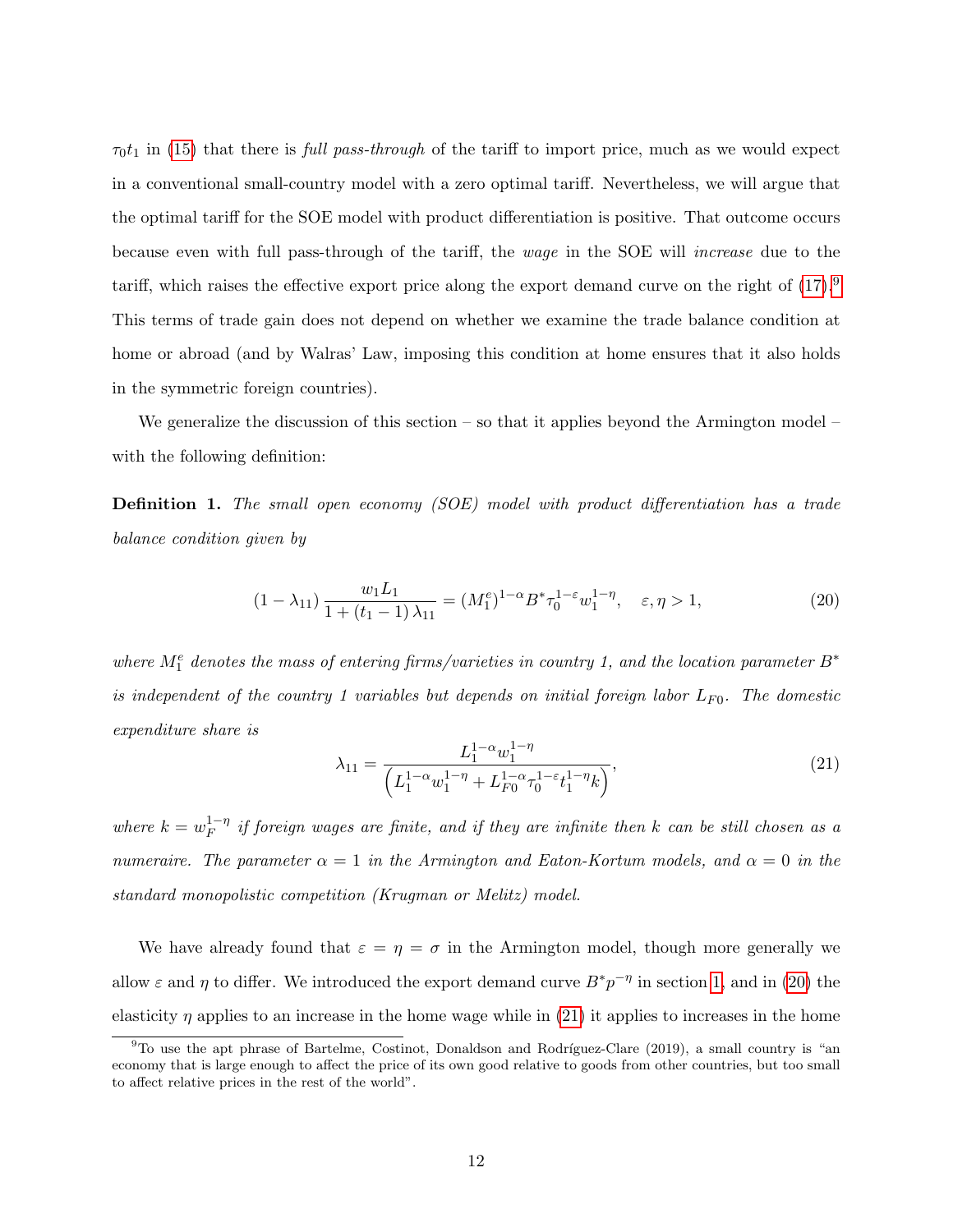wage and the tariff.<sup>[10](#page-12-1)</sup> We will find in all models that the parameter  $B^*$  depends on initial foreign labor as measured by  $L_{F0}$  and also on k. With monopolistic competition, variety  $M_1^e$  enters on the right of [\(20\)](#page-11-1). We also see that [\(21\)](#page-11-2) depends on home and foreign labor with the parameter  $\alpha$ , which we introduce to nest the competitive (Armington and Eaton-Kortum) models, where  $\alpha = 1$ , and the monopolistically competitive (Krugman and Melitz) models, where  $\alpha = 0$ , and labor determines product variety. We will give a further interpretation to  $\alpha$  under monopolistic competition by drawing on Arkolakis (2010), but now, we turn to the various cases for the Armington model.

#### <span id="page-12-0"></span>2.4 CASES A2 and A3: One Small and One Large Economy

In Cases A2 and A3 we assume that  $\beta = 0$  so  $N = 2$ . Using this in [\(19\)](#page-10-1), the second term in the denominator vanishes and the third term (which approaches infinity) certainly dominates the first term (which remains finite) as  $\tau \to +\infty$ . That result is important because it shows that the home wage – which appears in the first term – has no impact on the limiting value of the location parameter  $\lim_{\tau \to +\infty} B$ . Therefore, the limit in [\(19\)](#page-10-1) becomes

<span id="page-12-2"></span>
$$
B^* = \lim_{\tau \to +\infty} \frac{w_F L_F}{k \tau^{2(\sigma - 1)}} \in (0, +\infty).
$$
 (22)

It follows that  $w_F L_F \to +\infty$ , but this can happen through  $L_F \to +\infty$  or  $w_F \to +\infty$  (or both).

We need to show that the limits [\(14\)](#page-8-0) and [\(22\)](#page-12-2) are consistent with some parameter values for  $\gamma$  and  $\delta$ , given that  $\beta = 0$ . In Case A2, with a finite foreign wage  $w_F = k^{\frac{1}{(1-\sigma)}}$ , we require  $\gamma = 1$ . Then using  $(12)$  in  $(22)$  we obtain

<span id="page-12-4"></span>
$$
B^* = \lim_{\tau \to +\infty} \frac{k^{\frac{1}{(1-\sigma)}} L_{F0} \tau^{\delta}}{k \tau^{2(\sigma-1)}} \in (0, +\infty) \iff \delta = 2(\sigma - 1). \tag{23}
$$

We have therefore solved for the growth in the foreign labor force in  $(12)$  required to obtain a SOE in country 1, namely:

<span id="page-12-3"></span>
$$
L_F = L_{F0} \tau^{2(\sigma - 1)} \implies B^* = L_{F0} k^{\frac{-\sigma}{(\sigma - 1)}}.
$$
\n(24)

To summarize these results, specify a value for k which pins down the foreign wage, and also specify

<span id="page-12-1"></span><sup>&</sup>lt;sup>10</sup>If  $\varepsilon = \eta$  then the natural definition of the SOE effective export price is  $p = \tau_0 w_1$ , but we will find that  $\varepsilon \neq \eta$  in the Melitz model, so the elasticity applying to the export price depends on the source of its change.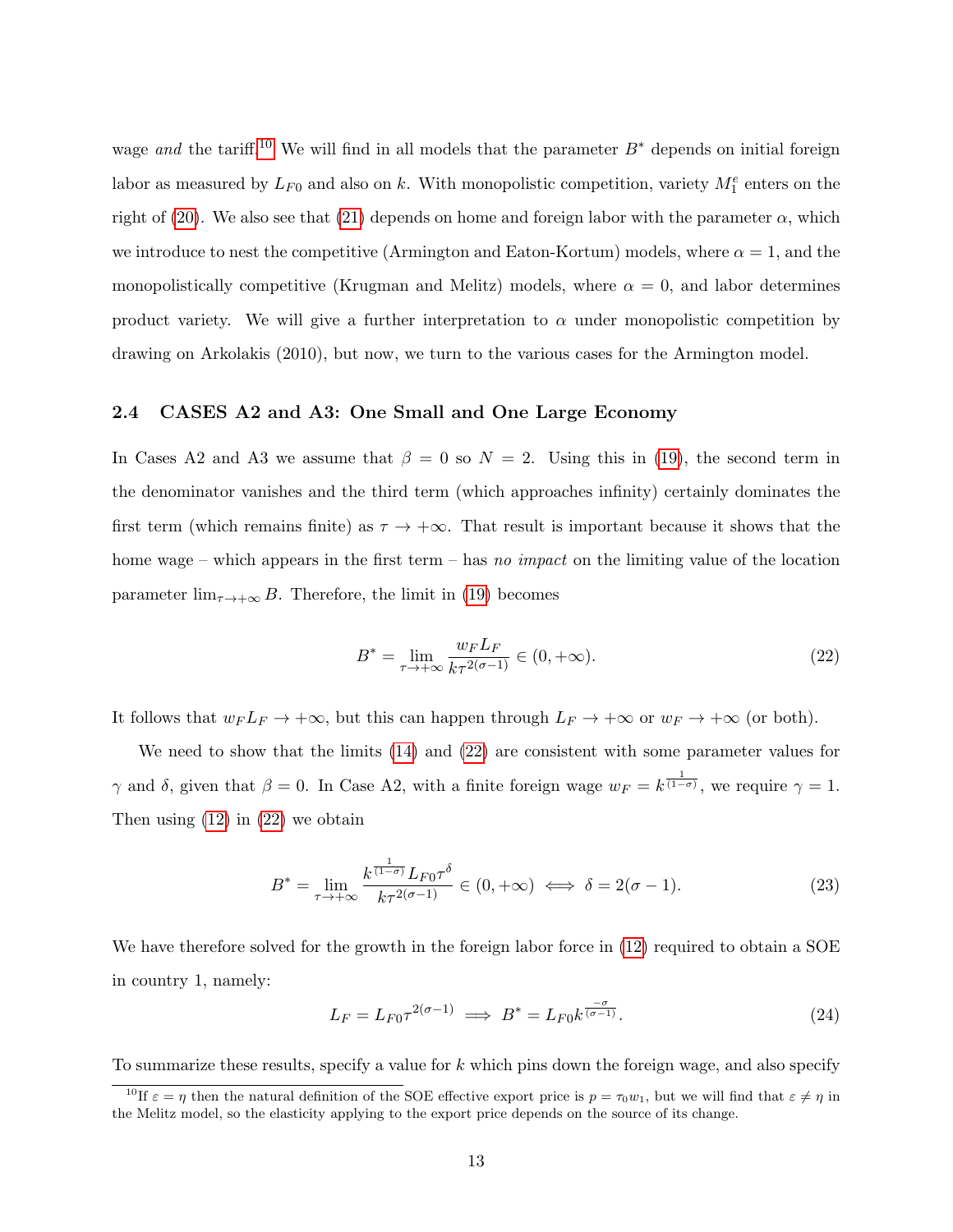the foreign labor force as shown in the first equation of  $(24)$ . The initial value  $L_{F0}$  combined with k determine the limiting location parameter  $B^*$  as shown in the second equation. Then in the limit as  $\tau \to +\infty$ , we obtain a SOE in country 1 with the home wage obtained from trade balance.

Alternatively, consider case Case A3 where now we specify  $\gamma > 1$  which implies that  $w_F \rightarrow$  $\tau^{(\gamma-1)}k^{\frac{1}{(1-\sigma)}}$ . We consider solutions where  $L_F$  maybe be finite or not. The limit [\(19\)](#page-10-1) becomes

<span id="page-13-3"></span>
$$
B^* = \lim_{\tau \to +\infty} \frac{\tau^{(\gamma-1)} k^{\frac{1}{(1-\sigma)}} L_{F0} \tau^{\delta}}{k \tau^{2(\sigma-1)}} \in (0, +\infty) \iff \gamma + \delta = 2\sigma - 1,\tag{25}
$$

in which case we obtain the same value for  $B^*$  as in [\(24\)](#page-12-3). Note that if  $\delta = 0$ , so that  $L_F$  remains fixed at  $L_{F0}$ , then we still obtain a SOE provided that foreign productivity grows fast enough, i.e. with  $\gamma = 2\sigma - 1 > 1$ . As we allow  $\delta > 0$  so that  $L_F$  grows with trade costs, then the combination of foreign productivity and population growth at a combined rate of  $\gamma + \delta = 2\sigma - 1$  is required to obtain a SOE in country 1.

Finally, in both Cases A2 and A3 we have argued that  $w_2L_2 \to +\infty$  but  $\lim_{\lambda_{1}} \in (0,1)$ . From trade balance  $(1 - \lambda_{11}) I_1/t_1 = (1 - \lambda_{22}) w_2 L_2$  it follows that  $\lambda_{22} \to 1$ , so the foreign country is large in two senses: its value of GDP approaches infinity; and its domestic share approaches unity.<sup>[11](#page-13-1)</sup> Because of it immense size combined with infinite trade costs, however, we still obtain trade balance with the SOE that has a *finite* value of trade flowing between the two countries.

#### <span id="page-13-0"></span>2.5 CASES A4 and A5: One Small and Many Large Economies

Now consider the case  $\beta > 0$ , so from  $N = 1 + \tau^{\beta}$  the number of countries grows without bound as  $\tau \to +\infty$ . Then  $\frac{(N-2)}{(N-1)} \to 1$  and the limit in [\(19\)](#page-10-1) becomes

<span id="page-13-2"></span>
$$
B^* = \lim_{\tau \to +\infty} \left\{ \frac{\tau^{\beta} w_F L_F}{(w_1 \tau_0)^{(1-\sigma)} + k \left(\frac{\tau}{\tau_0}\right)^{(\sigma-1)} + k \tau^{2(\sigma-1)-\beta}} \right\} \in (0, +\infty).
$$
 (26)

The middle term in the denominator approaches infinity as  $\tau \to +\infty$ , so it dominates the first term which remains finite. Once again, this shows that the home wage has no impact on the limiting

<span id="page-13-1"></span><sup>&</sup>lt;sup>11</sup>Having a domestic share approaching unity is also a feature of the large foreign country in Demidova and Rodríguez-Clare (2009, 2013), who analyze the SOE in a Melitz model. So we should not be surprised to find the same outcome in the Armington model.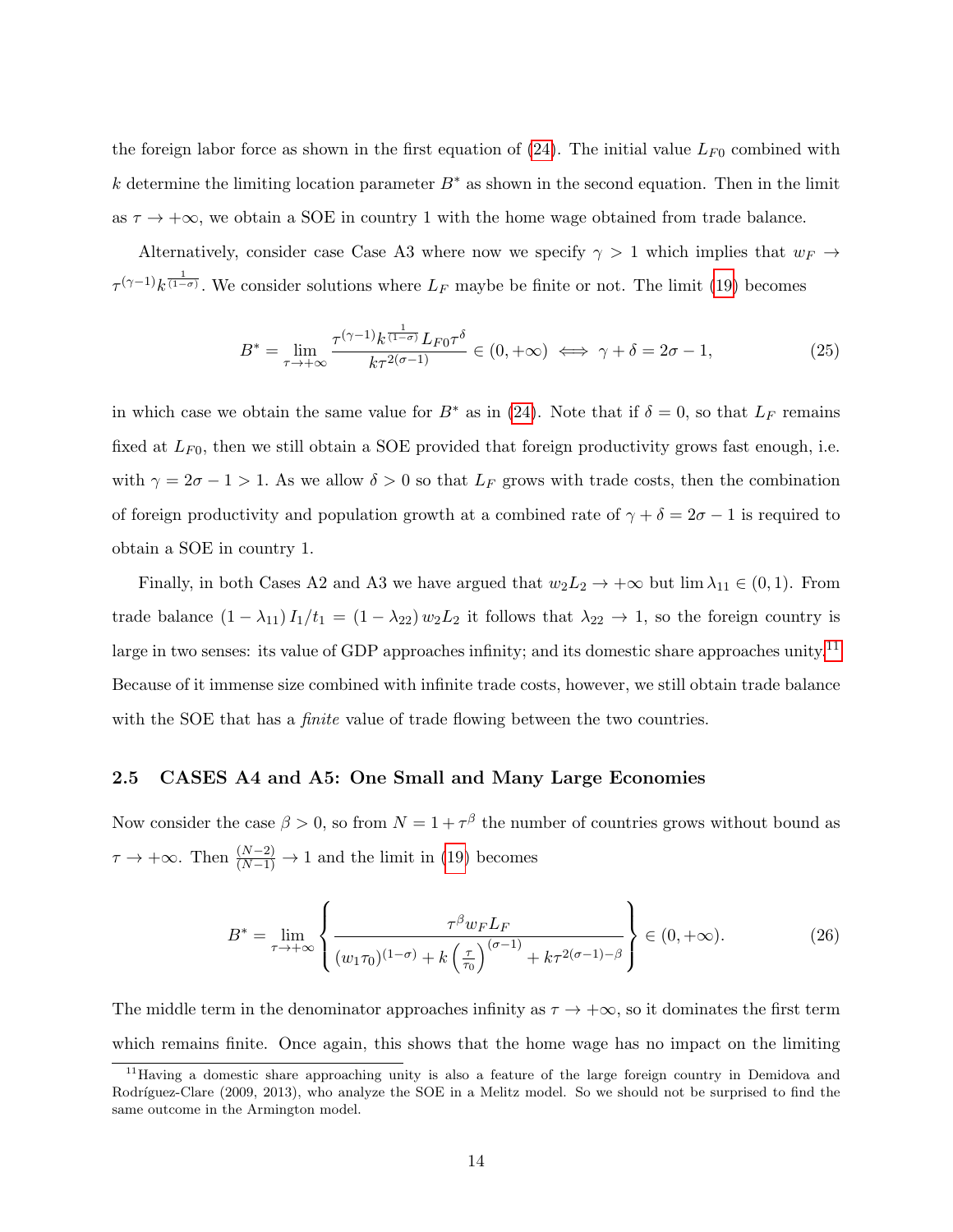value of the location parameter for export demand. Dropping the first term in the denominator and also substituting for  $L_F$  from [\(12\)](#page-7-1), the above limit becomes

$$
B^* = \lim_{\tau \to +\infty} \left\{ \frac{\tau^\beta w_F L_{F0} \tau^\delta}{k \left(\frac{\tau}{\tau_0}\right)^{(\sigma-1)} + k \tau^{2(\sigma-1)-\beta}} \right\} \in (0, +\infty). \tag{27}
$$

Consider first Case A4, where  $\beta = (1 - \gamma) (\sigma - 1) > 0$  and  $w_F = k^{\frac{1}{(1 - \sigma)}}$  is finite. In this case we obtain solutions where  $L_F$  maybe be finite or not. We see that the second term in the denominator above has the exponent  $2(\sigma - 1) - \beta = (1 + \gamma) (\sigma - 1)$ , which equals the exponent on the first term if  $\gamma = 0$  and dominates it if  $\gamma > 0$ . So in either case, the denominator grows at the rate  $\tau^{(1+\gamma)(\sigma-1)}$ for large  $\tau$ . So the above limit holds with finite  $w_F$  if and only if  $\beta + \delta = (1 + \gamma)(\sigma - 1)$ , so that using our initial specification  $\beta = (1 - \gamma) (\sigma - 1)$  we obtain

<span id="page-14-0"></span>
$$
\beta = (1 - \gamma) (\sigma - 1) \text{ and } \delta = 2\gamma (\sigma - 1) \implies \frac{\beta}{\sigma - 1} + \frac{\gamma + \delta}{2\sigma - 1} = 1. \tag{28}
$$

Since  $\gamma > 0$  in Case A4 (to distinguish it from Case A1), then foreign productivity rises with trade costs and from [\(28\)](#page-14-0) we see that  $\beta < (\sigma - 1)$  and  $\delta > 0$ . In this case, all three parameters are positive and work together to ensure that the limiting location parameter is  $B^* \in (0, +\infty)$ , and from [\(26\)](#page-13-2) it turns out to be  $B^* = k^{\frac{-\sigma}{(\sigma-1)}} L_{F0}$  once again, as we found in [\(24\)](#page-12-3).

To check the foreign economies in Case A4, we express trade balance for each foreign country by modifying [\(17\)](#page-10-0) and [\(18\)](#page-10-2) to become

<span id="page-14-2"></span>
$$
(1 - \lambda_{FF}) w_F L_F = B_F \left(\frac{\tau_0 w_F}{\varphi_F}\right)^{(1 - \sigma)}, \quad \text{with} \tag{29}
$$

<span id="page-14-1"></span>
$$
B_F = \frac{\tau^{(1-\sigma)}[w_1 L_1 + (N-2) w_F L_F]}{(w_1 \tau_0 \tau)^{(1-\sigma)} + (N-2) \left(\tau_0 \tau \frac{w_F}{\varphi_F}\right)^{(1-\sigma)} + \left(\frac{w_F}{\varphi_F}\right)^{(1-\sigma)}} = B \left[ \frac{w_1 L_1 + (N-2) w_F L_F}{(N-1) w_F L_F} \right].
$$
 (30)

Notice that  $B_F$  is changed only in the numerator as compared with  $B$ , because each foreign country sells to country 1 (with income  $w_1L_1$ ) and to  $N-2$  other foreign countries (each with income  $w_FL_F$ ). But the difference between  $B_F$  and  $B$  – which is the term in brackets at the end of  $(30)$  – approaches unity as  $N \to +\infty$ . Therefore, the limit of B and  $B_F$  both equal  $B^*$ . The foreign wage  $w_F$  is finite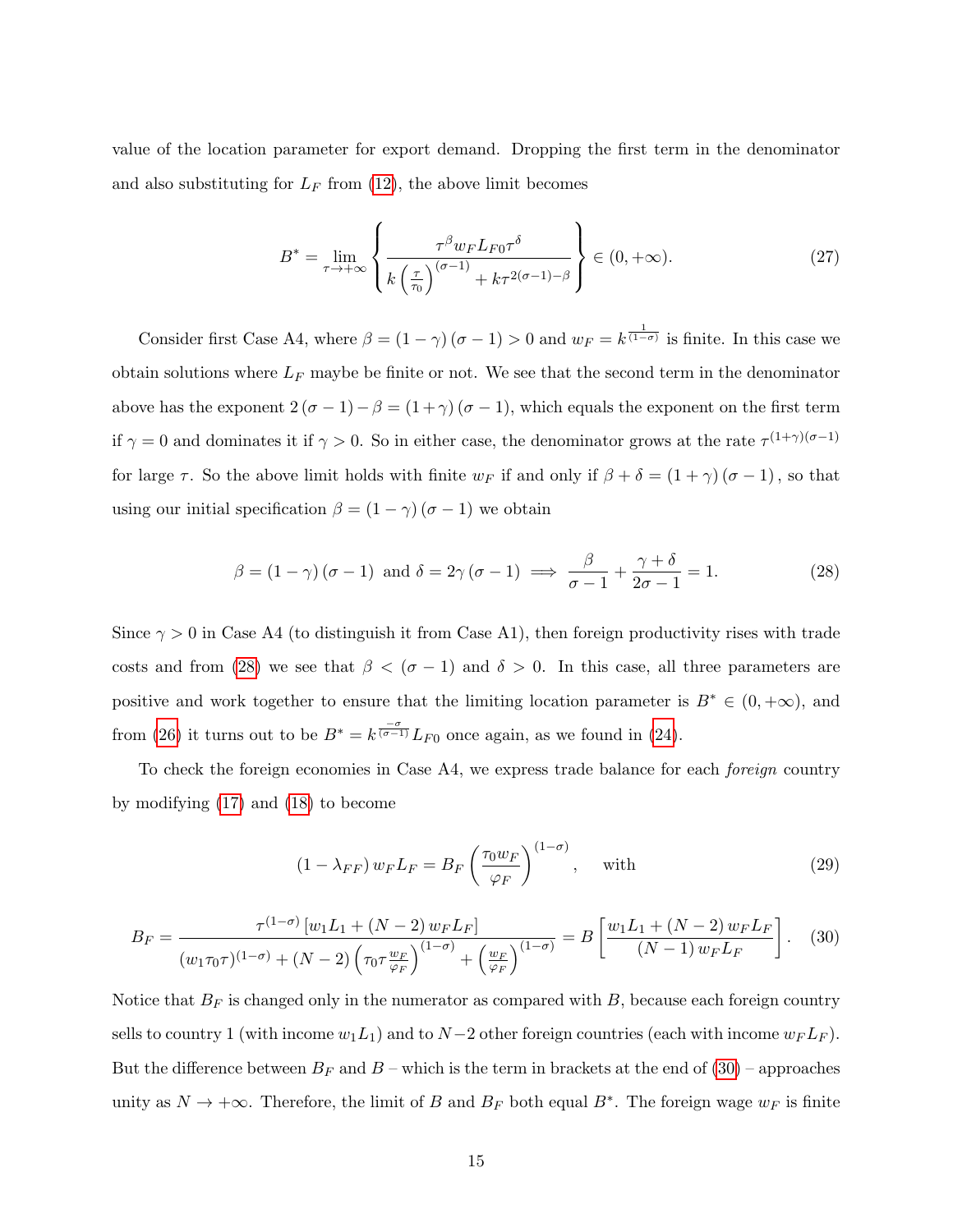in Case A4, but because  $\gamma > 0$  so that  $\varphi_F \to +\infty$ , it follows that the right of [\(29\)](#page-14-2) approaches infinity. Of course,  $L_F \to +\infty$  on the left, too, because  $\delta > 0$  and the foreign labor force is rising with trade costs. Therefore, to evaluate the limit of  $\lambda_{FF}$ , we move  $w_F L_F$  from the left of [\(29\)](#page-14-2) to the right:

$$
\lim_{\tau \to +\infty} (1 - \lambda_{FF}) = \lim_{\tau \to +\infty} \frac{B_F}{w_F L_F} \left( \frac{\tau_0 w_F}{\varphi_F} \right)^{(1-\sigma)} = \lim_{\tau \to +\infty} \frac{B^* \tau_0^{(1-\sigma)} w_F^{-\sigma}}{L_{F0} \tau^{\delta} \tau^{\gamma (1-\sigma)}}.
$$

From [\(28\)](#page-14-0) we had  $\delta = 2\gamma (\sigma - 1)$  and it follows that the above limit is zero, so that  $\lambda_{FF} \to 1$ . Thus, in contrast to Case A1 where the foreign countries are all SOEs, in Case A4 we see that the foreign countries are all large, with  $w_F L_F \to +\infty$  and domestic shares approaching unity.

Finally, consider Case A5 where  $\beta > (1 - \gamma) (\sigma - 1) > 0$  and  $w_F \to \tau^{\frac{\beta}{(\sigma - 1)} - (1 - \gamma)} k^{\frac{1}{(1 - \sigma)}} \to +\infty$ as  $\tau \to +\infty$ . Then ignoring the first term in the denominator of [\(26\)](#page-13-2) because it is small compared to the other terms, this limit becomes

$$
B^* = \lim_{\tau \to +\infty} \left\{ \frac{\tau^{\beta} \tau^{\frac{\beta}{(\sigma-1)} - (1-\gamma)} k^{\frac{1}{(1-\sigma)}} L_{F0} \tau^{\delta}}{k \left(\frac{\tau}{\tau_0}\right)^{(\sigma-1)} + k \tau^{2(\sigma-1)-\beta}} \right\} \in (0, +\infty).
$$

At first glance, it seems that either of the two terms in the denominator can dominate, depending on whether  $\beta \geq \sigma - 1$ . For example, suppose that  $\beta \leq (\sigma - 1)$  so that the second term dominates or has an equal exponent to the first term. Then the exponents on  $\tau$  in the numerator and denominator are equal when

<span id="page-15-0"></span>
$$
\frac{\beta}{\sigma - 1} + \frac{\gamma + \delta}{2\sigma - 1} = 1 \quad \text{if} \quad \beta \le (\sigma - 1). \tag{31}
$$

Alternatively, if  $\beta > (\sigma - 1)$  then the first term in the denominator dominates, and it has the same exponent as on  $\tau$  in the numerator when

$$
\frac{\beta}{\sigma - 1} + \frac{\gamma + \delta}{\sigma} = 1 \quad \text{if} \quad \beta > (\sigma - 1). \tag{32}
$$

If  $\beta > (\sigma - 1)$ , however, then the above condition can be satisfied only if  $\gamma + \delta < 0$ , which we have ruled out in our initial specification that  $\beta, \gamma, \delta \geq 0$ . It follows that the correct parameter restriction in Case A5 is [\(31\)](#page-15-0). It can also be confirmed that the foreign countries are large once again.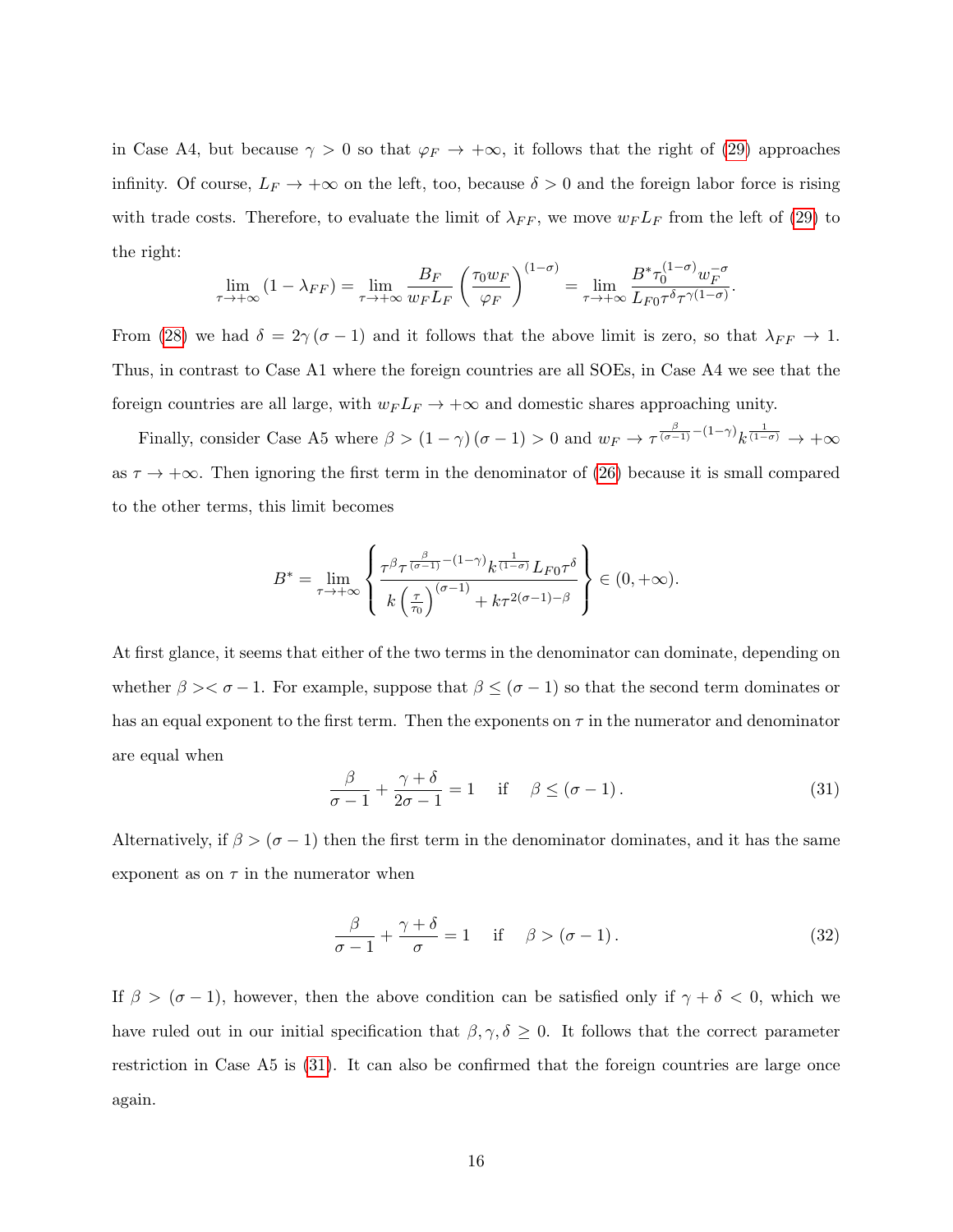#### 2.6 Summary of Cases

We have considered an environment where the number of foreign countries and their size and productivity are weakly increasing in trade costs, i.e.  $\beta, \gamma, \delta \geq 0$  in [\(10\)](#page-7-1)–[\(12\)](#page-7-1). The parameter restrictions introduced in the taxonomy of cases ensured that  $\lim_{\tau\to+\infty}\lambda_{11}\in(0,1)$ , but we also require that the limiting location parameter satisfy  $\lim_{\tau \to +\infty} B \in (0, +\infty)$  and independent of any country 1 variables. This second condition has led to parameter restrictions that we have developed for the three cases. All of these parameter restrictions are encompassed by the following, general restriction:

<span id="page-16-1"></span>
$$
\frac{\beta}{\sigma - 1} + \frac{\gamma + \delta}{2\sigma - 1} = 1 \quad \text{and} \quad (1 - \gamma) \le \frac{\beta}{\sigma - 1} \le 1. \tag{33}
$$

The first condition above encompasses our results for all Cases as shown by [\(7\)](#page-5-1), [\(23\)](#page-12-4), [\(25\)](#page-13-3), [\(28\)](#page-14-0) and [\(31\)](#page-15-0). The second condition has been used to restrict our attention to cases where the foreign wage does not approach zero as trade costs rise. The differences between these cases occur because as we vary parameters, then we can have an infinite number of foreign countries that are themselves SOEs (in Case A1), or just one large foreign country (in Cases A2 and A3), or an infinite number of large foreign countries (in Cases A4 and A5). Note that this range of possibilities has been limited because we have assumed symmetry in the foreign countries. We expect that by allowing for asymmetric foreign countries (and perhaps some with wages that might approach zero) then we could generate a wider range of outcomes as trade costs approach infinity. Rather than explore this generalization, however, we turn next to results for other models.

# 3 Two-Country Eaton-Kortum Model

For convenience, we consider the two-country version of the Eaton and Kortum model (2002) model that becomes a specific form of Dornbusch, Fischer and Samuelson (DFS, 1977). In those models, there is a continuum of goods indexed by z over the interval  $z \in [0, 1]$ , and we assume a CES utility function defined over consumption  $q_i(z)$  in each country  $j = 1, 2$ :

<span id="page-16-0"></span>
$$
U_i = \left[ \int_0^1 q_i(z)^{(\sigma - 1)/\sigma} dz \right]^{\sigma/(\sigma - 1)}, \quad \sigma \ge 1.
$$
 (34)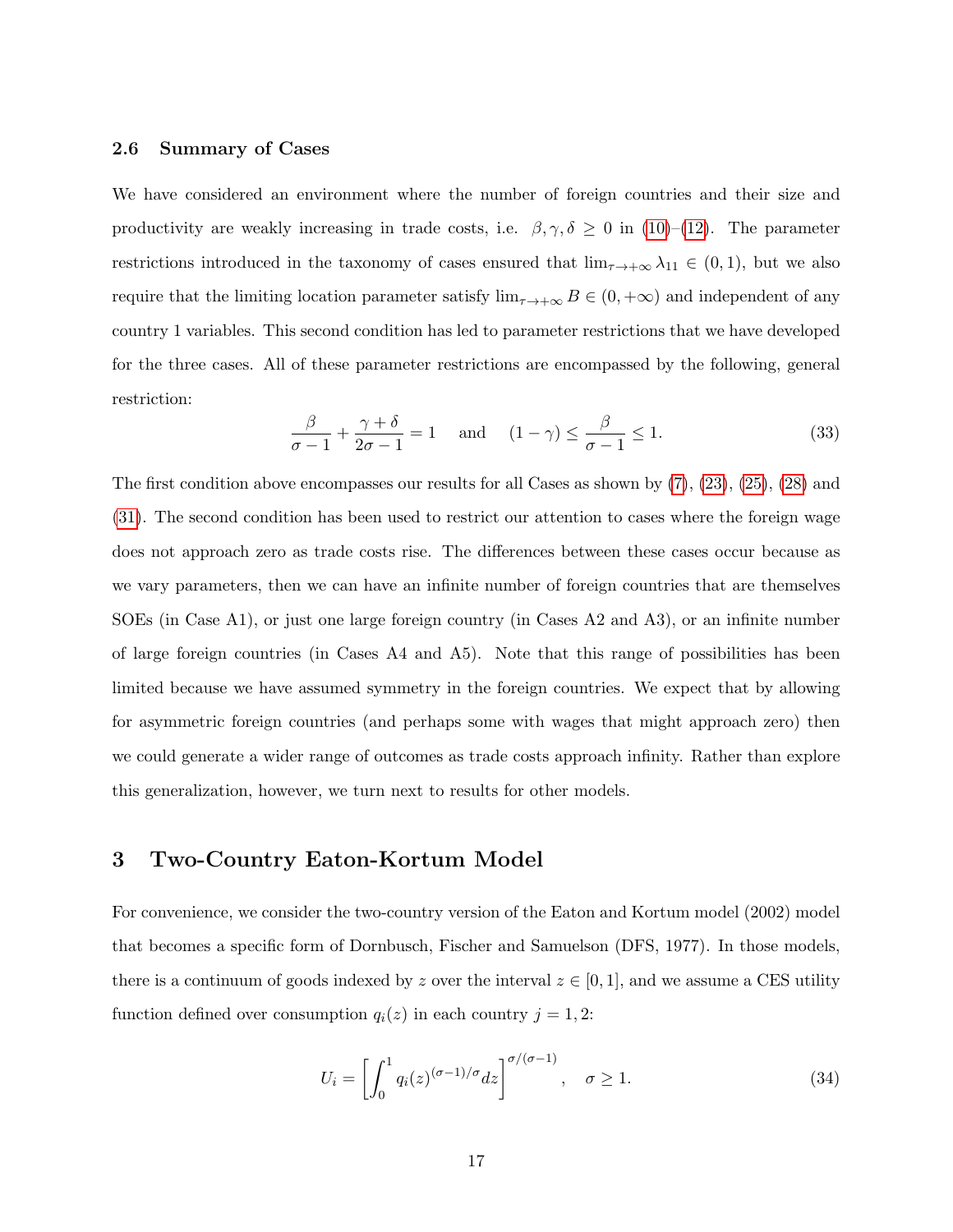Note that we allow for  $\sigma = 1$  which is the Cobb-Douglas specification used by DFS. We let  $\varphi_i(z)$ denote the productivity of labor in producing product z in country  $i = 1, 2$ , which is distributed according to the Fréchet distribution

<span id="page-17-0"></span>
$$
F_i(\varphi) = 1 - e^{-T_i \varphi^{-\theta}}, \quad \varphi > 0 \text{ with } F(0) = 0.
$$
 (35)

The Fréchet shape parameter  $\theta > 1$  is common across countries but the location parameter  $T_i$ differs, with higher  $T_i$  indicating higher mean productivity in country i.

Recall that in DFS,  $a_i(z)$  is the amount of labor needed for one unit of output in country i, so this is related to productivity by  $a_i(z) = 1/\varphi_i(z)$ . DFS measure comparative advantage by the ratio  $A(z) \equiv a_2(z)/a_1(z)$ , where goods are ordered so that A is a non-increasing function of z. Thus, the lower values of  $z$  have higher relative productivity in country 1. Under the Fréchet distribution in [\(35\)](#page-17-0), Eaton and Kortum (2002, note 15) note that the functional form of  $A(z)$  is:<sup>[12](#page-17-1)</sup>

<span id="page-17-2"></span>
$$
A(z) = \left(\frac{T_1(1-z)}{T_2 z}\right)^{1/\theta}.
$$
\n(36)

We model the the iceberg costs of trade as in [\(5\)](#page-5-2), with  $\tau_{ii} = 1$ , and again suppose that only county 1 imposes a tariff of  $t_1$ . As explained by DFS, in the presence of the iceberg costs and the tariff, country 1 only will produce goods and export in the range  $[0, z_1)$ , both countries will produce goods in the nontraded range  $[z_1, z_2]$ , and country 2 only will produce and export goods in the range  $(z_2, 1]$ . The value  $z_1$  is determined by the equality of the export price from country 1 and the local price in country 2:

$$
\tau_0 \tau w_1 a_1(z_1) = w_2 a_2(z_1) \iff \frac{\tau_0 \tau w_1}{w_2} = A(z_1),
$$

while value  $z_2$  is determined by the equality of the export price from country 2 and the local price in country 1:

$$
w_1 a_1(z_2) = \tau_0 \tau w_2 a_2(z_2) \iff \frac{w_1}{\tau_0 \tau w_2} = A(z_2).
$$

<span id="page-17-1"></span><sup>&</sup>lt;sup>12</sup>The steps to derive  $(36)$  are outlined in Feenstra  $(2016, pp. 184-185, problem 6.6)$  and we thank Andrés Rodríguez-Clare for providing this derivation.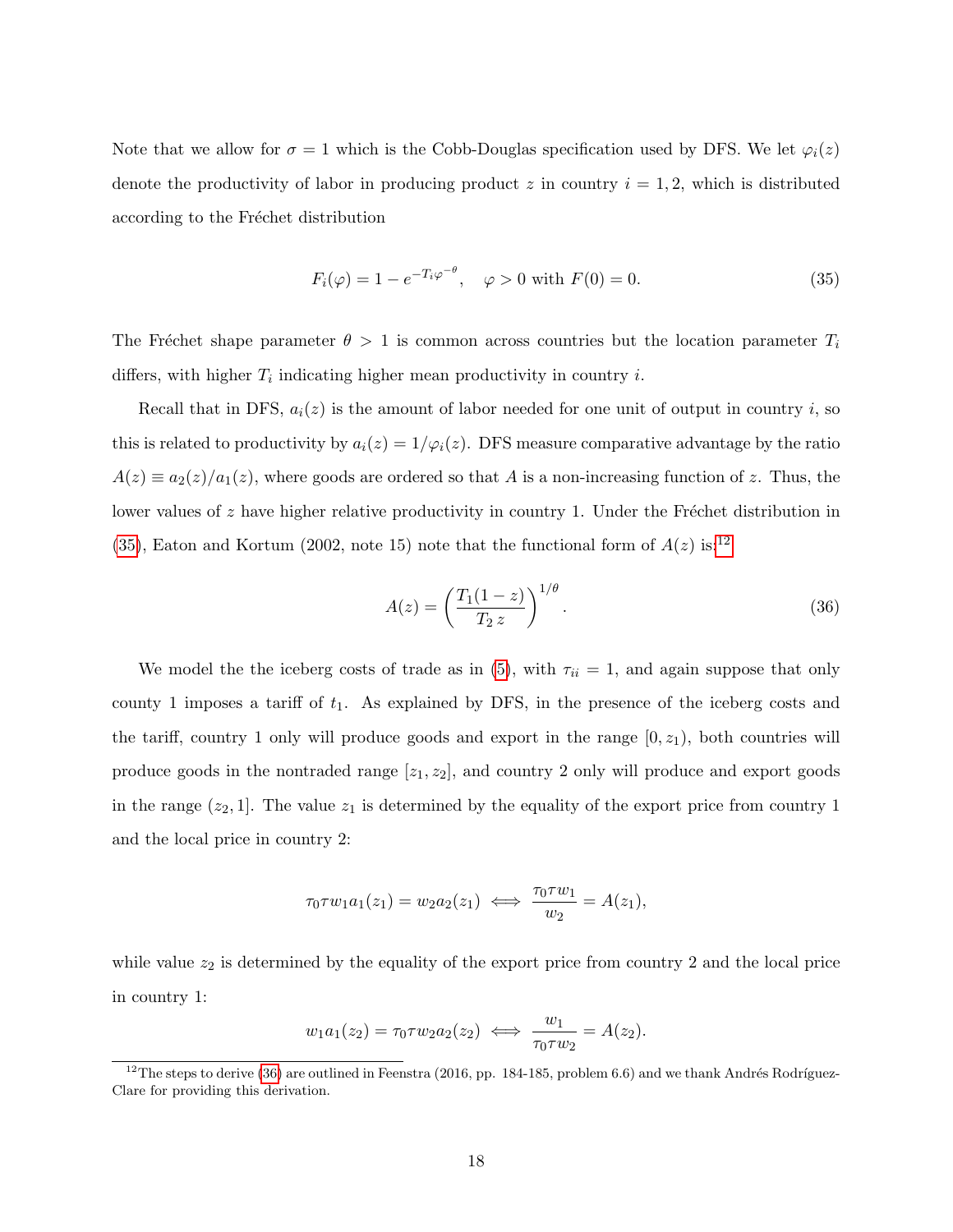Notice that we can use [\(36\)](#page-17-2) to solve for these values  $z_1 < z_2$ , given the country wages:

<span id="page-18-2"></span>
$$
z_1 = \frac{T_1(\tau_0 \tau w_1)^{-\theta}}{\left[T_1(\tau_0 \tau w_1)^{-\theta} + T_2 w_2^{-\theta}\right]}, \quad z_2 = \frac{T_1 w_1^{-\theta}}{\left[T_1 w_1^{-\theta} + T_2(\tau_0 \tau w_2)^{-\theta}\right]}.
$$
(37)

With country 1 consuming its own goods in the range  $[0, z_2)$ , and symmetric demand across goods from the CES utility function in  $(34)$ , then this solution for  $z_2$  equals the country 1 domestic share  $\lambda_{11}$  as derived by Eaton and Kortum (2002). Likewise, the country 2 domestic share  $\lambda_{22}$ equals  $1 - z_1$ . To close the model we use trade balance between the countries, which is given by  $(1 - \lambda_{11}) I_1/t_1 = (1 - \lambda_{22}) w_2 L_2$ , with country 1 income  $I_1$  as in [\(16\)](#page-9-1). Making use of  $\lambda_{22} = 1 - z_1$ , we can write trade balance in the notation of Definition [1](#page-11-3) as:

<span id="page-18-0"></span>
$$
(1 - \lambda_{11}) \frac{w_1 L_1}{1 + (t_1 - 1) \lambda_{11}} = z_1 w_2 L_2 = B(\tau_0 w_1)^{-\theta}, \tag{38}
$$

with

<span id="page-18-1"></span>
$$
\lambda_{11} = \frac{w_1^{-\theta}}{\left[w_1^{-\theta} + \frac{T_2}{T_1}(\tau_0 \tau w_2)^{-\theta}\right]}, \quad B = \frac{\tau^{-\theta} w_2 L_2}{(\tau_0 \tau w_1)^{-\theta} + \frac{T_2}{T_1} w_2^{-\theta}}.
$$
\n(39)

We can compare these equations from the Eaton-Kortum model to the Armington model with  $N = 2$ , so that from [\(13\)](#page-7-2) and [\(17\)](#page-10-0)-[\(18\)](#page-10-2) we have:

$$
(1 - \lambda_{11}) \frac{w_1 L_1}{1 + (t_1 - 1) \lambda_{11}} = B(\tau_0 w_1)^{(1 - \sigma)},
$$

with,

$$
\lambda_{11} = \frac{w_1^{(1-\sigma)}}{\left[w_1^{(1-\sigma)} + \left(\tau_0 \tau t_1 \frac{w_2}{\varphi_2}\right)^{(1-\sigma)}\right]}, \quad B = \frac{\tau^{(1-\sigma)}w_2 L_2}{(w_1 \tau_0 \tau)^{(1-\sigma)} + \left(\frac{w_2}{\varphi_2}\right)^{(1-\sigma)}}.
$$

It is apparent that if  $\theta = \sigma - 1$  and  $\frac{T_2}{T_1} = \varphi_2^{\sigma-1}$ , then these sets of equations are isomorphic, so the SOE Eaton-Kortum model is obtained under the same parameter restrictions as the SOE Armington model. That is, with  $\beta = 0$  because we are assuming  $N = 2$ , we specify that relative technologies grow according to  $\frac{T_2}{T_1} = \varphi_2^{\sigma-1} = \tau^{\gamma(\sigma-1)}$  from [\(11\)](#page-7-1), and that  $L_2$  grows according to  $L_2 = L_{F0} \tau^{\delta}$  from [\(12\)](#page-7-1). Then by imposing the restriction in [\(25\)](#page-13-3), i.e.  $\gamma + \delta = 2\sigma - 1$ , country 1 will approach a SOE as trade costs become very large,  $\tau \to +\infty$ .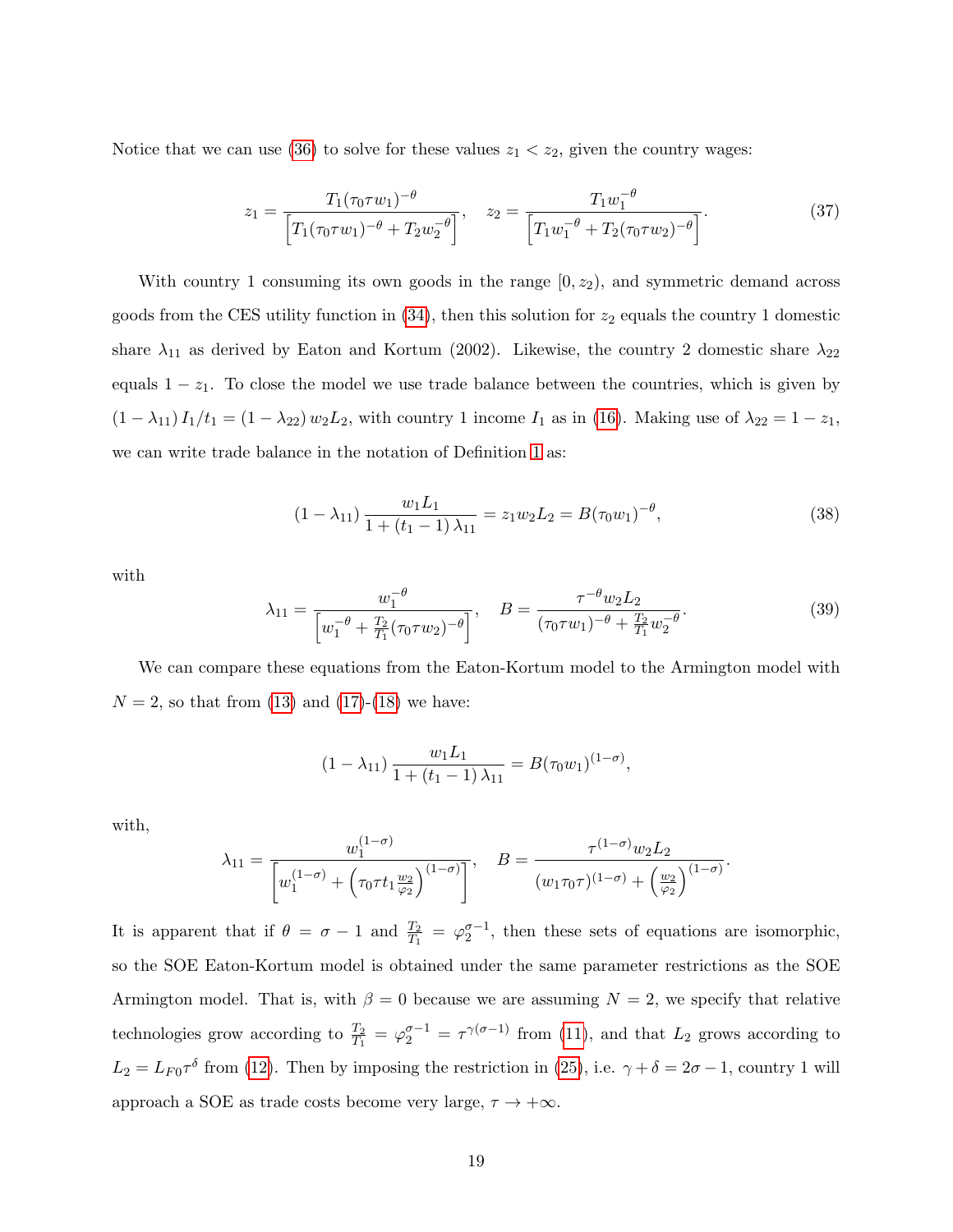To understand where these results are coming from, let us start with the simplest case where only  $\frac{T_2}{T_1}$  grows, keeping trade costs fixed (and also assuming  $t_1 = 1$  for simplicity). Then the trade balance equation in  $(38)-(39)$  $(38)-(39)$  $(38)-(39)$  is simplified as:

$$
\frac{\frac{T_2}{T_1}(\tau_0 \tau w_2)^{-\theta}}{\left[w_1^{-\theta} + \frac{T_2}{T_1}(\tau_0 \tau w_2)^{-\theta}\right]} w_1 L_1 = \frac{\tau^{-\theta} w_2 L_2}{\left[(\tau_0 \tau w_1)^{-\theta} + \frac{T_2}{T_1} w_2^{-\theta}\right]} (\tau_0 w_1)^{-\theta}.
$$
\n(40)

We normalize  $w_1 \equiv 1$ . With  $\frac{T_2}{T_1} \rightarrow +\infty$ , if  $w_2$  approaches a finite limit that the right of this equation approaches zero but the left approaches  $w_1L_1$ , which is a contradiction. So  $w_2 \to +\infty$ . On the other hand, if  $\frac{T_2}{T_1}w_2^{-\theta}$  approaches a finite limit then the right of this equation approaches infinity along with the country 2 wage  $w_2$ , but the left approaches a finite limit, which is another contradiction. We therefore conclude that  $\frac{T_2}{T_1}w_2^{-\theta} \to +\infty$ , which indicates the country 2 goods are becoming extremely inexpensive. Substituting this condition back into [\(37\)](#page-18-2), it is immediate that  $z_1 \to 0$  and  $z_2 \to 0$ , so that the range of goods  $[0, z_2)$  that country 1 specializes in vanishes,  $\lambda_{11} \to 0$ , while country 2 is producing and exporting small amounts of all the goods, with  $\lambda_{22} \to 1$ . So country 1 has become a "truly small" economy.

We avoid this outcome by allowing trade costs to approach infinity, along with the relative technologies and the country 2 labor force growing at the rates described above. Then the condition  $\gamma + \delta = 2\sigma - 1$  ensures that the country 1 domestic share approaches a limit strictly between zero and unity, while  $B$  approaches a positive and finite limit  $B^*$ .

# 4 Monopolistic Competition with Homogeneous Firms

Under monopolistic competition with homogeneous firms, the number of entering firms and varieties in country 1 is  $M_1^e$  and in the other countries is  $M_j^e = M_F^e$  for  $j \neq 1$ , and all the varieties from each country are exported. Then utility is

$$
U_i = \left[\sum_{j=1}^N M_j^e q_{ji}^{(\sigma-1)/\sigma}\right]^{\sigma/(\sigma-1)}, \quad \sigma > 1.
$$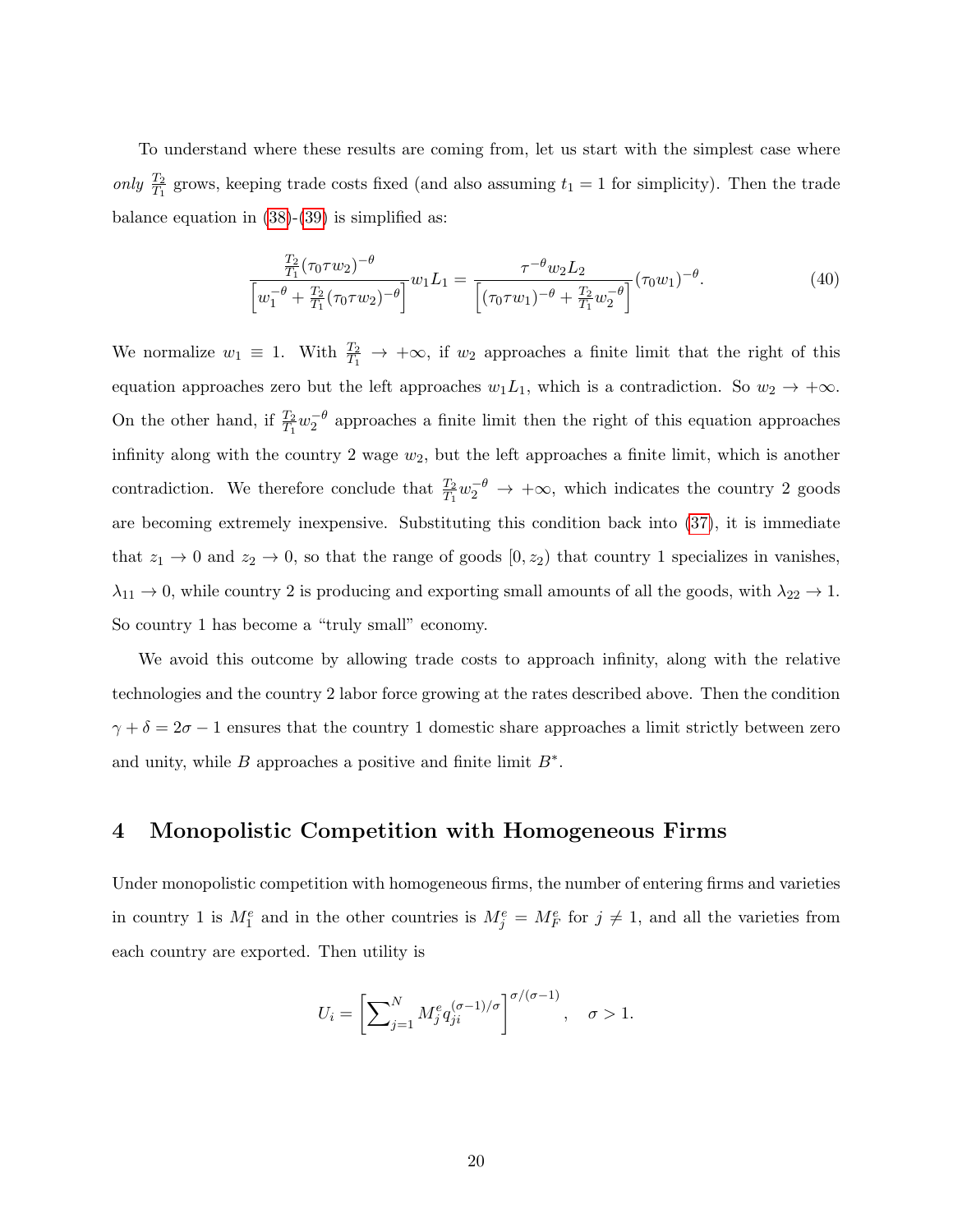The equilibrium market shares are given by

$$
\lambda_{ji} = \frac{M_j^e \tau_{ji} t_{ji} w_j q_{ji}}{I_i} = M_j^e \left(\frac{p_{ji}}{P_i}\right)^{1-\sigma},
$$

where the prices include a markup:

$$
p_{ji} = \left(\frac{\sigma}{\sigma - 1}\right) \frac{\tau_{ji} t_{ji} w_j}{\varphi_j}, j \neq i, \text{ and } p_{ii} = \left(\frac{\sigma}{\sigma - 1}\right) \frac{w_i}{\varphi_i}.
$$

The price index is then

$$
P_i = \left[ \sum_{j=1}^{N} M_j^e \left( \frac{\sigma}{\sigma - 1} \frac{\tau_{ji} t_{ji} w_j}{\varphi_j} \right)^{(1 - \sigma)} \right]^{1/(1 - \sigma)}
$$

As before, we treat county 1 as having its own tariff  $t_{j1} = t_1$  for  $j \neq 1$  and for simplicity we suppose that  $t_{ji} = 1$  for  $i \neq 1$ . The labor endowment of country 1 is  $L_1$  and the labor endowment of the other countries is  $L_j = L_F$  for  $j \neq 1$ . We continue to assume the parameters in [\(10\)](#page-7-1)–[\(12\)](#page-7-1), so that all foreign countries are treated symmetrically. We let  $w_1$  denote the wage of country 1 and the wage in the other countries will be identical and is denoted by  $w_j = w_F$  for  $j \neq 1$ .

We allow fixed costs to be a function of country size. In particular we let

<span id="page-20-1"></span>
$$
f_1 = f_0 L_1^{\alpha}
$$
, and  $f_i = f_F = f_0 L_F^{\alpha}$  for  $i = 2, ..., N$ , with  $0 \le \alpha \le 1$ . (41)

.

This specification is motivated by the simplest case of advertising costs considered by Arkolakis (2010).[13](#page-20-0) He assumes the advertising costs depend on the population of the destination market. Since there are no fixed costs of exporting in the Krugman model, we are treated fixed costs in [\(41\)](#page-20-1) as proportional to the domestic market size, but we will re-specify this in the next section as we consider the Melitz model. In both cases we refer to  $\alpha = 0$  as the *standard* monopolistic competition model, but allowing for the non-standard parameters  $0 < \alpha \leq 1$  from Arkolakis (2010) will enable us to nest the Armington and Eaton-Kortum models into our analysis, when  $\alpha = 1$  so that variety  $M_1^e$  and labor  $L_1$ ,  $L_{F0}$  do not enter Definition [1.](#page-11-3)

<span id="page-20-0"></span><sup>&</sup>lt;sup>13</sup>Arkolakis has a second parameter  $\beta$  that influences the function form for advertising costs, which we are treating as unity in the simple specification [\(41\)](#page-20-1).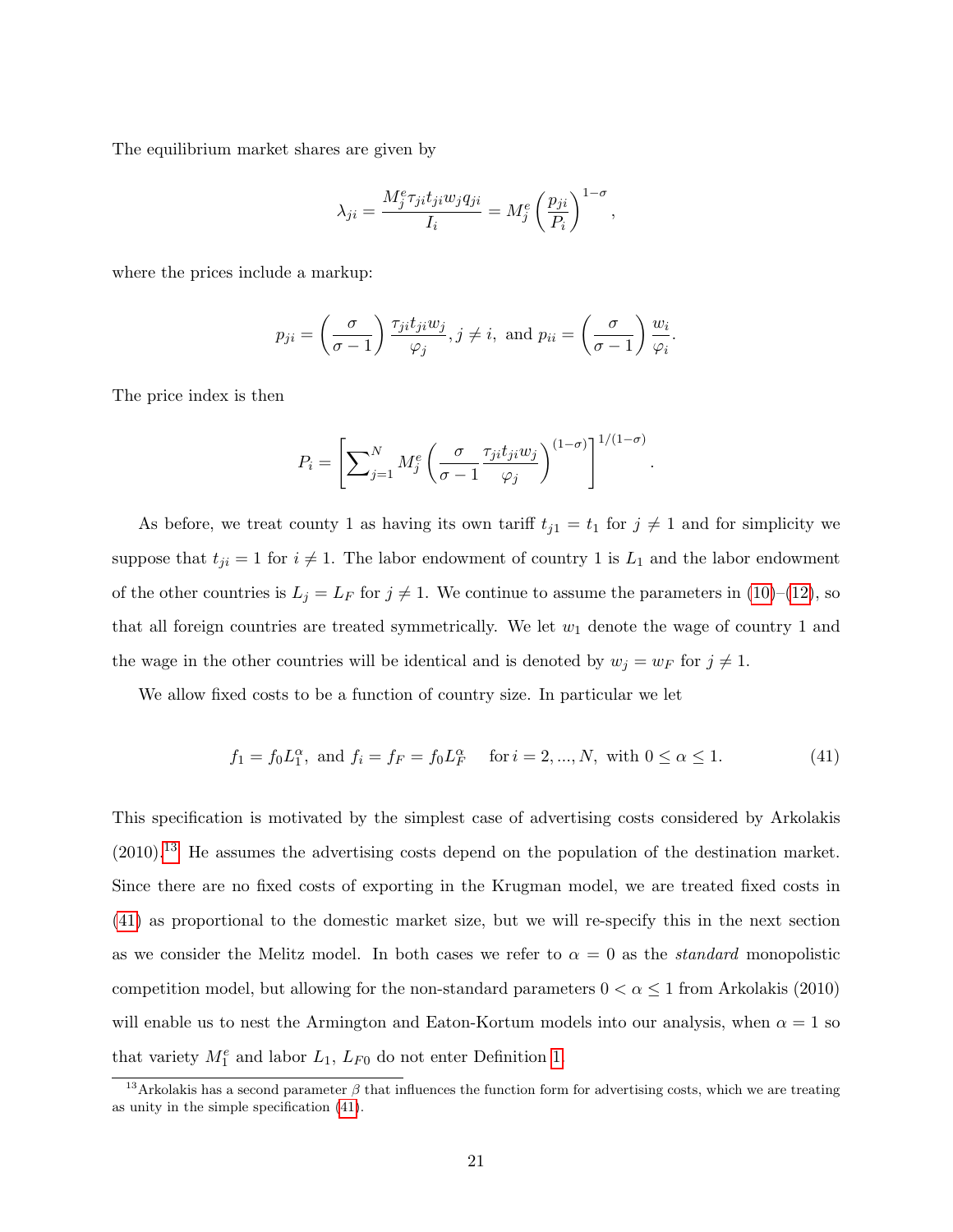To solve for the number of varieties, we use the labor market clearing condition for country 1:

<span id="page-21-3"></span>
$$
L_1 = M_1^e f_1 + (\sigma - 1) M_1^e \frac{\pi_1}{w_1},
$$
\n(42)

where the first term on the right is the labor used for fixed costs, and the second term is the labor used for variable costs. Because profits are zero in equilibrium we have  $\frac{\pi_1}{w_1} = f_1$ . Then we obtain product variety in country 1 and in the other countries as

<span id="page-21-0"></span>
$$
M_1^e = \frac{L_1}{f_1 \sigma} = \frac{L_1^{1-\alpha}}{f_0 \sigma}, \quad M_F^e = \frac{L_F}{f_F \sigma} = \frac{L_F^{1-\alpha}}{f_0 \sigma}.
$$
 (43)

Income in county 1 is still given by [\(16\)](#page-9-1), and the share of country 1 expenditure on domestic varieties is

$$
\lambda_{11} = M_1^e \left( \frac{\frac{\sigma}{\sigma - 1} w_1}{P_1} \right)^{1 - \sigma} = \frac{\frac{L_1}{f_1} (w_1)^{1 - \sigma}}{\frac{L_1}{f_1} (w_1)^{(1 - \sigma)} + (N - 1) \frac{L_F}{f_F} \left( \frac{\tau_0 \tau t_1 w_F}{\varphi_F} \right)^{(1 - \sigma)}}.
$$

Using  $(10)$ – $(12)$ ,  $(41)$  and  $(43)$ , the domestic share in country 1 becomes

$$
\lambda_{11} = \frac{1}{1 + \left(\frac{L_{F0}}{L_1}\right)^{1-\alpha} \tau^{\beta + (1-\alpha)\delta - (1-\gamma)(\sigma-1)} \left(t_1 \frac{\tau_0 w_F}{w_1}\right)^{(1-\sigma)}}.
$$
\n(44)

Notice that if we set  $\alpha = 1$  then the share equation above is identical to [\(13\)](#page-7-2) from the Armington model, and all our results from the Armington model will carry through. More generally, for all  $0 \le \alpha \le 1$ , we re-specify the limit [\(14\)](#page-8-0) as

<span id="page-21-1"></span>
$$
k \equiv \lim_{\tau \to +\infty} \tau^{\beta + (1-\alpha)\delta - (1-\gamma)(\sigma-1)} w_F^{(1-\sigma)} \in (0, +\infty). \tag{45}
$$

When [\(45\)](#page-21-1) holds then  $\lim_{\tau\to+\infty}\lambda_{11}\in(0,1)$ , which is the first limit that must hold for country 1 to be a SOE. The second limit is obtained from export demand. Trade balance under monopolistic competition with homogeneous firms is

<span id="page-21-2"></span>
$$
(1 - \lambda_{11}) \frac{t_1 w_1 L_1}{1 + (t_1 - 1) \lambda_{11}} = M_1^e B(\tau_0 w_1)^{(1 - \sigma)}, \quad \text{with} \tag{46}
$$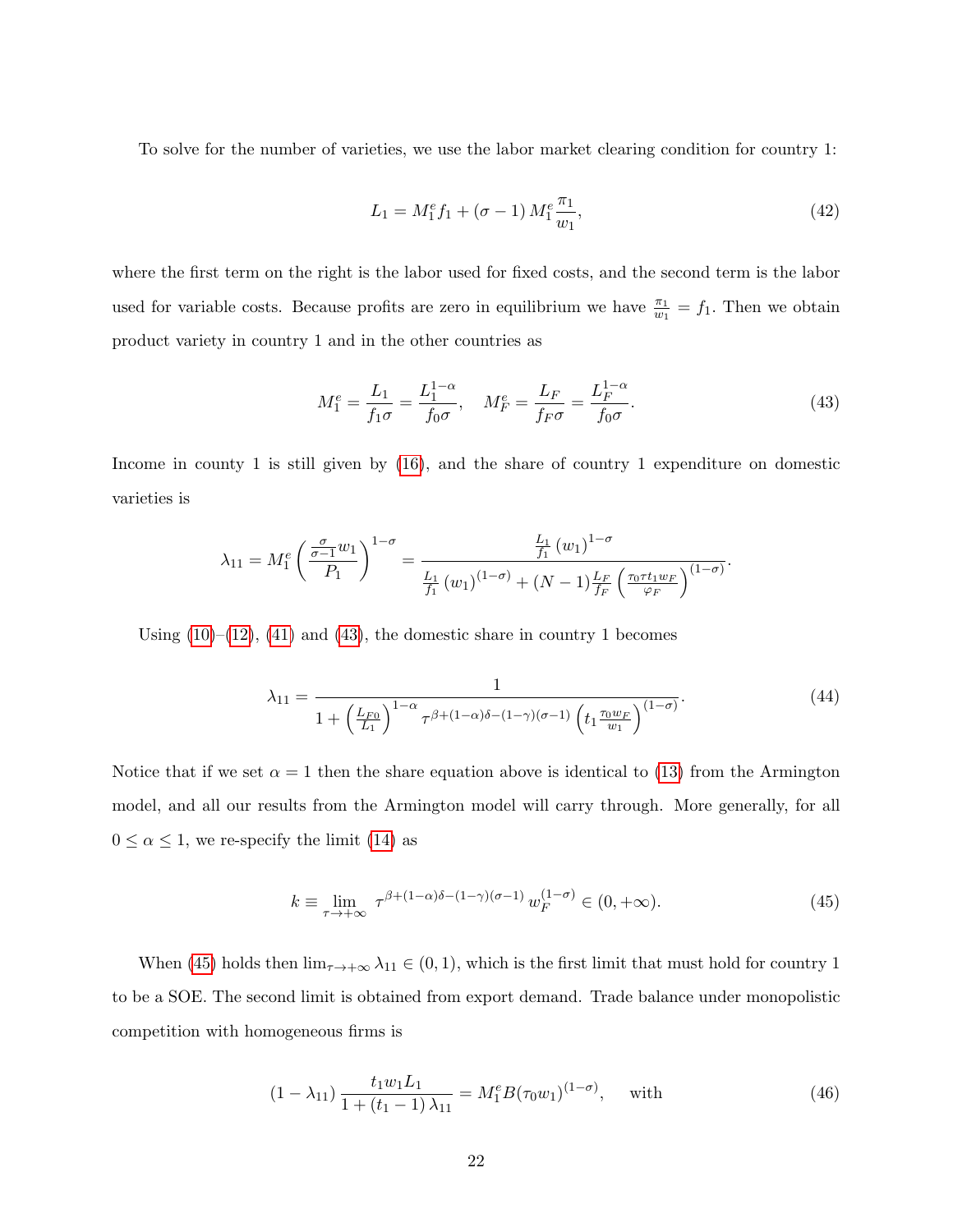$$
B = \frac{\left(N - 1\right)\tau^{(1-\sigma)}w_{F}L_{F}}{M_{1}^{e}(w_{1}\tau_{0}\tau)^{(1-\sigma)} + M_{F}^{e}\left(N - 2\right)\left(\tau_{0}\tau\frac{w_{F}}{\varphi_{F}}\right)^{(1-\sigma)} + M_{F}^{e}\left(\frac{w_{F}}{\varphi_{F}}\right)^{(1-\sigma)}}.
$$
\n(47)

Export demand on the right of [\(46\)](#page-21-2) will be the same as in Definition [1](#page-11-3) once we establish the limiting value  $B^*$ , provided that we use the parameter values  $\varepsilon = \eta = \sigma$  Using [\(10\)](#page-7-1)–[\(12\)](#page-7-1), [\(41\)](#page-20-1), [\(43\)](#page-21-0) and k, we obtain the limiting value of  $B$ :

<span id="page-22-0"></span>
$$
B^* = \lim_{\tau \to +\infty} \frac{\sigma f_0 w_F L_{F0} \tau^{\beta + \delta}}{L_1^{1-\alpha} (w_1 \tau_0)^{(1-\sigma)} + L_{F0}^{1-\alpha} \left[ \frac{(N-2)}{(N-1)} k \left( \frac{\tau}{\tau_0} \right)^{(\sigma-1)} + k \tau^{2(\sigma-1)-\beta} \right]}.
$$
(48)

This limit looks quite similar to [\(19\)](#page-10-1) in the Armington model, except that  $L_{F0}^{1-\alpha}$  $_{F0}^{1-\alpha}$  and  $L_1^{1-\alpha}$  appear in the denominator reflecting product variety.

The solution for the foreign wage is summarized in the following taxonomy for the Krugman model:

| Parameters                                                  |                                                             | Foreign wage                                                |                                                             |                                                             |                                                             |                                                             |                                                             |                                                             |                                                             |                                                             |                                                             |                                                             |                                                             |                                                             |                                                             |                                                             |                                                             |              |
|-------------------------------------------------------------|-------------------------------------------------------------|-------------------------------------------------------------|-------------------------------------------------------------|-------------------------------------------------------------|-------------------------------------------------------------|-------------------------------------------------------------|-------------------------------------------------------------|-------------------------------------------------------------|-------------------------------------------------------------|-------------------------------------------------------------|-------------------------------------------------------------|-------------------------------------------------------------|-------------------------------------------------------------|-------------------------------------------------------------|-------------------------------------------------------------|-------------------------------------------------------------|-------------------------------------------------------------|--------------|
| \n $\lim_{\tau \to +\infty} \lambda_{11} \in (0,1) \iff$ \n | \n $\lim_{\tau \to +\infty} \lambda_{11} \in (0,1) \iff$ \n | \n $\lim_{\tau \to +\infty} \lambda_{11} \in (0,1) \iff$ \n | \n $\lim_{\tau \to +\infty} \lambda_{11} \in (0,1) \iff$ \n | \n $\lim_{\tau \to +\infty} \lambda_{11} \in (0,1) \iff$ \n | \n $\lim_{\tau \to +\infty} \lambda_{11} \in (0,1) \iff$ \n | \n $\lim_{\tau \to +\infty} \lambda_{11} \in (0,1) \iff$ \n | \n $\lim_{\tau \to +\infty} \lambda_{11} \in (0,1) \iff$ \n | \n $\lim_{\tau \to +\infty} \lambda_{11} \in (0,1) \iff$ \n | \n $\lim_{\tau \to +\infty} \lambda_{11} \in (0,1) \iff$ \n | \n $\lim_{\tau \to +\infty} \lambda_{11} \in (0,1) \iff$ \n | \n $\lim_{\tau \to +\infty} \lambda_{11} \in (0,1) \iff$ \n | \n $\lim_{\tau \to +\infty} \lambda_{11} \in (0,1) \iff$ \n | \n $\lim_{\tau \to +\infty} \lambda_{11} \in (0,1) \iff$ \n | \n $\lim_{\tau \to +\infty} \lambda_{11} \in (0,1) \iff$ \n | \n $\lim_{\tau \to +\infty} \lambda_{11} \in (0,1) \iff$ \n | \n $\lim_{\tau \to +\infty} \lambda_{11} \in (0,1) \iff$ \n | \n $\lim_{\tau \to +\infty} \lambda_{11} \in (0,1) \iff$ \n | \n $\lim_{\$ |

Case K1 is identical to Case A1, because with no growth in the foreign labor force or productivity, then the number of varieties at home and abroad are all constant. So the condition  $\beta = (\sigma - 1)$ on the growth of countries still applies in the Krugman model, and guarantees a SOE in country 1 and in all the foreign countries. Note that the first term in the denominator of [\(48\)](#page-22-0) is vanishingly small as compared to the other terms, as also occurs in cases K2-K5.

In cases K2 and K3,  $N = 2$  so there is a single foreign country, and its wage approaches infinity in either case provided that  $\alpha < 1$  (so there is growth in foreign varieties). Combining these cases by specifying  $\gamma \geq 1$ , we substitute the solution for foreign wages into [\(48\)](#page-22-0), and find that  $B^* \in (0, +\infty)$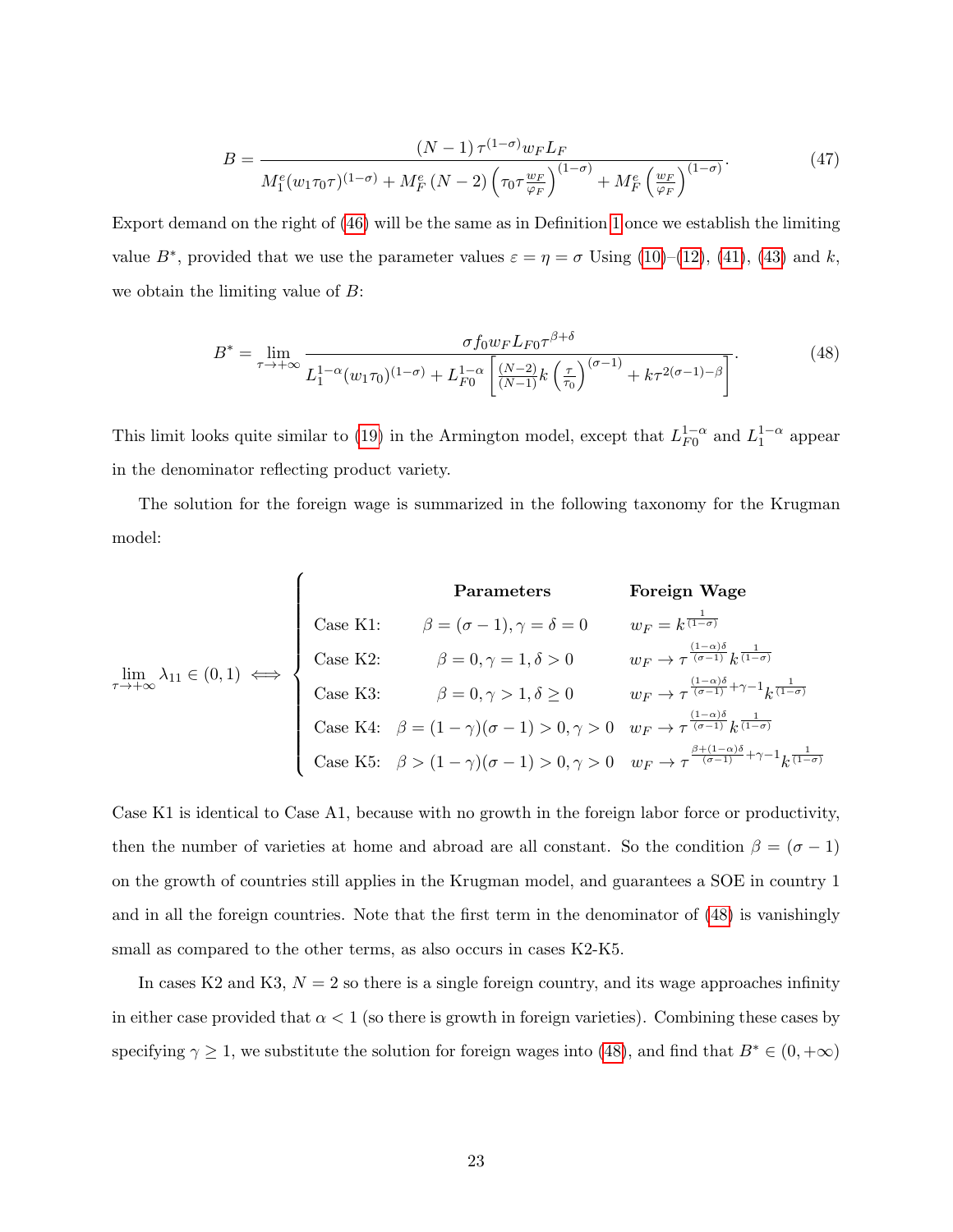provided that the exponents on  $\tau$  sum to zero:

<span id="page-23-2"></span>
$$
\frac{(1-\alpha)\delta}{(\sigma-1)} + \gamma - 1 + \delta - 2(\sigma-1) = 0 \iff \gamma + \delta + \frac{(1-\alpha)\delta}{(\sigma-1)} = (2\sigma - 1),\tag{49}
$$

which is identical to [\(25\)](#page-13-3) when  $\alpha = 1$ .

Finally, in cases K4 and K5, the foreign wage again approaches infinity provided that  $\alpha < 1$ . Combining these two cases by specifying  $\beta \ge (1 - \gamma)(\sigma - 1) > 0$ , we again substitute the solution for foreign wages into [\(48\)](#page-22-0), and find that  $B^* \in (0, +\infty)$  provided that the exponents on  $\tau$  sum to zero. After some simplification, this general condition is stated as:

<span id="page-23-0"></span>
$$
\frac{\beta}{(\sigma-1)} + \frac{\gamma + \delta}{(2\sigma - 1)} + \frac{(1-\alpha)\delta}{(2\sigma - 1)(\sigma - 1)} = 1 \quad \text{and} \quad (1-\gamma) \le \frac{\beta}{\sigma - 1} \le 1,
$$
 (50)

which is identical to our general condition for the Armington model in [\(33\)](#page-16-1) when  $\alpha = 1$ . Notice that in the *standard* Krugman model with  $\alpha = 0$ , we can rewrite [\(50\)](#page-23-0) as

<span id="page-23-3"></span>
$$
\frac{\beta}{(\sigma-1)} + \frac{\gamma + \frac{\sigma}{(\sigma-1)}\delta}{(2\sigma-1)} = 1 \quad \text{and} \quad (1-\gamma) \le \frac{\beta}{\sigma-1} \le 1.
$$
 (51)

This condition looks different from that obtained in the Armington model, because increases in the effective foreign labor through productivity (the parameter  $\gamma$ ) versus population (the parameter  $\delta$ ) have differing impacts when the latter brings with it an increase in the number of varieties in the Krugman model.

## 5 Monopolistic Competition with Heterogeneous Firms

We continue to assume [\(10\)](#page-7-1)–[\(12\)](#page-7-1), with  $\beta, \gamma, \delta \geq 0$ . With heterogeneous firms, we specify the Pareto distribution for productivity draws in country  $j$  as:

<span id="page-23-1"></span>
$$
G_j(\varphi) = 1 - \left(\frac{\varphi}{\varphi_j}\right)^{-\theta}, \varphi \ge \varphi_j \text{ with } \varphi_1 = 1 \text{ and } \varphi_j = \varphi_F, j = 2, ..., N. \tag{52}
$$

Thus, the specification  $\varphi_F = \tau^\gamma$  in [\(11\)](#page-7-1) becomes the *lower bound* to the foreign productivity draw, and for simplicity we treat this lower bound as unity for country 1. We modify the specification of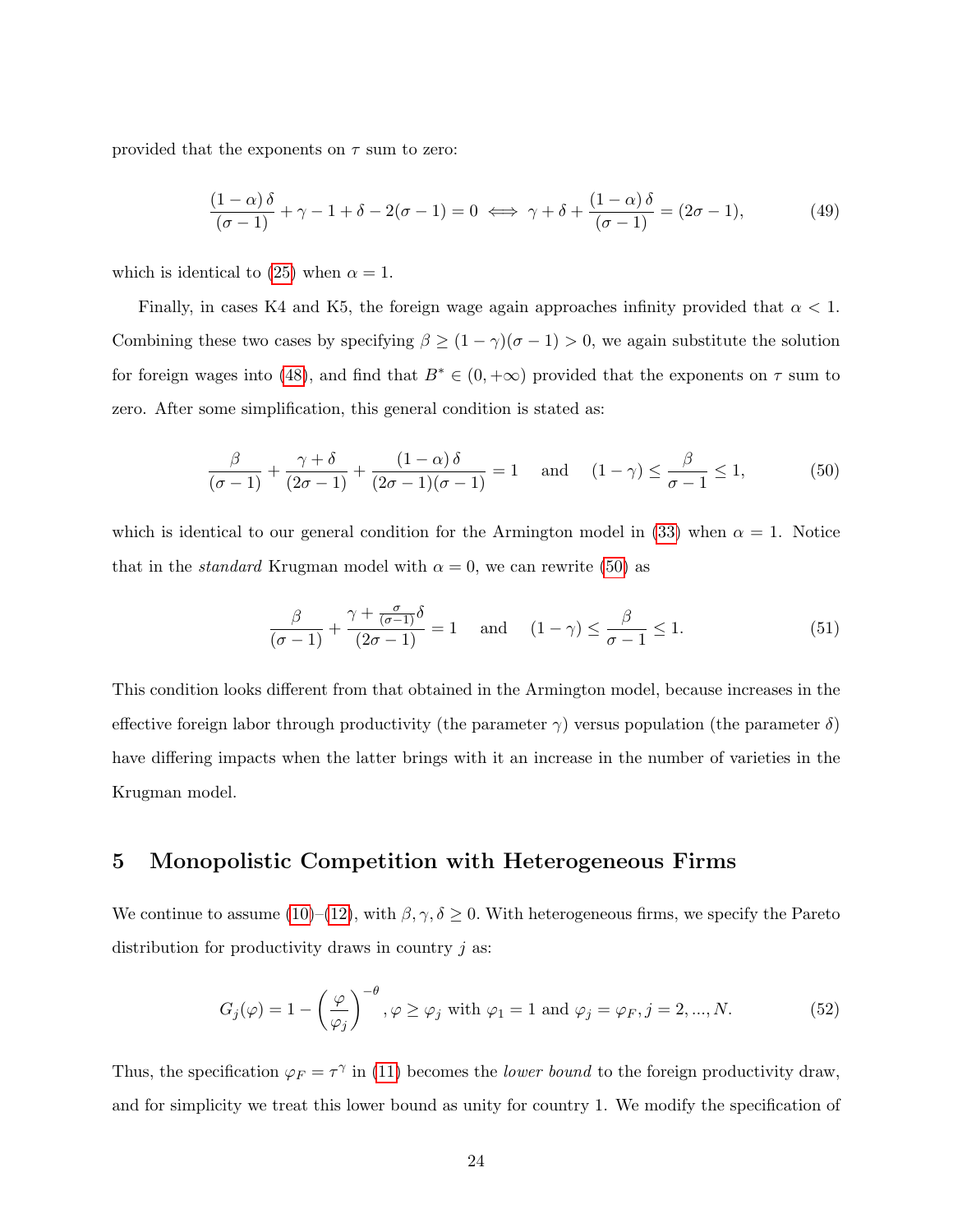fixed costs that were used in the previous section by now assuming that the fixed costs of domestic sales and exporting are:

<span id="page-24-1"></span>
$$
f_{ij} = f_0 L_j^{\alpha}, \quad i, j = 1, ..., N, \ j \neq i.
$$
 (53)

These specifications for advertising costs at home and abroad are similar to [\(41\)](#page-20-1), except that now we more accurately reflect that fixed cost specification from Arkolakis (2010) which are fixed operating rather than entry costs. Arkolakis further assumes that the fixed exporting costs use labor of both country i and j in a Cobb-Douglas fashion. The case where exporting costs use labor of the destination country has been shown to be isomorphic to the Krugman and Armington models by Arkolakis, Costinot, and Rodríguez-Clare (2014) (in a setting where trade costs along with labor endowments and productivity do not change). If we assumed that fixed exporting costs used labor in the destination country, then we expect that the Melitz model analyzed in this section will give results similar to the Krugman model, except that the elasticity of export demand will be  $\varepsilon = \theta + 1$  rather than  $\varepsilon = \sigma$  as obtained in the Krugman model.<sup>[14](#page-24-0)</sup> So we highlight here the difference obtained by using the alternate assumption that fixed exporting costs use labor of the source country. Finally, we assume that entry costs  $f<sup>e</sup>$  are identical across countries and use labor of the source country, as is standard in the Melitz model.

Given expenditure  $I_i$  in country i, CES demand for variety  $\varphi$  sold from country j to i is

$$
q_{ji}(\varphi) = \left(\frac{p_{ji}(\varphi)}{P_i}\right)^{-\sigma} \frac{I_i}{P_i}.\tag{54}
$$

The CES price indexes over the varieties purchased in country i from all sources  $j = 1, ..., N$  are

<span id="page-24-2"></span>
$$
P_{ji} \equiv \left( M_j^e \int_{\varphi_{ji}^*}^{\infty} p_{ji} (\varphi)^{1-\sigma} g(\varphi) d\varphi \right)^{\frac{1}{1-\sigma}} \text{ and } P_i \equiv \left( \sum_{j=1}^N P_{ji}^{1-\sigma} \right)^{\frac{1}{1-\sigma}}, \tag{55}
$$

where  $M_j^e$  is the mass of firms *entering* in country j and  $\varphi_{ji}^*$  is the cutoff productivity for sales to

<span id="page-24-0"></span><sup>&</sup>lt;sup>14</sup>See section [5.1](#page-28-0) for this argument. To obtain equivalence between the two models we should also assume  $\alpha = 0$ in both cases, since then the different use of this parameter in [\(41\)](#page-20-1) and [\(53\)](#page-24-1) would vanish.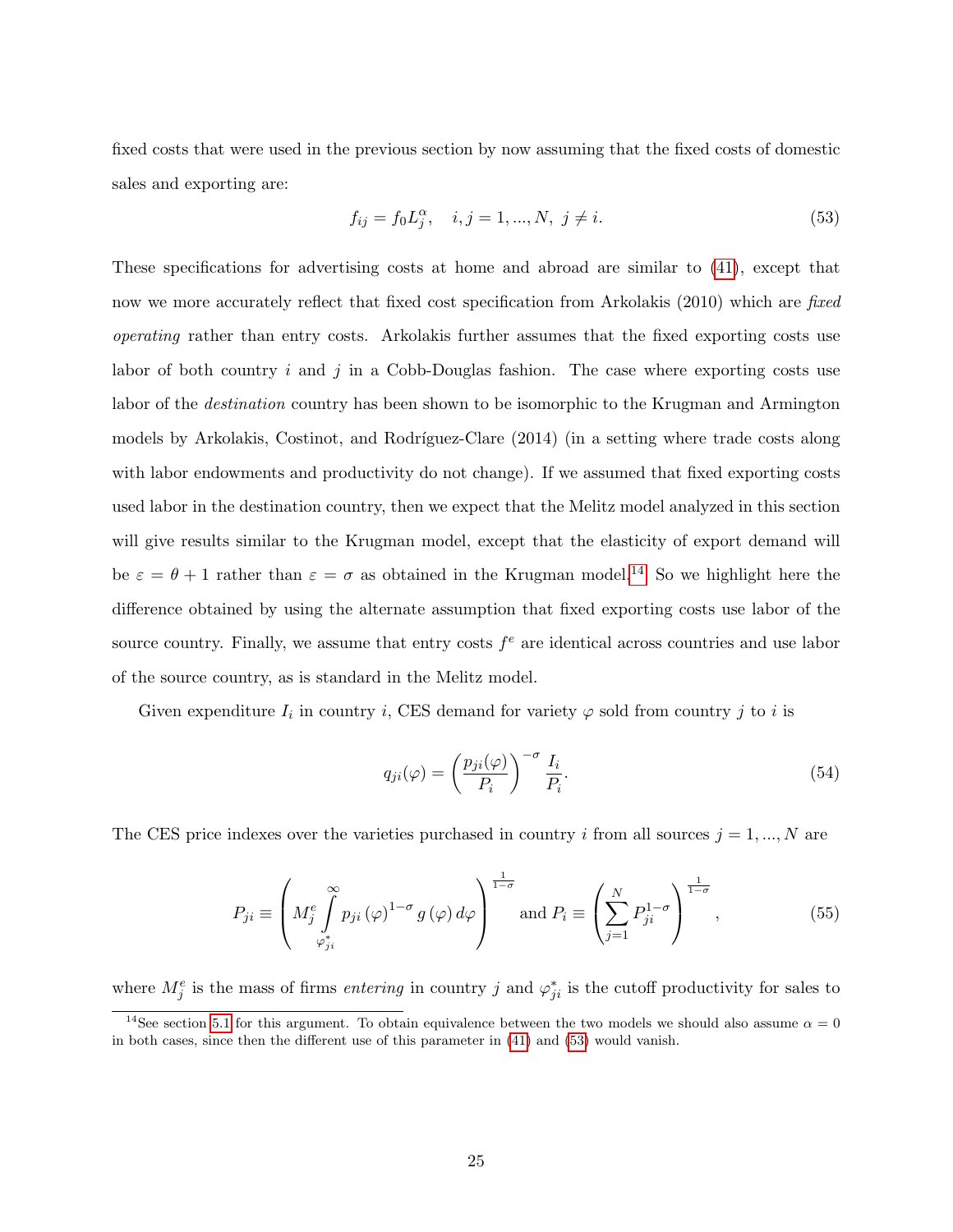country  $i$ . The profits in country  $j$  from supplying varieties to country  $i$  are

$$
\pi_{ji}(\varphi) = \max_{p_{ji}(\varphi) \ge 0} \left\{ \frac{p_{ji}(\varphi)}{t_{ji}} q_{ji}(\varphi) - \frac{w_j}{\varphi} \tau_{ji} q_{ji}(\varphi) - w_j f_{ji} \right\},\tag{56}
$$

where  $\tau_{ji} = \tau_0 \tau$  for  $j \neq i$ ,  $\tau_{ii} = 1$ , and the only tariff is for sales to country 1,  $t_{ji} = t_1$  for  $i = 1, j \neq 1$ and  $t_{ji} = 1$  otherwise. Solving this problem, we obtain as usual the price as a markup over marginal costs,  $p_{ji}(\varphi) = \left(\frac{\sigma}{\sigma-1}\right) \frac{w_j \tau_{ji} t_{ji}}{\varphi}$  $\varphi_{\varphi}^{j_i t_{ji}}$ . Using this, we readily obtain the cutoff productivity  $\varphi_{ji}^*$  at which profits are zero:

<span id="page-25-0"></span>
$$
\pi_{ji}(\varphi_{ji}^*) = 0 \implies \varphi_{ji}^* = \left(\frac{\sigma}{\sigma - 1}\right) \left(\frac{\sigma w_j f_{ji} t_{ji}}{I_i P_i^{\sigma - 1}}\right)^{\frac{1}{(\sigma - 1)}} w_j \tau_{ji} t_{ji}.
$$
\n(57)

Expected profits in each country must equal the fixed costs of entry, so for a country  $i$  firm:

<span id="page-25-1"></span>
$$
\sum_{j=1}^{N} \int_{\varphi_{ij}^*}^{\infty} \pi_{ij}(\varphi) g_j(\varphi) d\varphi = w_i f^e.
$$
\n(58)

To evaluate this integral we follow the approach of Melitz and Redding (2014) to obtain

$$
\sum_{j=1}^N J_j(\varphi_{ij}^*) f_{ij} = f^e \quad \text{with} \quad J_j(\varphi^*) \equiv \int\limits_{\varphi^*}^{\infty} \left[ \left( \frac{\varphi}{\varphi^*} \right)^{\sigma-1} - 1 \right] g_j(\varphi) d\varphi.
$$

Using the Pareto distribution in  $(52)$  and fixed costs in  $(53)$ , for country 1 we have

<span id="page-25-2"></span>
$$
\left(\frac{\sigma-1}{\theta-\sigma+1}\right)\left(\varphi_{11}^{*-\theta}f_0L_1^{\alpha}+\sum_{j=2}^N\varphi_{1j}^{*-\theta}f_0L_F^{\alpha}\right)=f^e.
$$
\n(59)

The share of country  $i$  expenditure on the differentiated good coming from country  $j$  is obtained from CES demand as  $\lambda_{ji} = (P_{ji}/P_i)^{1-\sigma}$ . We obtain these shares by computing the integral in [\(55\)](#page-24-2):

$$
P_{ji}^{1-\sigma} = M_j^e \left(\frac{\varphi_{ji}^*}{\varphi_j}\right)^{-\theta} \int_{\varphi_{ji}^*}^{\infty} p_{ji} (\varphi)^{1-\sigma} \frac{g_j (\varphi) d\varphi}{1 - G_j(\varphi)}
$$
  

$$
= M_j^e \left(\frac{\varphi_{ji}^*}{\varphi_j}\right)^{-\theta} \left[\frac{\sigma w_j \tau_{ji} t_{ji}}{(\sigma - 1)\varphi_{ji}^*}\right]^{1-\sigma} \left(\frac{\theta}{\theta - \sigma + 1}\right). \tag{60}
$$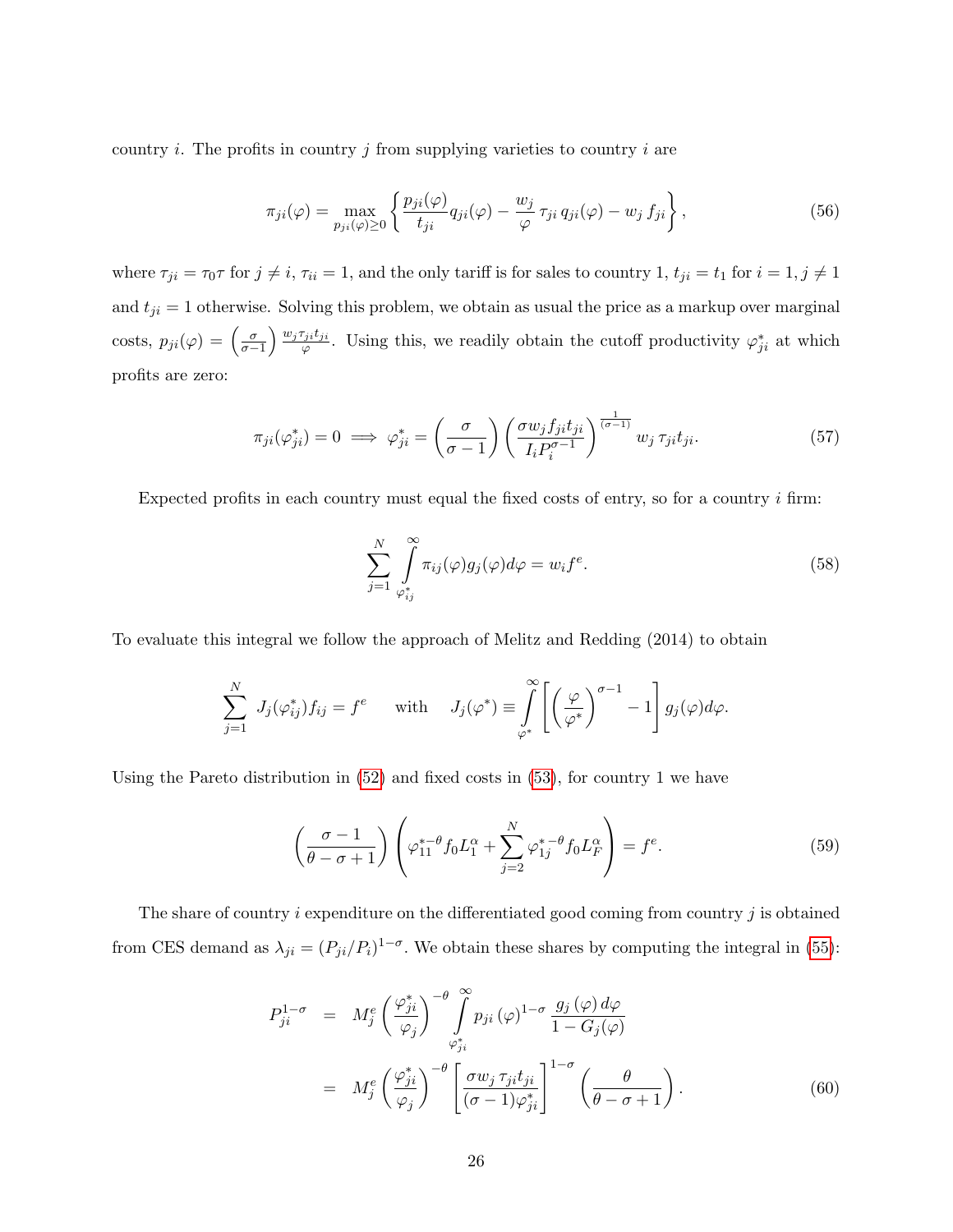Then substituting for  $\varphi_{ji}^*$  from [\(57\)](#page-25-0) we have

<span id="page-26-0"></span>
$$
\lambda_{ji} = M_j^e \left(\frac{\varphi_{ji}^*}{\varphi_j}\right)^{-\theta} \left(\frac{w_j f_{ji} t_{ji}}{I_i}\right) \left(\frac{\sigma \theta}{\theta + 1 - \sigma}\right). \tag{61}
$$

From the labor market clearing condition for country 1, we have that

$$
L_1 = M_1^e f^e + M_1^e \sum_{j=1}^N f_{1j} \int_{\varphi_{1j}^*}^{\infty} g_1(\varphi) d\varphi + (\sigma - 1) M_1^e \sum_{j=1}^N \left[ \int_{\varphi_{ij}^*}^{\infty} \frac{\pi_{1j}}{w_1}(\varphi) g_1(\varphi) d\varphi + f_{1j} \int_{\varphi_{ij}^*}^{\infty} g_1(\varphi) d\varphi \right],
$$

which has the interpretation of summing the labor used in fixed and variable costs, as in [\(42\)](#page-21-3). Using [\(58\)](#page-25-1) to eliminate  $\pi_{1j}$  and then [\(59\)](#page-25-2) to further simplify, we quickly obtain

<span id="page-26-3"></span>
$$
M_1^e = \frac{(\sigma - 1) L_1}{\sigma \theta f^e}.
$$
\n(62)

Thus, entry in the Melitz model is proportional to the labor force, just as we found in the Krugman model in [\(43\)](#page-21-0) if we used  $\alpha = 0$  there.

We can now substitute entry and the cut-off threshold into the domestic share in  $(61)$ , to obtain after some simplification:

<span id="page-26-1"></span>
$$
\lambda_{11} = C_{11} \left(\frac{w_1}{P_1}\right)^{-\theta} \text{ with } C_{11} = M_1^e \left(\frac{\sigma}{\sigma - 1}\right)^{-\theta} \left(\frac{\sigma w_1 f_{11}}{I_1}\right)^{1 - \frac{\theta}{(\sigma - 1)}} \left(\frac{\theta}{\theta + 1 - \sigma}\right). \tag{63}
$$

Similarly, we obtain the import share of each foreign country in country 1 expenditure

<span id="page-26-2"></span>
$$
\lambda_{F1} = C_{F1} \left( \frac{w_F \tau_0 \tau t_1}{\varphi_F P_1} \right)^{-\theta} \text{ with } C_{F1} = M_F^e \left( \frac{\sigma}{\sigma - 1} \right)^{-\theta} \left( \frac{\sigma w_F f_{F1} t_1}{I_1} \right)^{1 - \frac{\theta}{(\sigma - 1)}} \left( \frac{\theta}{\theta + 1 - \sigma} \right), \tag{64}
$$

where  $f_{F1} = f_0 L_1^{\alpha}$  from [\(53\)](#page-24-1) are the foreign fixed costs of exporting. The domestic and import shares sum to unity, so that  $\lambda_{11} + (N-1)\lambda_{F1} = 1$ . Summing the above equations in this way, we can solve for the price index in country 1 as

<span id="page-26-4"></span>
$$
P_1 = \left(C_{11}(w_1)^{-\theta} + (N-1)C_{F1}\left(\frac{w_F \tau_0 \tau t_1}{\varphi_F}\right)^{-\theta}\right)^{-1/\theta}.
$$
 (65)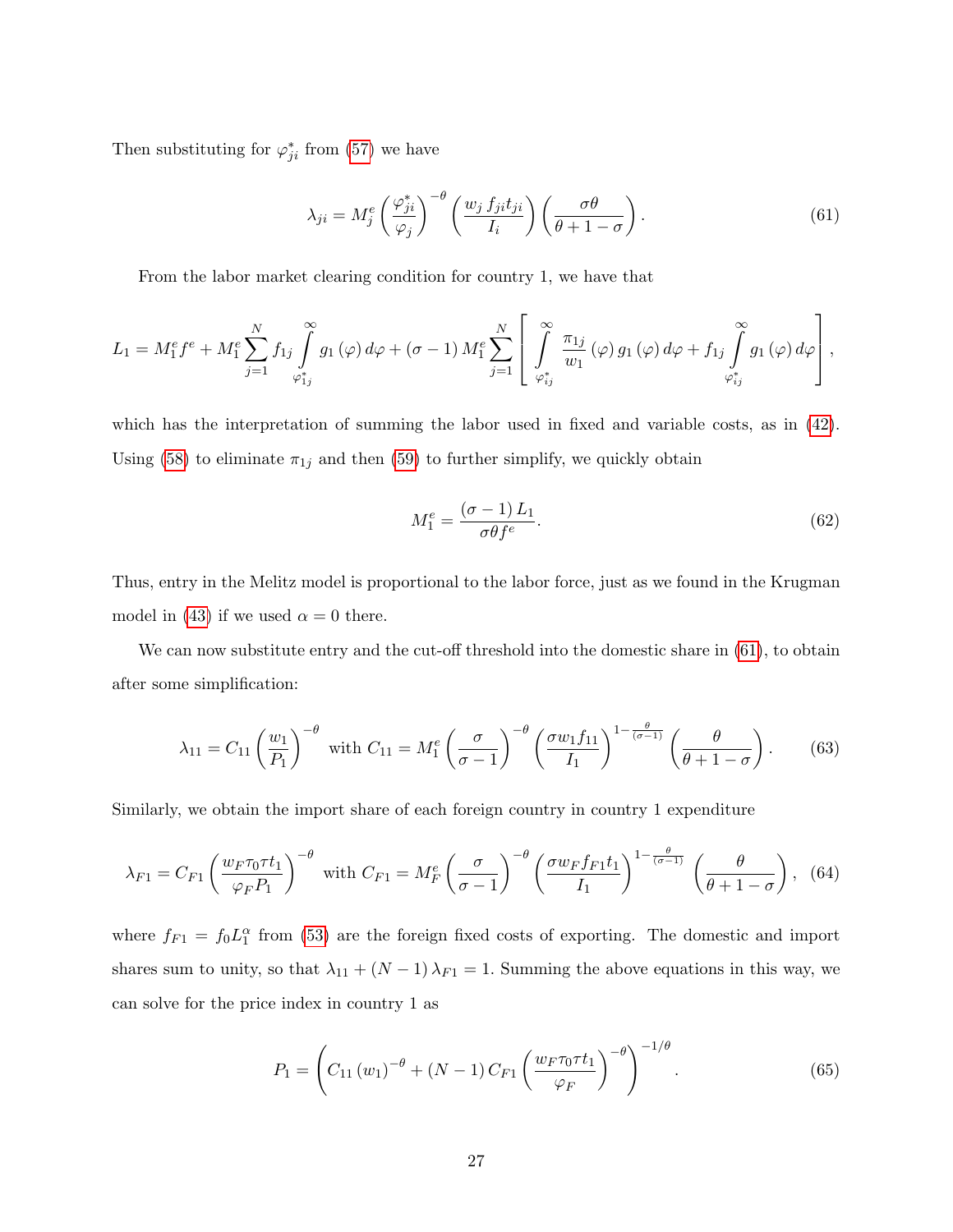Using these various equation for the Melitz model, we can now proceed to bound the limit of  $\lambda_{11}$ . From [\(10\)](#page-7-1)–[\(12\)](#page-7-1), [\(53\)](#page-24-1) and [\(63\)](#page-26-1)–[\(64\)](#page-26-2), the country 1 domestic share is

$$
\lambda_{11} = C_{11} \left(\frac{w_1}{P_1}\right)^{-\theta} = \frac{1}{1 + (N - 1) \frac{C_{F1}}{C_{11}} \left(\frac{w_F \tau_0 \tau t_1}{w_1 \varphi_F}\right)^{-\theta}}
$$

$$
= \frac{1}{1 + \tau_0^{-\theta} \left(\frac{t_1}{w_1}\right)^{1 - \eta} \frac{L_{F0}}{L_1} \tau^{\beta + \delta - (1 - \gamma)\theta} w_F^{1 - \eta}},
$$

where

<span id="page-27-2"></span>
$$
\eta \equiv \frac{\theta \sigma}{\sigma - 1} = \theta + 1 + \frac{\theta - \sigma + 1}{\sigma - 1} > \theta + 1 > \sigma \text{ since } \theta > \sigma - 1.
$$
 (66)

Then  $\lim_{\tau \to +\infty} \lambda_{11} \in (0,1)$  if and only if

<span id="page-27-0"></span>
$$
k \equiv \lim_{\tau \to +\infty} \tau^{\beta + \delta - (1-\gamma)\theta} w_F^{1-\eta} \in (0, +\infty). \tag{67}
$$

Notice that the exponent on foreign wages in [\(67\)](#page-27-0) is  $1 - \eta$ , whereas in [\(45\)](#page-21-1) and [\(14\)](#page-8-0) for the Krugman and Armington models, respectively, it is  $1 - \sigma$ . Anticipating our results in the next subsection, we will show that  $\eta$  is the elasticity of export demand, and we see that it exceeds  $\theta + 1$ and  $\sigma$ . So selection in the Melitz model leads to export demand that is more elastic than obtained in the Armington or Krugman models, where  $\eta = \sigma$ , and also more elastic than would be obtained in the Melitz model if we made the alternative assumption that the fixed costs of exporting used labor of the destination country, so that  $\eta = \theta + 1$ . However, if the models were calibrated to an estimated value of the tariff elasticity from the data,<sup>[15](#page-27-1)</sup> which would fix  $\eta$ , then we can conclude that: (i) the implied value of  $\theta$  in the Melitz model, with exporter fixed costs using labor of the source country so [\(66\)](#page-27-2) applies, would be *less than* the implied value of  $\theta$  in the Melitz model with exporter fixed costs using labor of the destination country, so that  $\eta = \theta + 1$ ; and (ii) the implied value of  $\sigma$  in the Melitz model, with exporter fixed costs using labor of the source country so [\(66\)](#page-27-2) applies, would also be *less than* the implied value of  $\sigma$  in the Krugman or Armington models, in which case  $\eta = \sigma$ . These relationships should be taken into account in any quantitative comparison between models.

<span id="page-27-1"></span><sup>&</sup>lt;sup>15</sup>These tariff elasticities are estimated by Caliendo and Parro  $(2015)$ , for example. It can be expected that the method of Feenstra (1994) would also measure  $\eta$  if the primary variation in import prices comes from tariffs.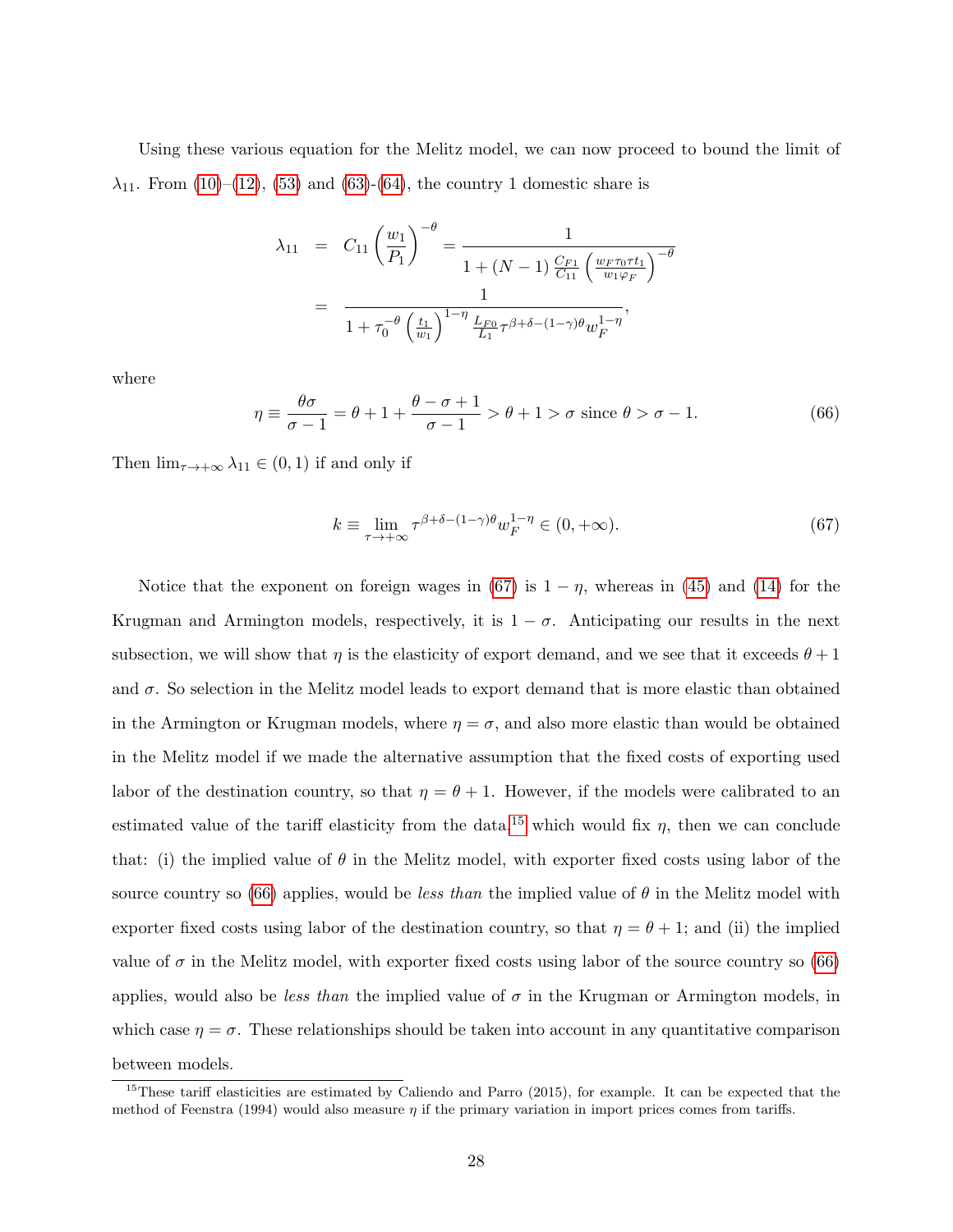We can solve for foreign wages in various cases to ensure that the limit in [\(67\)](#page-27-0) holds. Then for the Melitz model we obtain the taxonomy:

| Parameters                                                  |                                                                      | Foreign wage                                                                           |                                                             |                                                             |                                                             |                                                                   |                                                                                        |
|-------------------------------------------------------------|----------------------------------------------------------------------|----------------------------------------------------------------------------------------|-------------------------------------------------------------|-------------------------------------------------------------|-------------------------------------------------------------|-------------------------------------------------------------------|----------------------------------------------------------------------------------------|
| \n $w_F = k^{\frac{1}{1-\eta}}$ \n                          | \n $\lim_{\tau \to +\infty} \lambda_{11} \in (0,1) \iff$ \n          | \n $\lim_{\tau \to +\infty} \lambda_{11} \in (0,1) \iff$ \n                            | \n $\lim_{\tau \to +\infty} \lambda_{11} \in (0,1) \iff$ \n | \n $\lim_{\tau \to +\infty} \lambda_{11} \in (0,1) \iff$ \n | \n $\lim_{\tau \to +\infty} \lambda_{11} \in (0,1) \iff$ \n | \n $\lim_{\tau \to +\infty} \beta = 0, \gamma = 1, \delta > 0$ \n | \n $w_F \to \tau^{\frac{\delta - (1-\gamma)\theta}{\eta - 1}} k^{\frac{1}{1-\eta}}$ \n |
| \n $\lim_{\tau \to +\infty} \lambda_{11} \in (0,1) \iff$ \n | \n $\lim_{\tau \to +\infty} \beta = 0, \gamma > 1, \delta \geq 0$ \n | \n $w_F \to \tau^{\frac{\delta - (1-\gamma)\theta}{\eta - 1}} k^{\frac{1}{1-\eta}}$ \n |                                                             |                                                             |                                                             |                                                                   |                                                                                        |
| \n $\lim_{\tau \to +\infty} \lambda_{11} \in (0,1) \iff$ \n | \n $\lim_{\tau \to +\infty} \beta = 0, \gamma > 1, \delta \geq 0$ \n | \n $w_F \to \tau^{\frac{\delta - (1-\gamma)\theta}{\eta - 1}} k^{\frac{1}{1-\eta}}$ \n |                                                             |                                                             |                                                             |                                                                   |                                                                                        |
| \n $\lim_{\tau \to +\infty} \lambda_{11} \in (0,1) \iff$ \n | \n $\lim_{\tau \to +\infty} \beta = 0, \gamma > 1, \delta \geq 0$ \n | \n $w_F \to \tau^{\frac{\delta - (1-\gamma)\theta}{\eta - 1}} k^{\frac{1$              |                                                             |                                                             |                                                             |                                                                   |                                                                                        |

We find finite foreign wages in Cases M1 and M4. We still need to confirm that the wages shown are consistent with trade balance, and that the location parameter for export demand does not depend on the country 1 wage or tariff.

#### <span id="page-28-0"></span>5.1 Trade Balance in the Melitz Model

Duty-free imports in sector 1 of country 1 are  $(\sum_{j=2}^{N} \lambda_{j1} I_1)/t_1$  while exports are  $\sum_{j=2}^{N} \lambda_{1j} I_j$ . Trade balance therefore requires

$$
\sum_{j=2}^{N} \frac{\lambda_{j1} I_1}{t_1} = \sum_{j=2}^{N} \lambda_{1j} I_j.
$$

Using the shares in [\(61\)](#page-26-0) and also the symmetry of the foreign countries, trade balance becomes

<span id="page-28-1"></span>
$$
\frac{(N-1)\theta}{\theta+1-\sigma}\varphi_{F1}^{*-\theta}M_{F}^{e}w_{F}f_{F1} = \frac{(N-1)\theta}{\theta+1-\sigma}\varphi_{1F}^{*-\theta}M_{1}^{e}w_{1}f_{1F}.
$$
\n(68)

Two features of this trade balance equation should be highlighted.

First, the term  $\varphi_{1F}^{*-\theta} M_1^e$  on the right is the mass or variety of the country 1 firms who export to the  $(N-1)$  foreign countries. In cases M1, M4 and M5 where the number of foreign countries approaches infinity, export demand will remain finite only if this mass of export variety approaches zero, so that  $(N-1)\varphi_{1F}^{*-\theta}M_1^e$  approaches a finite value. Because  $M_1^e$  is fixed from the home labor supply in [\(62\)](#page-26-3), this finite limit is obtained only if  $\varphi_{1F} \to +\infty$ , so that only the very most productive country 1 firms export. That result is not surprising because we are assuming that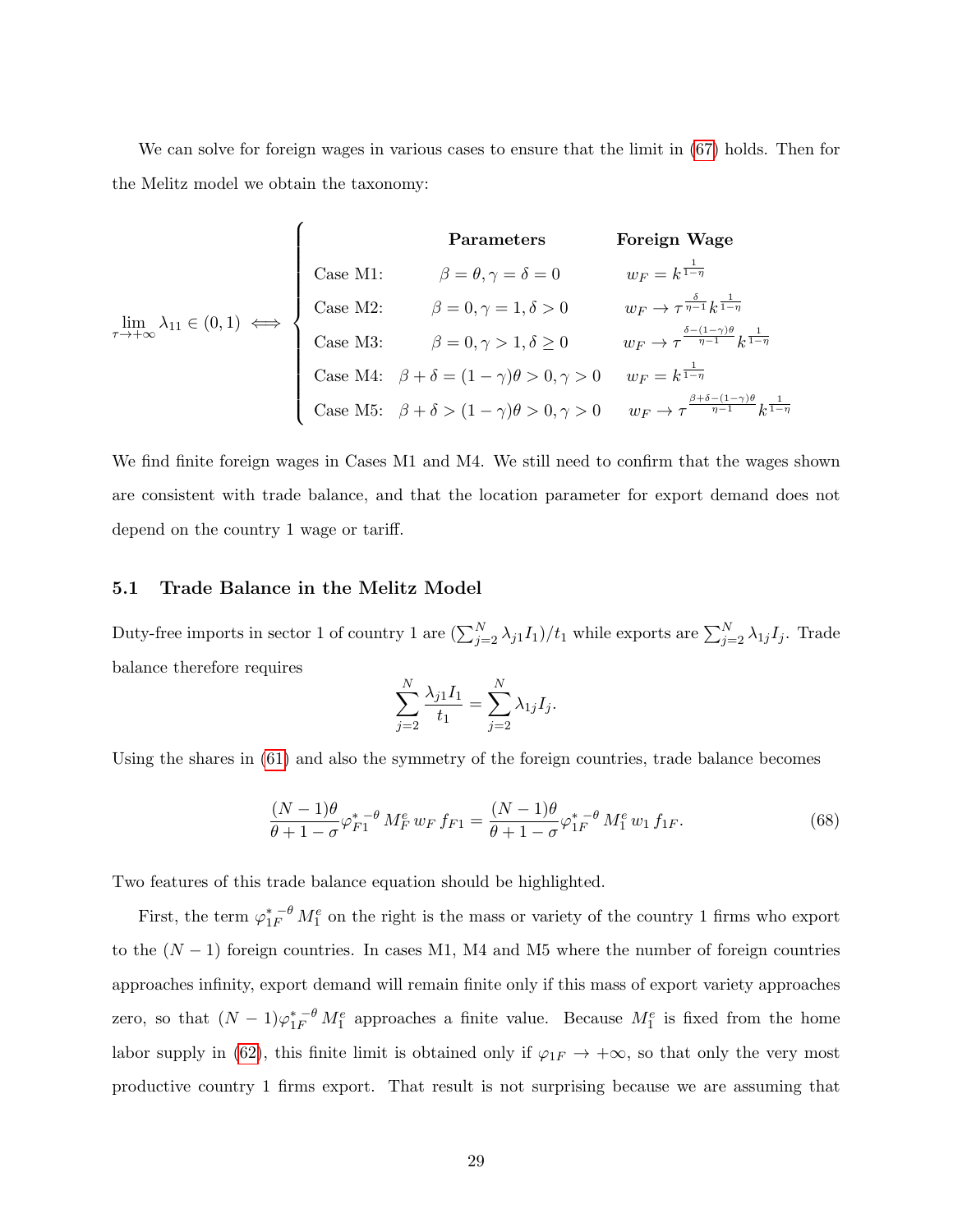trade costs approach infinity, so it would take an infinitely productive exporter to overcome these costs. But it begs the question of how to interpret the finite productivity of an exporter in the SOE model. Recall that in the Armington and Krugman models we found that the effective export price is the actual price divided by the trade costs  $\tau$ . Likewise, in the Melitz model we will find that the effective export productivity of the SOE is the actual productivity divided by  $\tau$ , or  $\varphi_{1F}/\tau$ , which we will find approaches a finite value.

Second, because exporting uses fixed costs in the Melitz model, the value of country 1 imports on the left of [\(68\)](#page-28-1) and the value of exports on the right, can be expressed fully in terms of those fixed costs and the cutoff productivities.<sup>[16](#page-29-0)</sup> We have assumed that the fixed costs of exporting use source country labor, so it is foreign wage  $w_F$  appearing on the left (country 1 imports) and the country 1 wage  $w_1$  that appears on the right (its exports). Of course, wages affect the cutoff productivities, too. We can use  $\varphi_{1F}^* = \left(\frac{\sigma}{\sigma-1}\right) \left(\frac{\sigma w_1 f_{1F}}{Y_F P_{\sigma-1}^{\sigma-1}}\right)$  $\overline{Y_F P_F^{\sigma-1}}$  $\int_{0}^{\frac{1}{(\sigma-1)}} w_1 \tau_0 \tau$  from [\(57\)](#page-25-0) to re-express export demand as:

<span id="page-29-1"></span>
$$
(1 - \lambda_{11}) \frac{I_1}{t_1} = \frac{(N - 1)\theta}{\theta + 1 - \sigma} \left( \frac{\sigma}{\sigma - 1} w_1 \tau_0 \tau \left( \frac{\sigma w_1 f_{1F}}{w_F L_F P_F^{\sigma - 1}} \right)^{-\theta} M_1^e w_1 f_{1F} \qquad (69)
$$
  
=  $M_1^e B \tau_0^{-\theta} w_1^{1 - \eta}$ ,

where

$$
B = \frac{(N-1)\theta}{\theta+1-\sigma} \left( \left( \frac{\sigma}{\sigma-1} \right) \left( \frac{\sigma f_{1F}}{w_F L_F P_F^{\sigma-1}} \right)^{\frac{1}{(\sigma-1)}} \tau \right)^{-\theta} f_{1F}.
$$
 (70)

Notice that the country 1 wage  $w_1$  appears three times on the right of [\(69\)](#page-29-1): first multiplying  $\tau_0$ with exponent  $\theta$ , and then twice multiplying the fixed costs of exporting  $f_{1F}$ . Using the notation of Definition [1,](#page-11-3) the *combined* exponent on  $w_1$  is  $1 - \eta = 1 - \frac{\theta \sigma}{\sigma - 1}$  and the component on the iceberg transports cost is  $1 - \varepsilon = -\theta$  so  $\varepsilon = \theta + 1$ . If we had assumed instead that the fixed costs of exporting were paid using labor in the destination country, then  $w_1$  would appear only the first time in [\(69\)](#page-29-1), with the same exponent  $-\theta$  that appears on  $\tau_0$ . So in that case, the elasticity of the value of export demand with respect to the effective export price  $w_1\tau_0$  would be  $-\theta$ .

<span id="page-29-0"></span> $16N$ ote that the left and right of [\(68\)](#page-28-1) exactly equal country 1 imports and exports, respectively, by multiplying both sides by the constant  $\frac{\sigma\theta}{\theta+1-\sigma}$ , which is the last term appearing in [\(61\)](#page-26-0).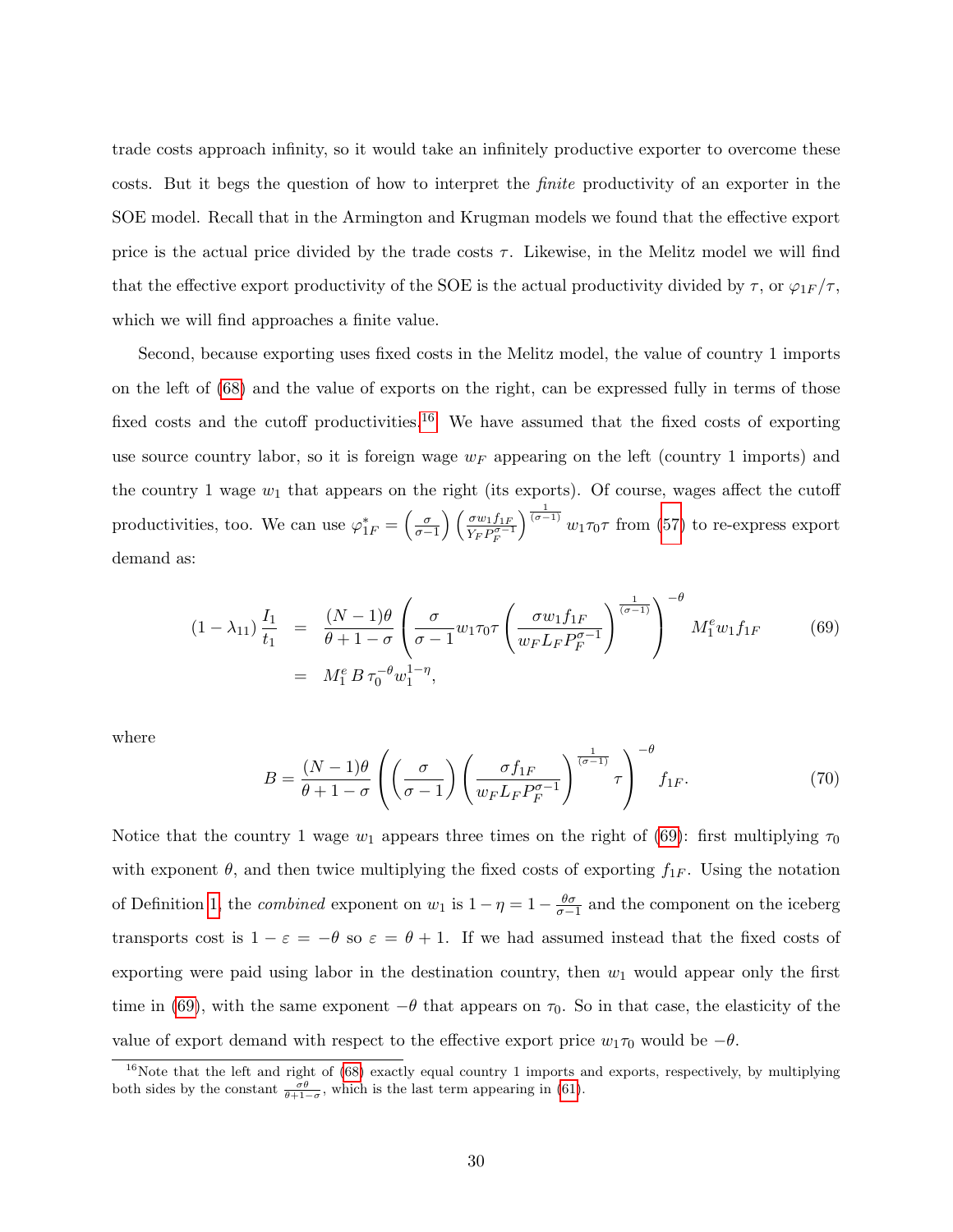In order for country 1 to be a SOE, we require that the limit of B is positive and finite, and independent of the country 1 variables. To obtain this limit, we first express the foreign price index in a manner analogous to  $(63)–(65)$  $(63)–(65)$  $(63)–(65)$ :

$$
P_F = \left( C_{1F} (w_1 \tau_0 \tau)^{-\theta} + C_{FF} \left( \frac{w_F}{\varphi_F} \right)^{-\theta} + C_{FF} (N - 2) \left( \frac{\tau_0 \tau w_F}{\varphi_F} \right)^{-\theta} \right)^{-1/\theta}, \qquad (71)
$$
  
\n
$$
C_{FF} = M_F^e \left( \frac{\sigma}{\sigma - 1} \right)^{-\theta} \left( \frac{\sigma w_F f_0 L_F^{\alpha}}{w_F L_F} \right)^{1 - \frac{\theta}{(\sigma - 1)}} \left( \frac{\theta}{\theta + 1 - \sigma} \right), \text{ and}
$$
  
\n
$$
C_{1F} = M_1^e \left( \frac{\sigma}{\sigma - 1} \right)^{-\theta} \left( \frac{\sigma w_1 f_0 L_F^{\alpha}}{w_F L_F} \right)^{1 - \frac{\theta}{(\sigma - 1)}} \left( \frac{\theta}{\theta + 1 - \sigma} \right).
$$

Notice that  $w_1$  appears within  $C_{1F}$  since it affects the cutoff export productivity, and it also appears in the first term of the price index  $P_F$ . So to ensure that  $B^* \equiv \lim_{\tau \to +\infty} B$  does not depend on  $w_1$ , this first term will have to vanish. Substituting  $P_F$  into  $B$ , dividing the numerator and denominator by  $\tau^{-\theta}$ , and using [\(10\)](#page-7-1)–[\(12\)](#page-7-1), [\(53\)](#page-24-1), [\(63\)](#page-26-1)-[\(64\)](#page-26-2), and k from [\(67\)](#page-27-0), we obtain:

<span id="page-30-0"></span>
$$
B^* = \lim_{\tau \to +\infty} \frac{\frac{\theta f^e}{(\sigma - 1)} w_F L_{F0} \tau^{\beta + \delta}}{L_1 \tau_0^{-\theta} w_1^{1 - \eta} + L_{F0} \left[ \frac{(N - 2)}{(N - 1)} k \left( \frac{\tau}{\tau_0} \right)^{\theta} + \tau_0^{-2\theta} k \tau^{2\theta - \beta} \right]}.
$$
(72)

#### 5.2 Cases in the Melitz Model

Case M1 with  $\delta = 0$  is identical to Cases A1 and K1, because with no growth in the foreign labor force or productivity, then the number of varieties at home and abroad are all constant. From [\(72\)](#page-30-0) we see that the the condition  $\beta = \theta$  on the growth of foreign countries guarantees a SOE in the Melitz model, because then  $\tau^{\theta}$  appears in both the numerator and the second and third term of the denominator. Furthermore, we can solve for the home productivity that appears on the right of [\(68\)](#page-28-1) to obtain

$$
M_1^e \left(\frac{\varphi_{1F}^*}{\tau}\right)^{-\theta} = \frac{(1 - \lambda_{11})I_1}{t_1 \sigma w_F f_{1F}} \left(\frac{\theta - \sigma + 1}{\theta}\right).
$$

The limiting values of  $(1 - \lambda_{11})$  and  $w_F$  on the right are both positive and finite, so we see that  $\varphi_{1F}^*/\tau$  on the left has a finite limit, even though  $\varphi_{1F}^* \to +\infty$  as  $\tau \to +\infty$ . This demonstrates our earlier claim that only the very most productive home firms export, but the *ratio* of their cutoff productivity to trade costs approaches a finite limit.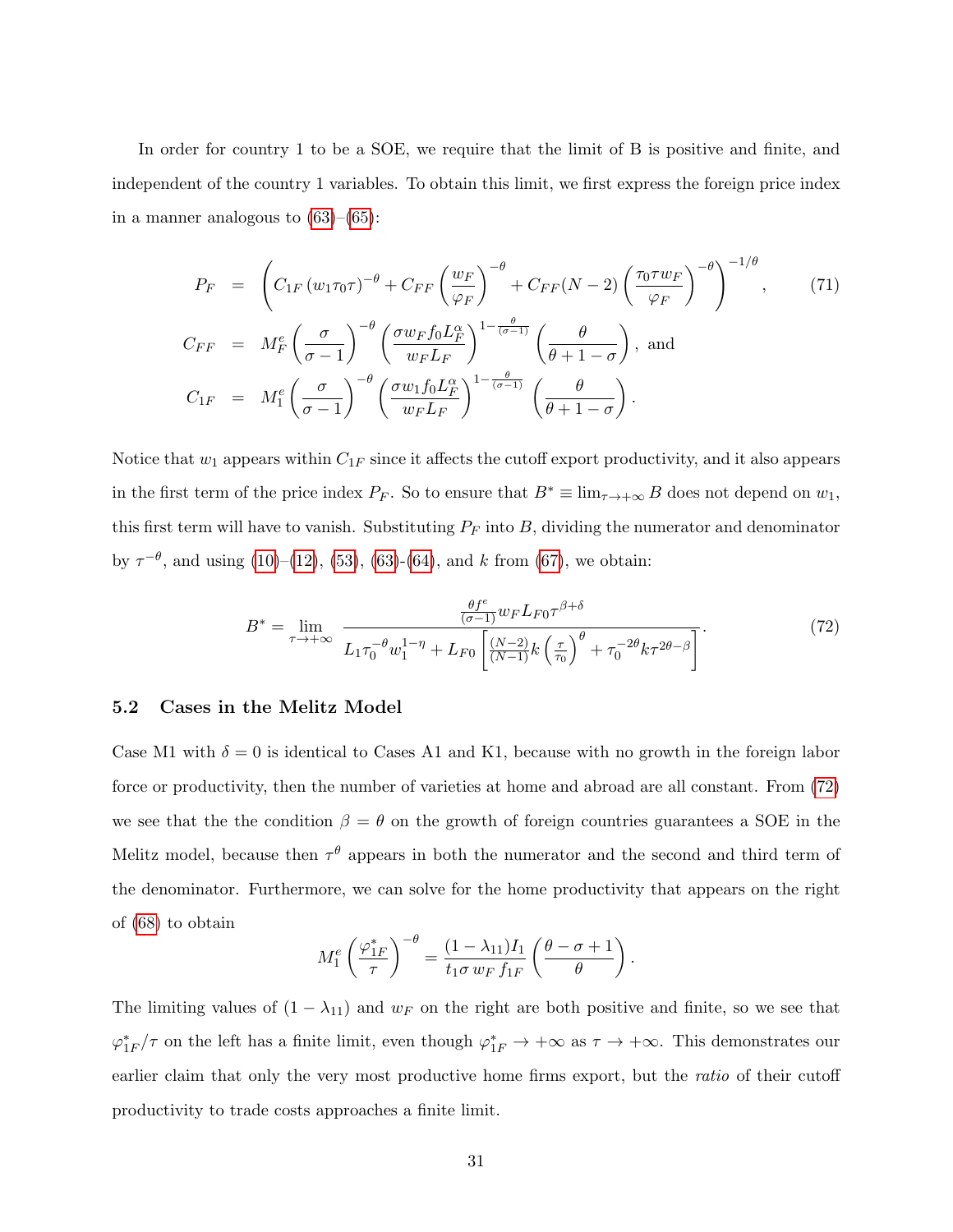In cases M2 and M3,  $N = 2$  so there is a single foreign country, and its wage approaches infinity in either case. Combining these cases by specifying  $\gamma \geq 1$ , we substitute the solution for foreign wages into [\(72\)](#page-30-0), and find that  $B^* \in (0, +\infty)$  provided that the exponents on  $\tau$  sum to zero:

$$
\gamma + \frac{\eta \delta}{\theta} = (2\eta - 1).
$$

This condition is very similar to that obtained in the Krugman model in [\(49\)](#page-23-2) provided that we use  $\alpha = 0$  to obtain the standard monopolistic competition framework, and it is identical to the standard Krugman model when we set  $\eta = \sigma$  and  $\theta = \sigma - 1$ .

Finally, we combine cases M4 and M5 by specifying  $\beta \ge (1-\gamma)(\sigma-1) > 0$ , we again substitute the solution for foreign wages into [\(72\)](#page-30-0), and find that  $B^* \in (0, +\infty)$  provided that the exponents on  $\tau$  sum to zero, After some simplification, this general condition is stated as:

$$
\frac{\beta}{\theta} + \frac{\gamma \theta + \delta \eta}{\theta (2\eta - 1)} = 1 \quad \text{and} \quad (1 - \gamma) \le \frac{\beta}{\sigma - 1} \le 1.
$$

This parameter restriction is identical to the general condition [\(51\)](#page-23-3) obtained in the standard Krugman model when we set  $\eta = \sigma$  and  $\theta = \sigma - 1$ .

# <span id="page-31-0"></span>6 Application: Optimal Tariffs

We have shown that trade balance in a SOE is given by Definition [1.](#page-11-3) As stressed by Demidova and Rodríguez-Clare (2009, 2013), using trade balance we can obtain an upward sloping relationship between the wage in the SOE and the import tariff  $t_1$  (using the foreign wage or k as the numeraire). We now solve for the optimal tariff, which balances this terms-of-trade gain from a tariff against the change in tariff revenue so as to maximize utility.

We begin with several preliminary expression that summarize the general model. First, we simplify the domestic expenditure share shown in Definition [1](#page-11-3) as

$$
\lambda_{11} = \frac{L_1^{1-\alpha} w_1^{1-\eta}}{\left(L_1^{1-\alpha} w_1^{1-\eta} + L_{F0}^{1-\alpha} \tau_0^{1-\varepsilon} t_1^{1-\eta} k\right)} = \frac{1}{\left(1 + (t_1/w_1)^{1-\eta} \tilde{k}\right)},
$$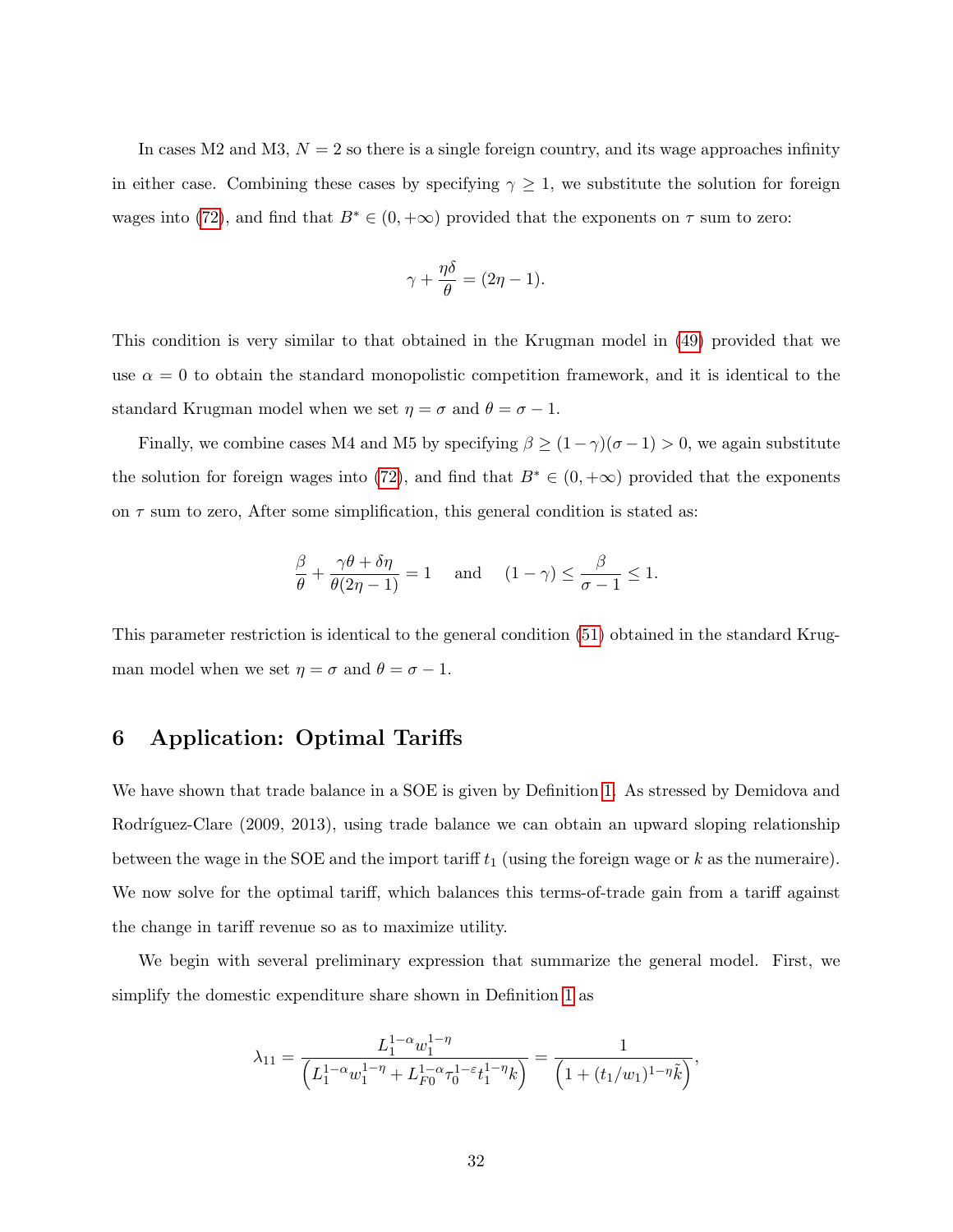with  $\tilde{k} \equiv k(L_{F0}/L_1)^{1-\alpha} \tau_0^{1-\epsilon}$ . Totally differentiating this share, we can solve for

<span id="page-32-1"></span>
$$
\frac{d\ln\lambda_{11}}{d\ln t_1} = (1 - \lambda_{11})(\eta - 1)\left(1 - \frac{d\ln w_1}{d\ln t_1}\right). \tag{73}
$$

Using the above share, we can rewrite trade balance from Definition 1 as

$$
(t_1/w_1)^{1-\eta} \tilde{k} w_1 L_1 = \tilde{B} w_1^{1-\eta} \left( t_1 + (t_1/w_1)^{1-\eta} \tilde{k} \right).
$$

with  $\tilde{B} \equiv M_1^e B^* \tau_0^{1-\varepsilon}$ . It follows that the equilibrium wage solves

$$
w_1^{\eta} = \tilde{B}\left(1 + \frac{1}{\tilde{k}}t_1^{\eta}w_1^{1-\eta}\right). \tag{74}
$$

This equation neatly summarizes the relationship between the wage and the tariff, or the terms of trade effect in the Armington, Eaton-Kortum, Krugman and Melitz models. Totally differentiating, we obtain

<span id="page-32-2"></span>
$$
\frac{d\ln w_1}{d\ln t_1} = \frac{\eta t_1 \lambda_{11}}{\eta \left(1 - \lambda_{11}\right) + \left(2\eta - 1\right) t_1 \lambda_{11}} > 0. \tag{75}
$$

This positive slope shows that there is a unique solution for the SOE wage given any tariff.

Per-capita utility in country 1 is given by

$$
U_1 = \frac{I_1}{P_1 L_1}.
$$

We solve for the price index in the Melitz model by substituting  $I_1 = U_1 P_1 L_1$  into [\(63\)](#page-26-1) and simplifying to obtain:

$$
P_1 = w_1 \left(\frac{M_1^e}{\lambda_{11}}\right)^{\frac{1}{1-\eta}} \left(\frac{\sigma}{\sigma-1}\right)^{\frac{\theta}{\eta-1}} \left(\frac{U_1 L_1}{\sigma f_{11}}\right)^{-\frac{\theta-\sigma+1}{(\eta-1)(\sigma-1)}} \left(\frac{\theta}{\theta+1-\sigma}\right)^{\frac{1}{1-\eta}}.
$$

Also using income  $I_1$  from [\(16\)](#page-9-1) we can then solve for utility as:

<span id="page-32-0"></span>
$$
U_1 = \left[ \frac{w_1 t_1}{1 + (t_1 - 1) \lambda_{11}} \middle/ w_1 \left( \frac{M_1^e}{\lambda_{11}} \right)^{\frac{-1}{\eta - 1}} \right]^{\frac{\eta - 1}{\theta}} \left( \frac{L_1}{\sigma f_{11}} \right)^{\frac{\theta - \sigma + 1}{\theta(\sigma - 1)}} \frac{(\sigma - 1)\theta^{\frac{1}{\theta}}}{\sigma(\theta + 1 - \sigma)^{\frac{1}{\theta}}}.
$$
(76)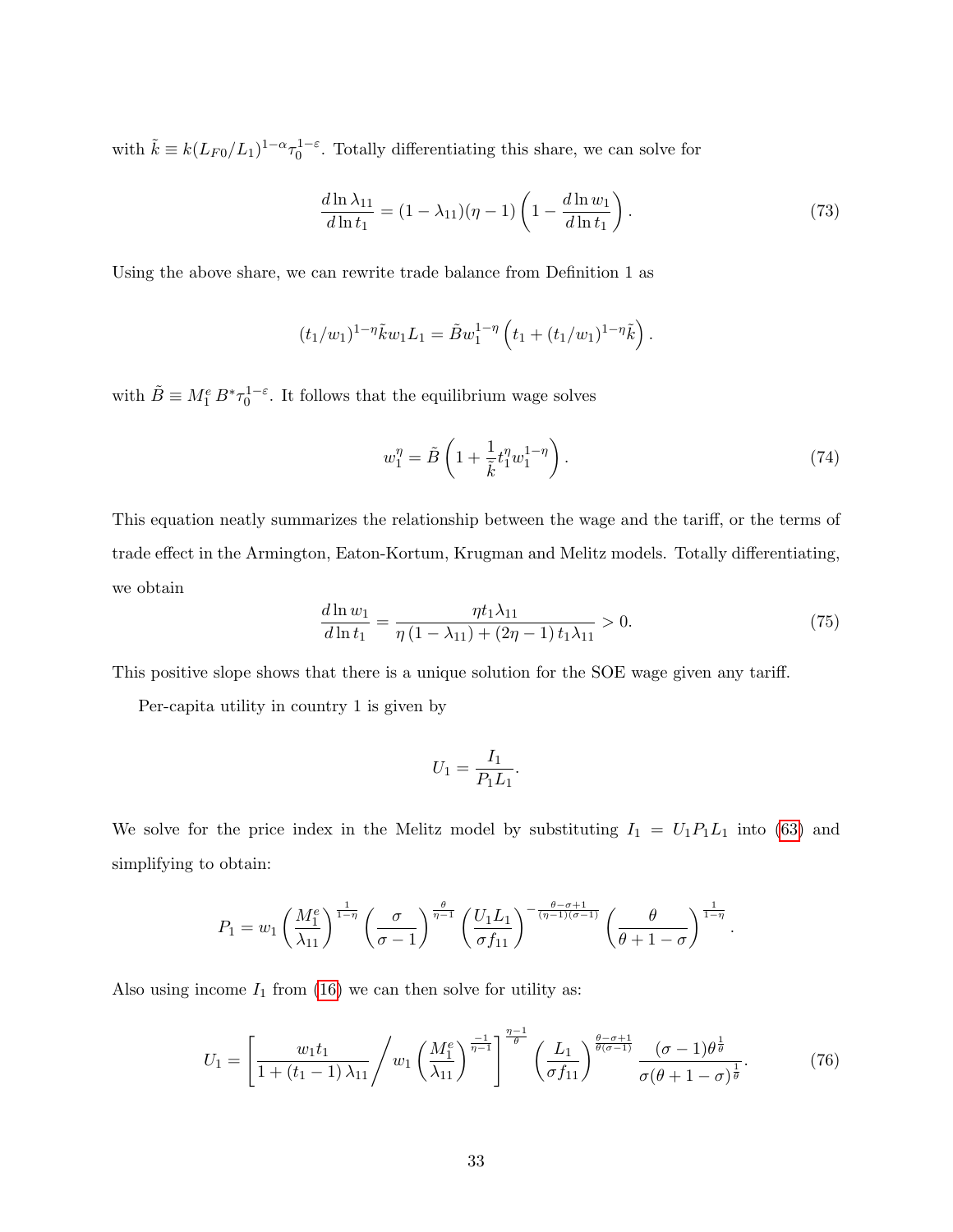This solution from the Melitz model shows that utility is a monotonic transformation of the term in brackets. The tariff term appearing in that numerator adds per-capita tariff revenue to the wage, as in [\(16\)](#page-9-1). The term in the denominator is readily interpreted as the price index as it would appear in a Krugman model, with  $\eta = \sigma$ , or in the Armington model if we further specified  $M_1^e = 1$ . In the Krugman model, the domestic expenditure share is  $\lambda_{11} = M_1^e \left( \frac{w_1 \sigma}{(\sigma - 1)} / P_1 \right)^{1 - \sigma}$ , from which we quickly solve for  $P_1 = \left(\frac{M_1^e}{\lambda_{11}}\right)$  $\frac{M_1^e}{\lambda_{11}}\right)^{\frac{-1}{\sigma-1}}\frac{w_1\sigma}{(\sigma-1)}$ . Ignoring the markup and replacing  $\sigma$  with  $\eta$ , this gives us the price index shown in the denominator in [\(76\)](#page-32-0). Remarkably, we have therefore shown that all four models have an isomorphic measure of utility in [\(76\)](#page-32-0), which uses the parameter  $\eta = \sigma$  under the Armington and Krugman models, and  $\eta$  as in [\(66\)](#page-27-2) in the Melitz model under our assumptions, or  $\eta = \theta + 1$  in the Melitz model if we made the alternative assumption that exporter fixed costs uses labor in the destination market.

Taking the natural log of [\(76\)](#page-32-0), setting  $d \ln U/d \ln t_1 = 0$  and using [\(73\)](#page-32-1), we obtain the first-order condition for the optimal tariff:

<span id="page-33-0"></span>
$$
t_1 - 1 = \frac{\frac{d \ln w_1}{d \ln t_1}}{\eta \lambda_{11} \left(1 - \frac{d \ln w_1}{d \ln t_1}\right)}.
$$
\n(77)

This expression shows the tight relationship between the terms of trade effect  $d \ln w / d \ln t_1$  in all of our four models and the optimal tariff: if  $d \ln w / d \ln t_1 = 0$  then the optimal tariff is zero, and we obtain a positive ad valorem tariff if  $0 < d \ln w / d \ln t_1 < 1$ . We can substitute for the wage elasticity from [\(75\)](#page-32-2) to obtain

$$
t_1 - 1 = \frac{t_1}{\eta \left(1 - \lambda_{11}\right) + \left(\eta - 1\right) t_1 \lambda_{11}} \implies t_1 - 1 = \frac{1}{\eta - 1}.\tag{78}
$$

The above quadratic equation in  $t_1$  has two solutions:  $t_1 - 1 = \frac{1}{\eta - 1}$  and  $t_1 = \frac{-(1 - \lambda_{11})}{\lambda_{11}}$  $\frac{(-\lambda_{11})}{\lambda_{11}}$ . The negative solution for  $t_1$  can be ignored since it implies negative prices, so we conclude that there is a unique maximum for utility at the optimal *ad valorem* tariff  $\frac{1}{\eta-1}$ .

This general formula incorporates several existing results for the optimal tariff in a SOE as mentioned in section [1:](#page-1-1) the *ad valorem* tariff of  $\frac{1}{\sigma-1} > 0$  found by Gros (1987), which also holds in the Armington model; the optimal *ad valorem* tariff in the Melitz model of  $\frac{1}{\eta-1} = \frac{\rho}{\theta-1}$  $\frac{\rho}{\theta-\rho}$  with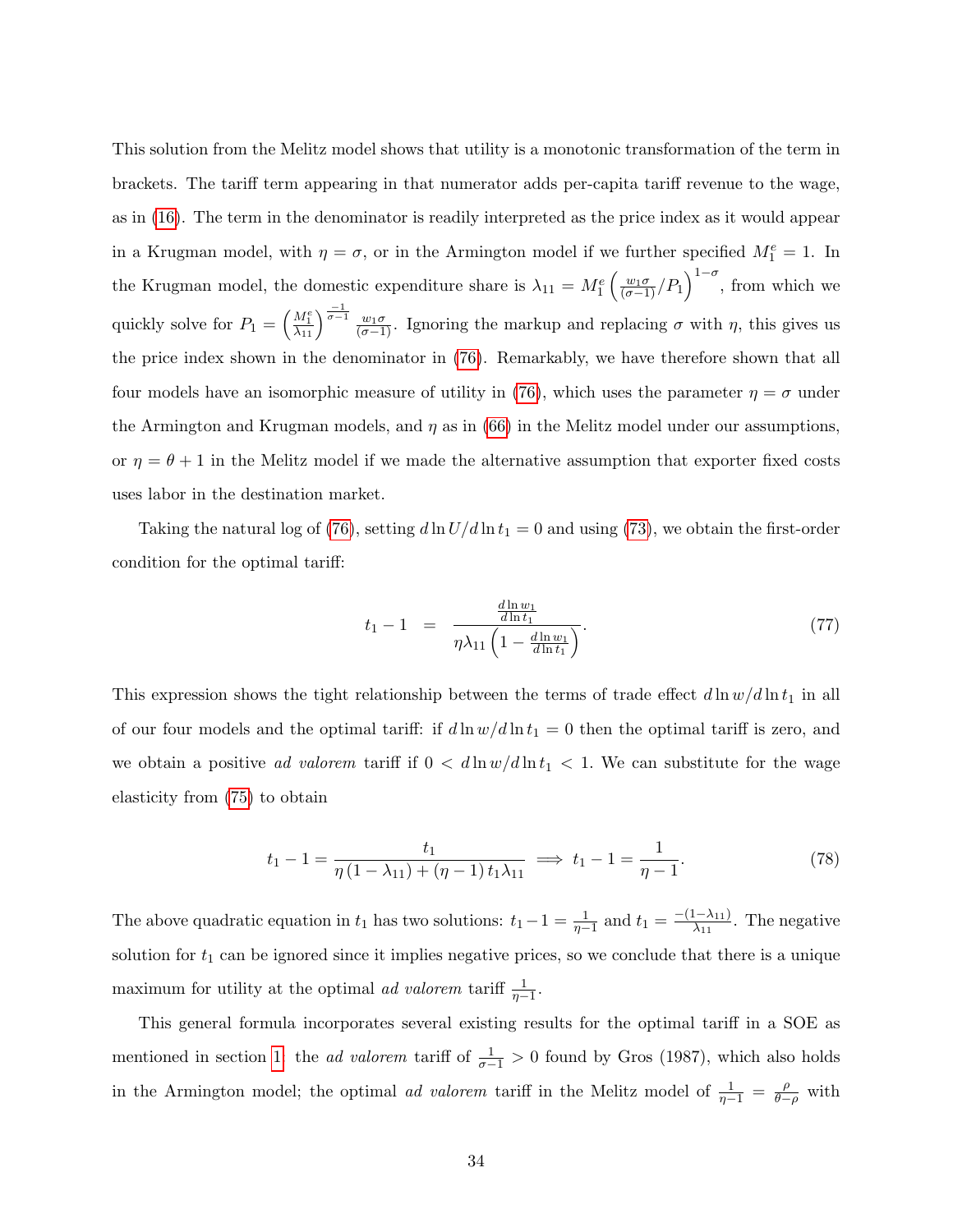$\rho \equiv \frac{\sigma - 1}{\sigma}$  $\frac{-1}{\sigma}$ , which is the formula found by Demidova and Rodríguez-Clare (2009); or the optimal ad valorem tariff of  $\frac{1}{\theta}$  in the Melitz model if we made the alternative assumption that exporter fixed costs use labor of the destination country.[17](#page-34-0)

# 7 Conclusions

Our goal in this paper was to provide a firm justification for the small open economy (SOE) model in a general context with product differentiation. The issue that arises when the foreign country grows very large is the the home country devotes a greater share of expenditure to imports, so that the domestic share potentially grows vanishingly small: what we have called a "truly small" economy, with a domestic share of zero. To avoid this outcome, we have introduced trade costs that grow to infinity as either the number or size of foreign countries (or both) grow to infinity. Specifically, we have modeled the the number, productivity, and labor force size of the symmetric foreign countries as depending on trade costs with exponents  $\beta, \gamma, \delta \geq 0$ . We have found that regardless of the model considered – Armington, Eaton-Kortum, Krugman or Melitz – a SOE can be obtained as trade costs go to infinity when these parameters satisfy a linear restriction between them.

Generally, the restriction between the parameters allows for either a single foreign country  $(\beta = 0 \text{ and } N = 2)$  that must grow in either productivity or labor size  $(\gamma \text{ or } \delta \text{ or both}),$  or the number of foreign countries growing to infinity with less growth in productivity or labor size. The precise nature of this restriction between differs slightly across models. Under Armington or Eaton-Kortum, the growth in foreign productivity and the foreign labor force enter the parameter restriction symmetrically. Under monopolistic competition, however, growth in the foreign labor force leads to greater entry of firms, but growth of productivity – which we have applied to only the variable costs of production – does not impact entry. The entry of firms leads to great product variety and an "effective" price drop for that reason, which is different from the price drop that occurs from the growth in productivity. Therefore, these two parameters ( $\gamma$  and  $\delta$ ) enter with slightly different weights in the parameter restriction in the monopolistic competition model. In

<span id="page-34-0"></span><sup>&</sup>lt;sup>17</sup>A similar result holds for the Eaton-Kortum model as shown by Caliendo and Parro (2022), who define the Fréchet parameter  $\theta$  inversely, so they find the optimal ad valorem tariff of  $\theta$  for a SOE.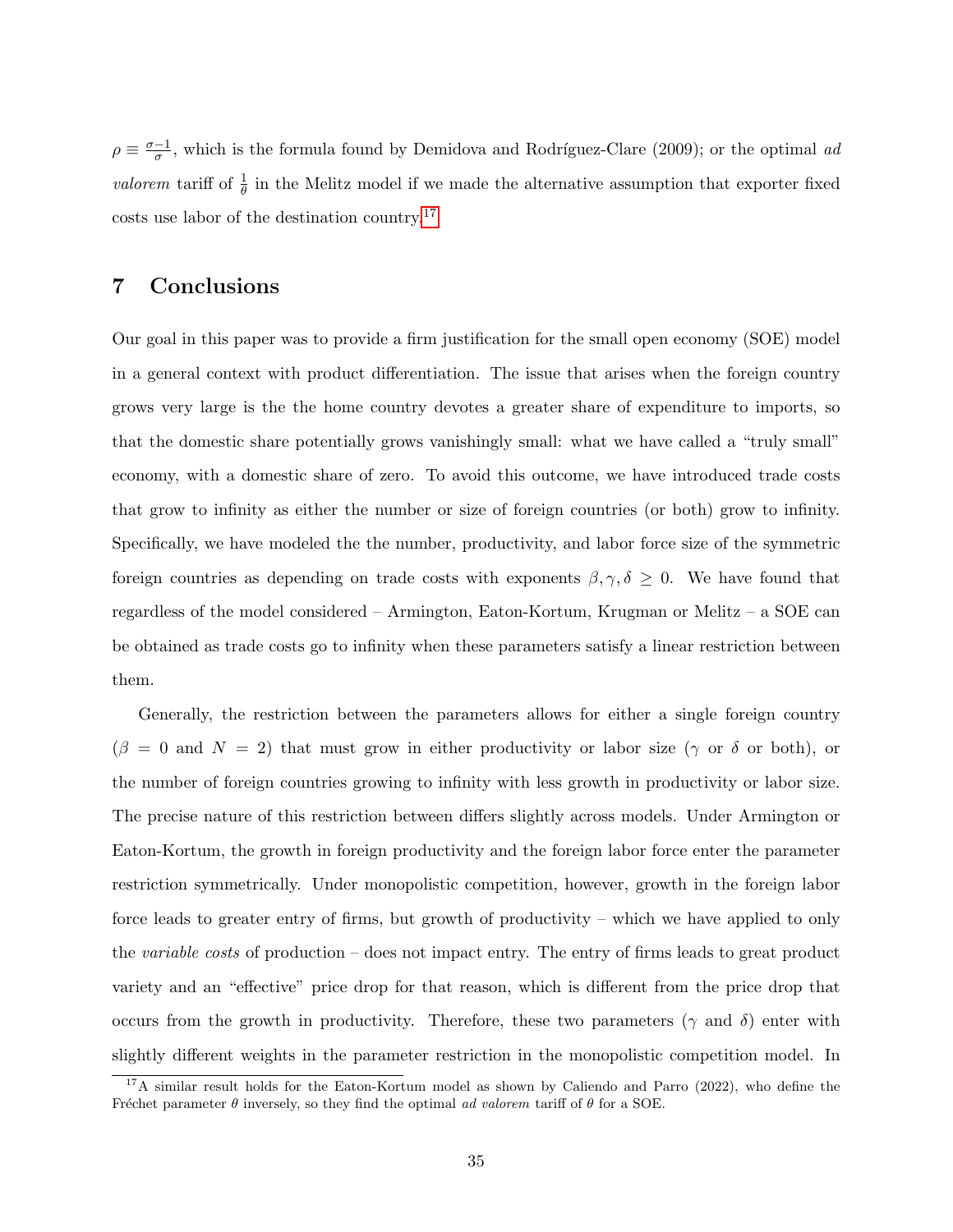addition, we can expect the parameter restriction for the Melitz model to depend on whether the exporter fixed costs use labor of the source country (our assumption here) or labor of the destination country (as we have discussed only briefly).

We have shown that all four models fit the SOE export demand for each variety proposed in section [1,](#page-1-1) i.e.  $B^*p^{-\eta}$ , with the following features. First, the location parameter  $B^*$  is fixed as trade costs approach infinity and is independent of any SOE variable. While the growth in foreign productivity can imply that foreign wages approach infinity, when we treat  $B^*$  as fixed then we are using the foreign country (i.e. its wage if finite or otherwise  $k$ ) as the numeraire. Second, the export elasticity  $\eta > 1$  equals  $\sigma$  in the Armington and Krugman models and it equals  $\theta\sigma/(\sigma-1)$  under our assumptions in the Melitz model, or the Pareto parameter  $\theta$  under the alternative assumption that exporter fixed costs use labor in the destination country. Third, the effective export price p of the SOE equals the actual c.i.f. export price divided by the trade costs: with the c.i.f. export price approaching infinity along with trade costs, it is their ratio that governs exports of the SOE. Specifically, modeling trade costs as  $\tau_0\tau$  with  $\tau \to +\infty$ , then: (a) in the Armington and Eaton-Kortum models the effective export price is  $\tau_0w_1$  where  $w_1$  is the SOE wage; (b) in the Krugman model the effective export price is  $\tau_0 w_1 \frac{\sigma}{\sigma-1}$ , which includes the markup  $\frac{\sigma}{\sigma-1}$  that we have absorbed into the location parameter  $B^*$ ; (c) in the Melitz model, the *value* of export demand becomes  $B^* \tau_0^{1-\theta} w_1^{1-\eta}$  $1-\eta$ , so the effective export price (while ignoring the markup), reflects the iceberg trade costs and the home wage with differing elasticities. In the Melitz model the threshold productivity  $\varphi_{1F}^*$  of SOE exporters also approaches infinity – since they must be infinitely productive to overcome the trade costs – but the ratio  $\varphi_{1F}^*/\tau$  approaches a finite value as  $\tau \to +\infty$ , which is the effective cutoff productivity of exporters.

We conclude by mentioning two directions in which our results could be extended. First, it would be desirable to consider functional forms besides the CES. Consider, for example, symmetric translog preferences (Feenstra, 2003; Feenstra and Weinstein, 2017; Diewert, 2022). As the number or size of foreign countries grow then we can expect that the number of varieties available to the SOE will also grow. Under translog preferences, however, product space can become "crowded" and the elasticity of demand approaches infinity as the share of any product approaches zero. So that feature of translog preferences may be difficult to incorporate into a formal justification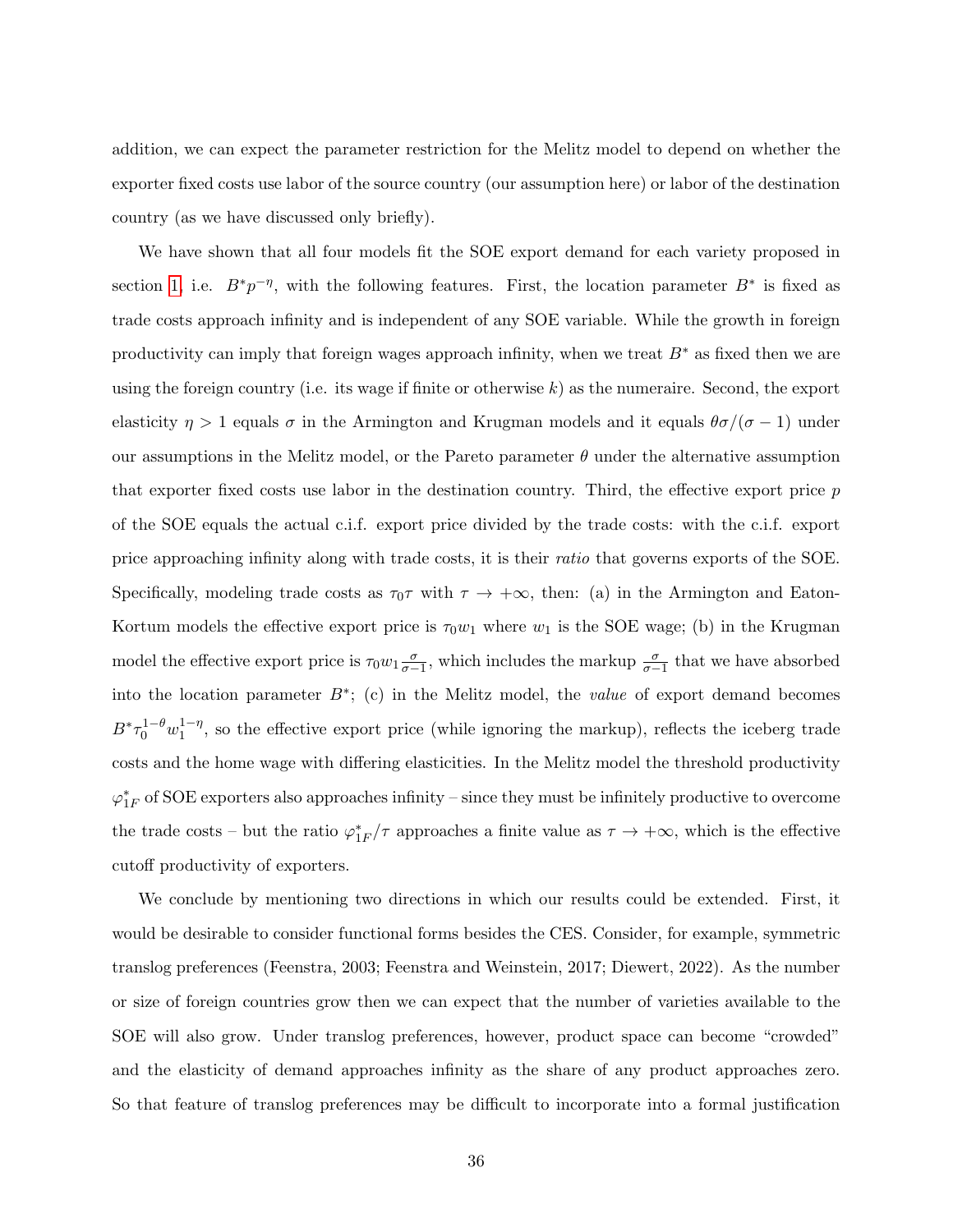of the small country model. Instead, however, we could consider the homothetic Kimball (1995) preferences studied by Errico and Lashkari (2022). They propose specific preferences within this family that have the property that the elasticity of substitution between varieties is variable but bounded between a low and high value, even as the number of varieties grows without limit. Those preferences may prove to be quite amenable to incorporate into the SOE framework.

Second, we could extend the analysis of the optimal tariff, as discussed in section [6,](#page-31-0) to the case where there is roundabout production in the economy, so that the variable costs of production rely on both labor and a bundle of the differentiated goods themselves. In this case, the cost index of production in the SOE could be a Cobb-Douglas function of the wage  $w_1$  and the price index  $P_1$ , such as  $c_1 = w_1^{1-\mu} P_1^{\mu}$  $1^{\mu}$ , with  $0 \leq \mu < 1$  indicating the degree of roundabout production. In preliminary analysis, we have explored how the results of this paper would be affected. The domestic share appearing in Definition [1](#page-11-3) would be changed, since instead of the wage  $w_1$  determining the domestic share, it would be the cost index  $c_1$ . In addition, we have found that the effective export price used within export demand in Definition [1](#page-11-3) would become a more complicated function of the wage and the price index. Finally, many of the equations of section [6](#page-31-0) for the impact of a tariff on the domestic share, on the wage, and ultimately on welfare, would be impacted. Caliendo, Feenstra, Romalis and Taylor (2021) have obtained a formula for the optimal second-best tariff in a two-sector SOE model that incorporates roundabout production, and while they argue that the terms-of-trade impact of the tariff on the home wage is important, it is not the only determinant of the optimal tariff. In contrast, in [\(77\)](#page-33-0) we found a direct connection between the terms-of-trade impact and the optimal tariff. Following our methods of section [6](#page-31-0) – while incorporating roundabout production – could give new insight into the second-best optimal tariff in a more general setting.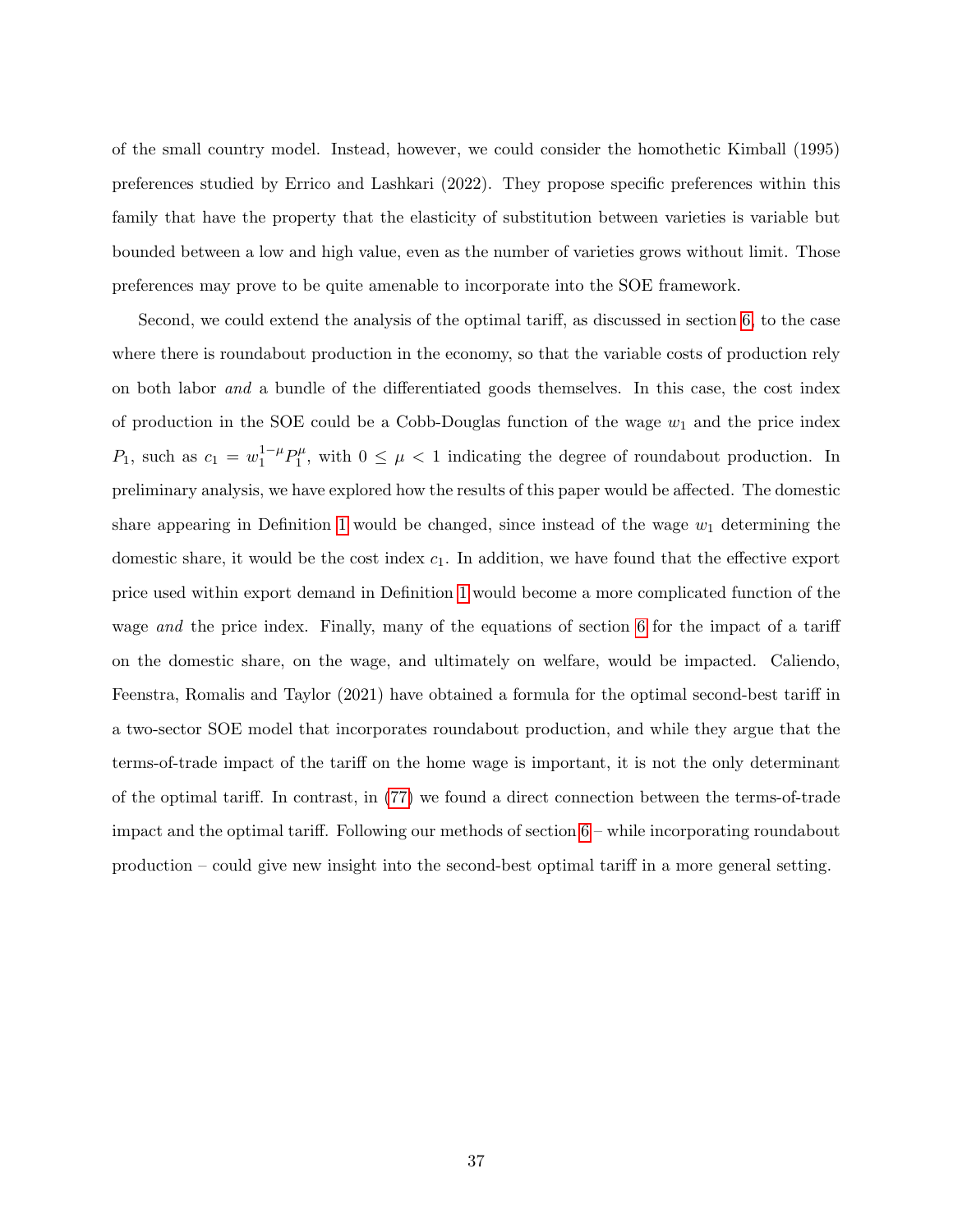# References

- [1] Armington, Paul S. 1969. A Theory of Demand for Products Distinguished by Place and Production. IMF Staff Papers 16: 159-178.
- [2] Arkolakis, Costas, Arnaud Costinot, and Andrés Rodríguez-Clare. 2012. New Trade Models, Same Old Gains? American Economic Review 102(1): 94–130.
- [3] Bagwell, Kyle, Robert Staiger and Ali Yurukoglu, 2021. Quantitative Analysis of Multi-Party Tariff Negotiations. Econometrica 89(4) July: 1595-1631.
- [4] Balistreri, Edward J., Russell H. Hillberry, and Thomas F. Rutherford. 2011. Structural Estimation and Solution of International Trade Models with Heterogeneous Firms. Journal of International Economics 83(2): 98–108.
- [5] Balistreri, Edward J. and David G. Tarr. 2022. Welfare Gains in the Armington, Krugman and Melitz models: Comparisons Grounded on Gravity. Economic Inquiry: https://doi.org/10.1111/ecin.13082.
- [6] Bartelme, Dominick G., Arnaud Costinot, Dave Donaldson and Andr és Rodríguez-Clare. 2019. The Textbook Case for Industrial Policy: Theory Meets Data. NBER Working Paper no. 26193.
- [7] Caliendo, Lorenzo, Robert C. Feenstra, John Romalis, and Alan M. Taylor. 2015, 2020. Tariff Reductions, Entry, and Welfare: Theory and Evidence for the Last Two Decades. December 2015 version of NBER Working Paper 21768, Revised 2020, available at [http://faculty.](http://faculty.som.yale.edu/lorenzocaliendo/Caliendo_Feenstra_Romalis_Taylor_NBER.pdf) [som.yale.edu/lorenzocaliendo/Caliendo\\_Feenstra\\_Romalis\\_Taylor\\_NBER.pdf](http://faculty.som.yale.edu/lorenzocaliendo/Caliendo_Feenstra_Romalis_Taylor_NBER.pdf).
- [8] Caliendo, Lorenzo, Robert C. Feenstra, John Romalis, and Alan M. Taylor. 2021. A Second-Best Argument for Low Optimal Tariffs. NBER Working Paper 28380.
- [9] Caliendo, Lorenzo, and Fernando Parro. 2015. Estimates of the Trade and Welfare Effects of NAFTA. Review of Economic Studies 82 (1): 1–44.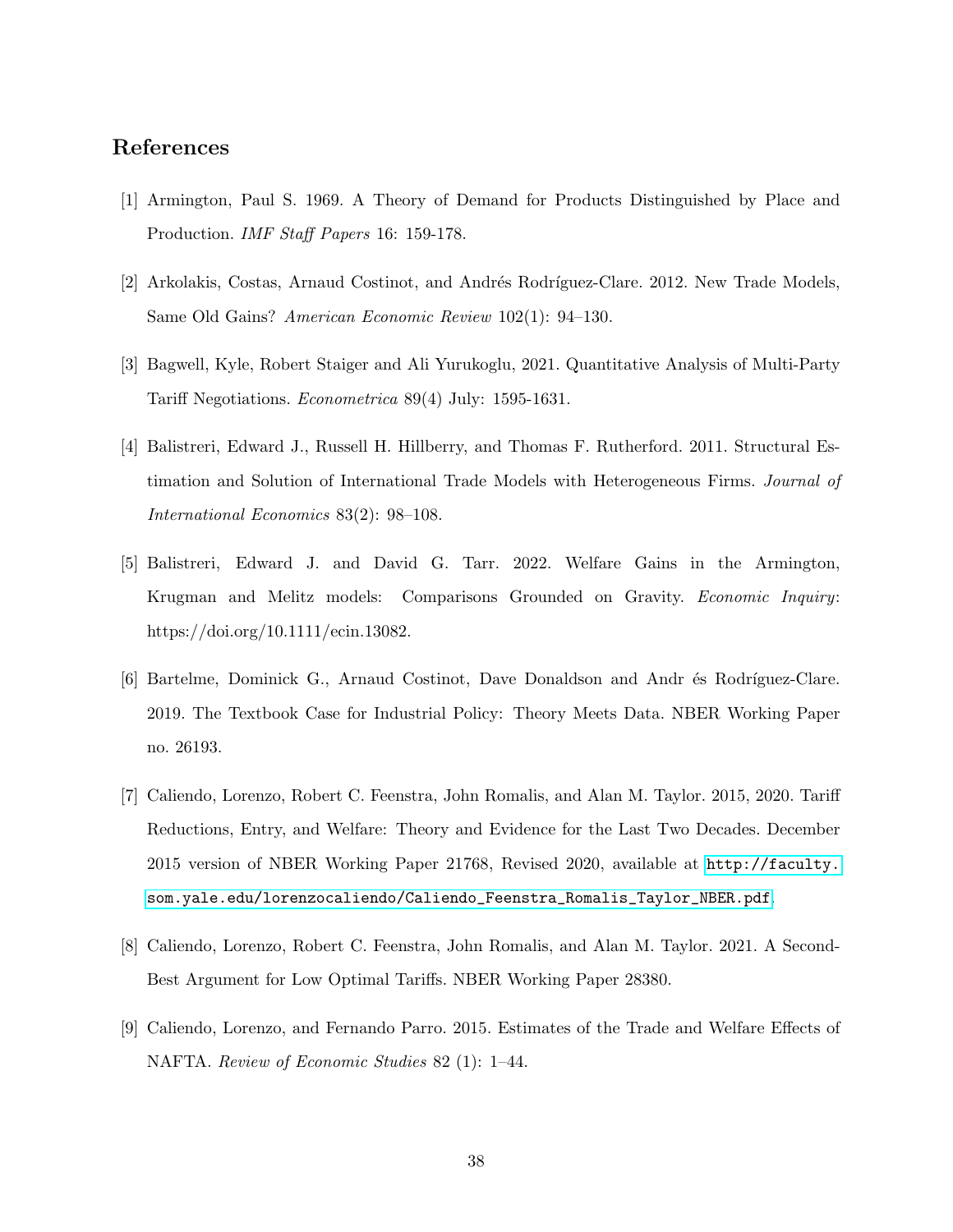- [10] Caliendo, Lorenzo, and Fernando Parro. 2022. Trade Policy. In Gita Gopinath, Elhanan Helpman, and Kenneth Rogoff, eds. Handbook of International Economics, vol. V. Elsevier Science.
- [11] Chaney, Thomas. 2008. Distorted Gravity: The Intensive and Extensive Margins of International Trade. American Economic Review 98(4): 1707–21.
- [12] Costinot, Arnaud, and Andrés Rodríguez-Clare. 2014. Trade Theory with Numbers: Quantifying the Consequences of Globalization. In Handbook of International Economics, volume 4, edited by Gita Gopinath, Elhanan Helpman, and Kenneth Rogoff. Amsterdam: Elsevier, pp. 197–262.
- [13] Costinot, Arnaud, Andrés Rodríguez-Clare, and Iván Werning. 2020. Micro to Macro: Optimal Trade Policy with Firm Heterogeneity. Econometrica 88(6): 2739–776.
- [14] Diewert, Erwin W. 2022. Generalization of the Symmetric Translog Functional Form. Vancouver School of Economics.
- [15] Demidova, Svetlana and Andrés Rodríguez-Clare. 2009. Trade Policy under Firm-Level Heterogeneity in a Small Economy. *Journal of International Economics* 78(1), June: 100–112.
- [16] Demidova, Svetlana and Andrés Rodríguez-Clare. 2013. The Simple Analytics of the Melitz Model in a Small Economy. Journal of International Economics 90(2), July: 266–272.
- [17] Dornbusch, Rudiger, Stanley Fischer and Paul A. Samuelson. 1977. Comparative Advantage, Trade, and Payments in a Ricardian Model with a Continuum of Goods. American Economic Review 67(5): December, 823-39.
- [18] Eaton, Jonathan, Samuel Kortum. 2002. Technology, Geography and Trade. Econometrica 70(5), September: 1741–1779.
- [19] Errico, Marco and Danial Lashkari. 2022. The Quality of US Imports and the Consumption Gains from Globalization. Boston College.
- [20] Feenstra, Robert C. 1994. New Product Varieties and the Measurement of International Prices, American Economic Review 84(1): March, 157-177.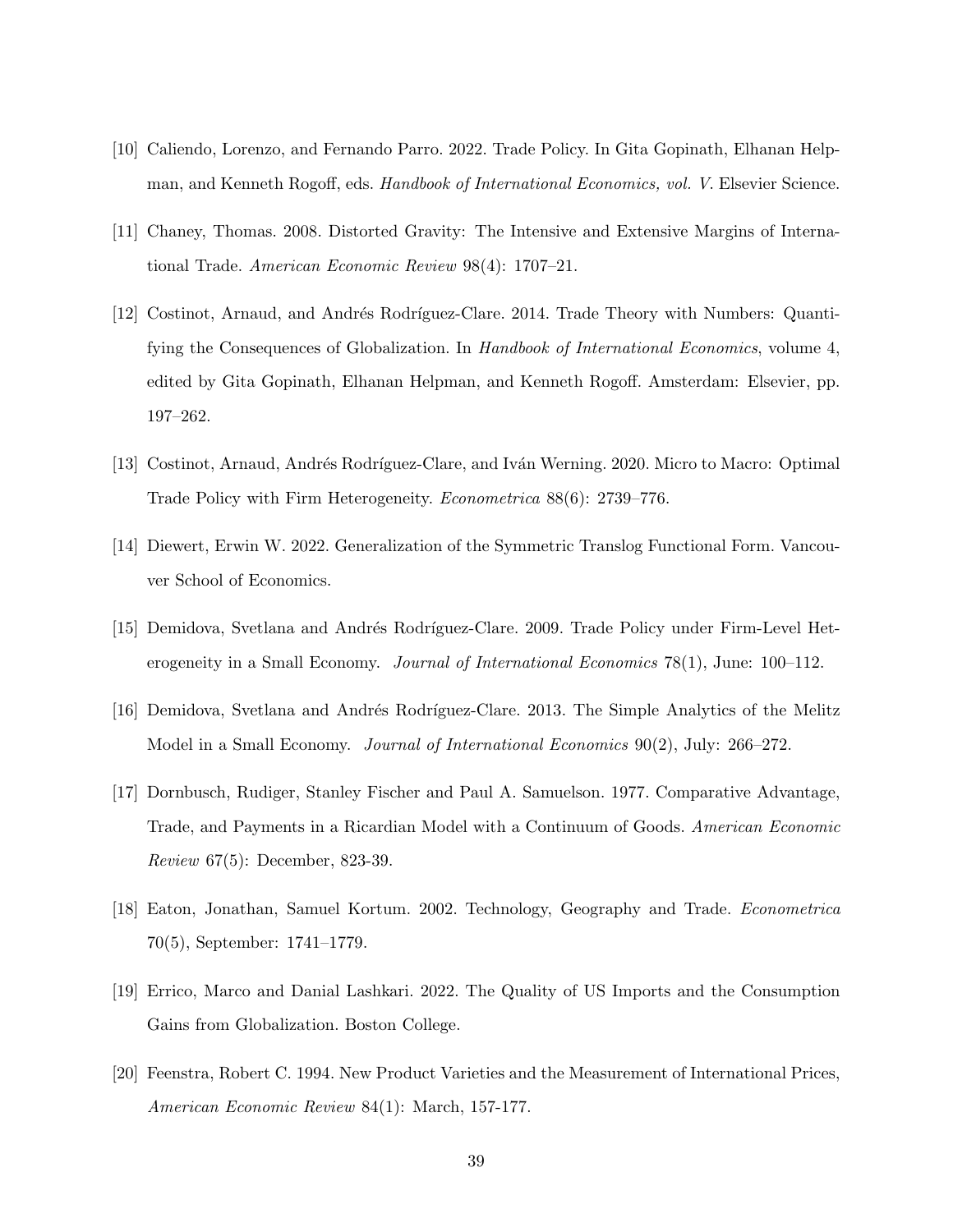- [21] Feenstra, Robert C. 2003. A Homothetic Utility Function for Monopolistic Competition Models, Without Constant Price Elasticity. Economic Letters 78: 79-86.
- [22] Feenstra, Robert C. 2016. Advance International Trade. MIT Press,  $2^{nd}$  edition.
- [23] Feenstra, Robert C. and David Weinstein. 2017. Globalization, Markups, and U.S. Welfare. Journal of Political Economy 125(4), August: 1041-1074.
- [24] Felbermayr, Gabriel, Benjamin Jung, and Mario Larch. 2013. Optimal Tariffs, Retaliation and the Welfare Loss from Tariff Wars in the Melitz Model. Journal of International Economics 89: 13-25.
- [25] Gros, Daniel. 1987. A Note on the Optimal Tariff, Retaliation and the Welfare Loss from Tariff Wars in a Framework with Intra-Industry Trade. Journal of International Economics 23: 357–367.
- [26] Kimball, Miles S. 1995. The Quantitative Analytics of the Basic Neomonetarist Model. Journal of Money, Credit and Banking 27(4): November,1241-1277.
- [27] Krugman, Paul r. 1979. Increasing Returns, Monopolistic Competition and International Trade. Journal of International Economics 9: 469-479.
- [28] Krugman, Paul R. 1980. Scale Economies, Product Differentiation, and the Pattern of Trade. American Economic Review 70: December, 950-959.
- [29] Lashkaripour, Ahmad. 2021. The Cost of a Global Trade War: A Sufficient Statistics Approach. Journal of International Economics 131, July, 103419.
- [30] Lashkaripour, Ahmad and Volodymyr Lugovskyy. 2020. Profits, Scale Economies, and the Gains from Trade and Industrial Policy. Indiana University, Working Paper, April, https://alashkar.pages.iu.edu/Lashkaripour Lugovskyy 2020.pdf.
- [31] Melitz, Marc J. 2003. The Impact of Trade on Intra-Industry Reallocations and Aggregate Industry Productivity. Econometrica 71(6):1695–1725.